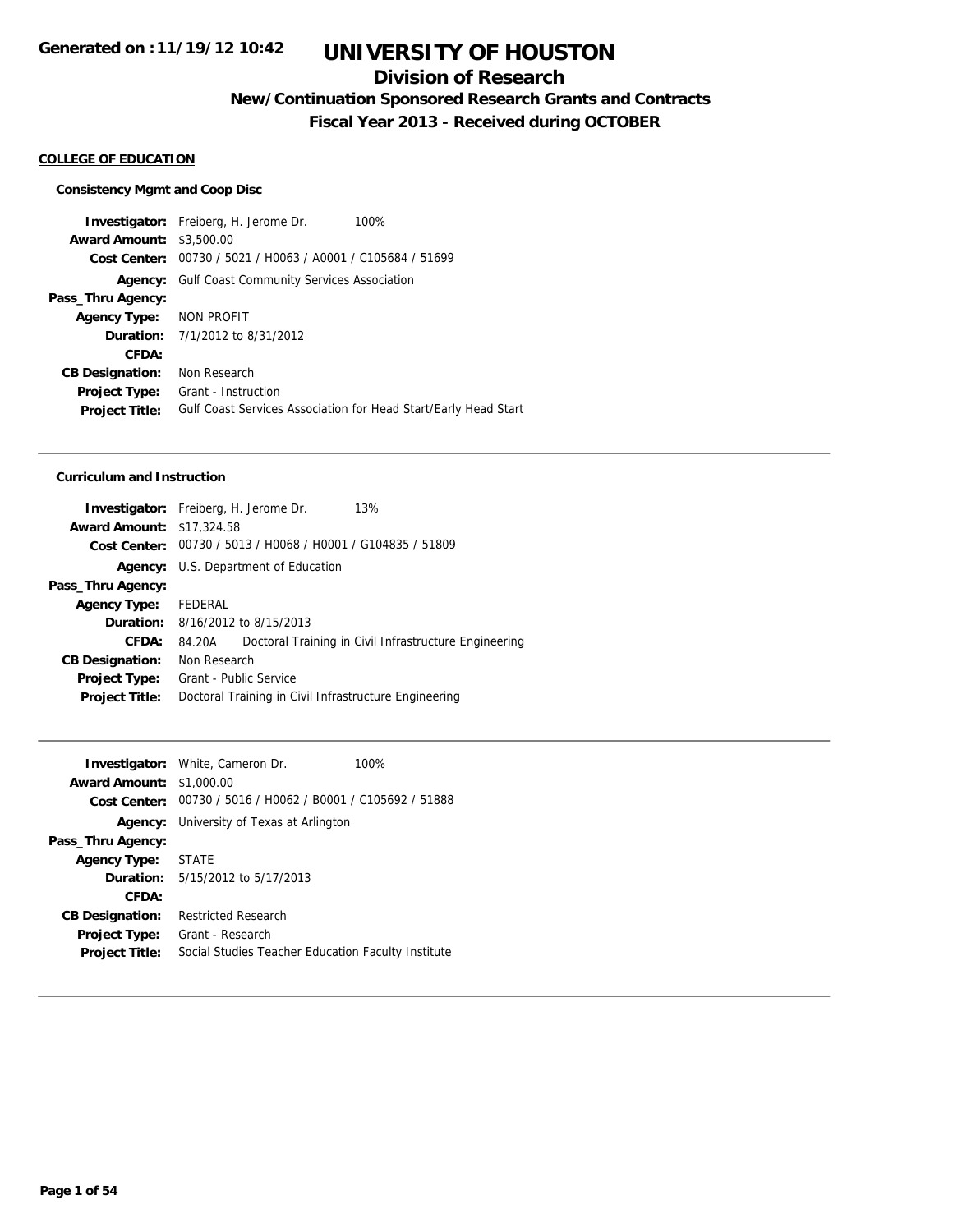### **Division of Research**

**New/Continuation Sponsored Research Grants and Contracts**

**Fiscal Year 2013 - Received during OCTOBER**

#### **COLLEGE OF EDUCATION**

### **Educational Psychology**

|                                  | <b>Investigator:</b> Wolters, Shirley Dr.                   | 100% |
|----------------------------------|-------------------------------------------------------------|------|
| <b>Award Amount: \$15,730.00</b> |                                                             |      |
|                                  | Cost Center: 00730 / 5013 / H0064 / B0001 / G105762 / 51957 |      |
| Agency:                          | Arizona State University                                    |      |
| Pass_Thru Agency:                | National Science Foundation                                 |      |
| <b>Agency Type:</b>              | FEDERAL                                                     |      |
|                                  | <b>Duration:</b> 8/1/2012 to 7/31/2013                      |      |
| CFDA:                            | <b>Engineering Grants</b><br>47.041                         |      |
| <b>CB Designation:</b>           | <b>Restricted Research</b>                                  |      |
| <b>Project Type:</b>             | Grant - Research                                            |      |
| <b>Project Title:</b>            | NSF Engineering Center: Sustainable Solar Energy Systems    |      |

| <b>Award Amount: \$11,689.00</b>                                                                                       |  |
|------------------------------------------------------------------------------------------------------------------------|--|
|                                                                                                                        |  |
| Cost Center: 00730 / 5021 / H0064 / B0001 / G105858 / 51985                                                            |  |
| <b>Agency:</b> Baylor College of Medicine                                                                              |  |
| Pass_Thru Agency:                                                                                                      |  |
| UNIVERSITY<br><b>Agency Type:</b>                                                                                      |  |
| <b>Duration:</b> 10/1/2012 to 1/31/2013                                                                                |  |
| CFDA:                                                                                                                  |  |
| <b>Restricted Research</b><br><b>CB Designation:</b>                                                                   |  |
| Grant - Research<br>Project Type:                                                                                      |  |
| BEHAVIORAL TREATMENT OF ANXIETY IN PARKINSON <sub>i</sub> S DISEASE (BEHTA-PD): A PILOT STUDY<br><b>Project Title:</b> |  |

### **COLLEGE OF LIBERAL ARTS AND SOCIAL SCIENCES**

#### **Communication Disorders**

|                        | <b>Investigator:</b> McHenry, Monica Dr.       | 100% |
|------------------------|------------------------------------------------|------|
| <b>Award Amount:</b>   | \$10,000.00                                    |      |
| Cost Center:           | 00730 / 5021 / H0087 / B0001 / G101698 / 46531 |      |
| Agency:                | McCullough Foundation                          |      |
| Pass_Thru Agency:      |                                                |      |
| <b>Agency Type:</b>    | <b>FOUNDATION</b>                              |      |
| Duration:              | 4/30/2010 to 8/31/2013                         |      |
| CFDA:                  |                                                |      |
| <b>CB Designation:</b> | <b>Restricted Research</b>                     |      |
| <b>Project Type:</b>   | Grant - Research                               |      |
| <b>Project Title:</b>  | Vocal Health in Developing Singers             |      |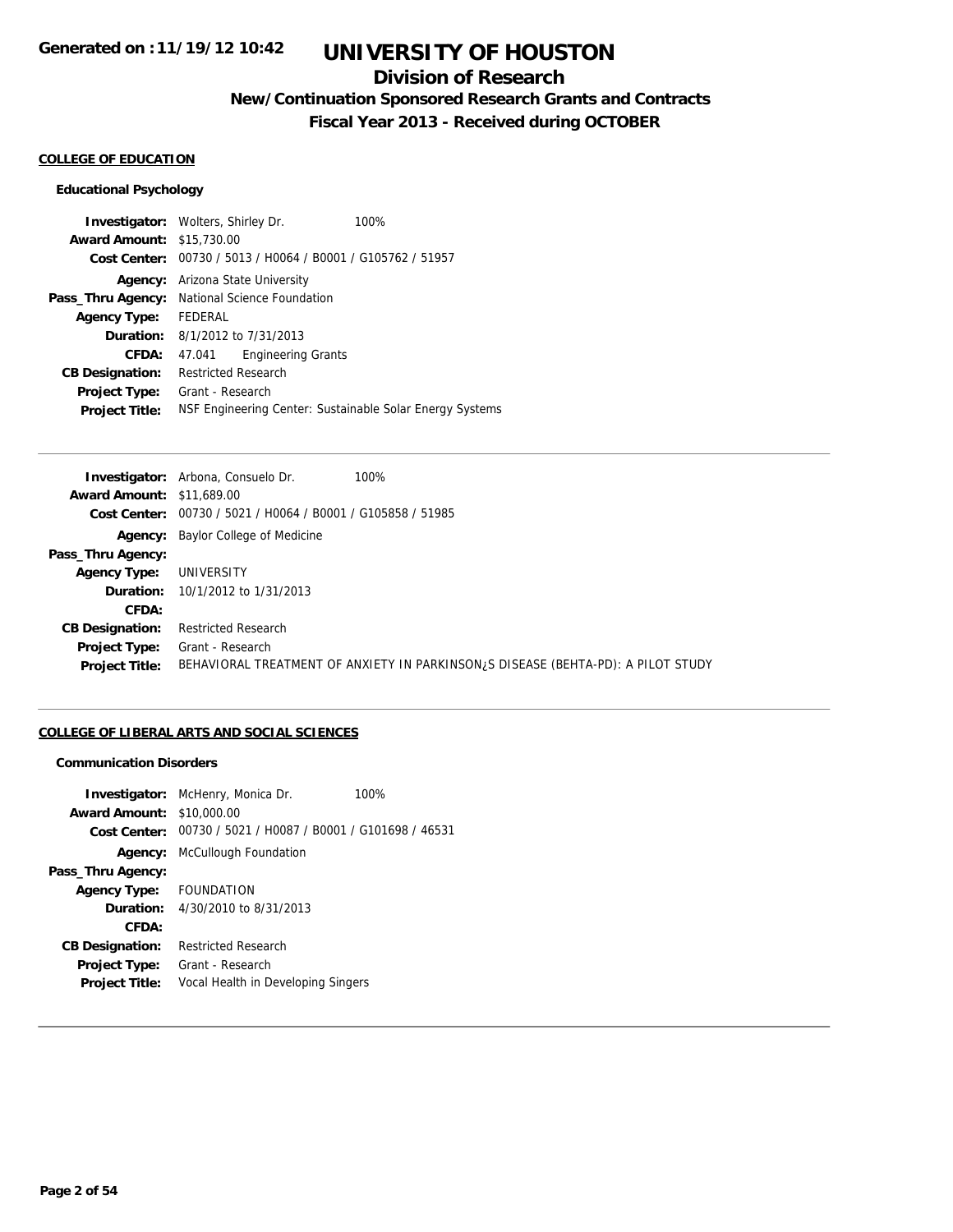## **Division of Research**

**New/Continuation Sponsored Research Grants and Contracts**

**Fiscal Year 2013 - Received during OCTOBER**

#### **COLLEGE OF LIBERAL ARTS AND SOCIAL SCIENCES**

### **Cynthia Woods Mitchell Center for the Arts**

**Investigator:** Farber, Karen Ms. 100% **Award Amount:** \$6,000.00 **Cost Center:** 00730 / 5016 / H0473 / B0100 / C105682 / 51849 **Agency:** Texas Commission on the Arts **Pass\_Thru Agency: Agency Type:** STATE **Duration:** 9/1/2012 to 5/31/2013 **CFDA: CB Designation:** Non Restricted Research **Project Type:** Grant - Research Project Title: Borderlines: Artistic Fee Subsidy for Sehba Sawar

#### **Dean, Liberal Arts and Social Sciences**

|                                  | 25%<br><b>Investigator:</b> O'Brien, Thomas F. Dr.                                                           |
|----------------------------------|--------------------------------------------------------------------------------------------------------------|
| <b>Award Amount: \$18,415.55</b> |                                                                                                              |
|                                  | Cost Center: 00730 / 5022 / H0089 / A0001 / G004545 / 10609                                                  |
|                                  | <b>Agency:</b> Mixed Multi-Donors                                                                            |
| Pass_Thru Agency:                |                                                                                                              |
| <b>Agency Type:</b>              | PROFIT                                                                                                       |
|                                  | <b>Duration:</b> 12/1/1992 to 8/31/2020                                                                      |
| CFDA:                            | DELETE<br>Non-Federal activity                                                                               |
| <b>CB Designation:</b>           | Non Research                                                                                                 |
| Project Type:                    | Grant - Instruction                                                                                          |
| <b>Project Title:</b>            | Interest Bearing Account for NEH-Supported African and African-American Studies at the University of Houston |

### **English**

|                                  | 25%<br><b>Investigator:</b> O'Brien, Thomas F. Dr.                                                           |
|----------------------------------|--------------------------------------------------------------------------------------------------------------|
| <b>Award Amount: \$18,415.55</b> |                                                                                                              |
|                                  | Cost Center: 00730 / 5022 / H0089 / A0001 / G004545 / 10609                                                  |
|                                  | <b>Agency:</b> Mixed Multi-Donors                                                                            |
| Pass_Thru Agency:                |                                                                                                              |
| <b>Agency Type:</b>              | PROFIT                                                                                                       |
|                                  | <b>Duration:</b> 12/1/1992 to 8/31/2020                                                                      |
| <b>CFDA:</b>                     | Non-Federal activity<br>DELETE                                                                               |
| <b>CB Designation:</b>           | Non Research                                                                                                 |
| Project Type:                    | Grant - Instruction                                                                                          |
| <b>Project Title:</b>            | Interest Bearing Account for NEH-Supported African and African-American Studies at the University of Houston |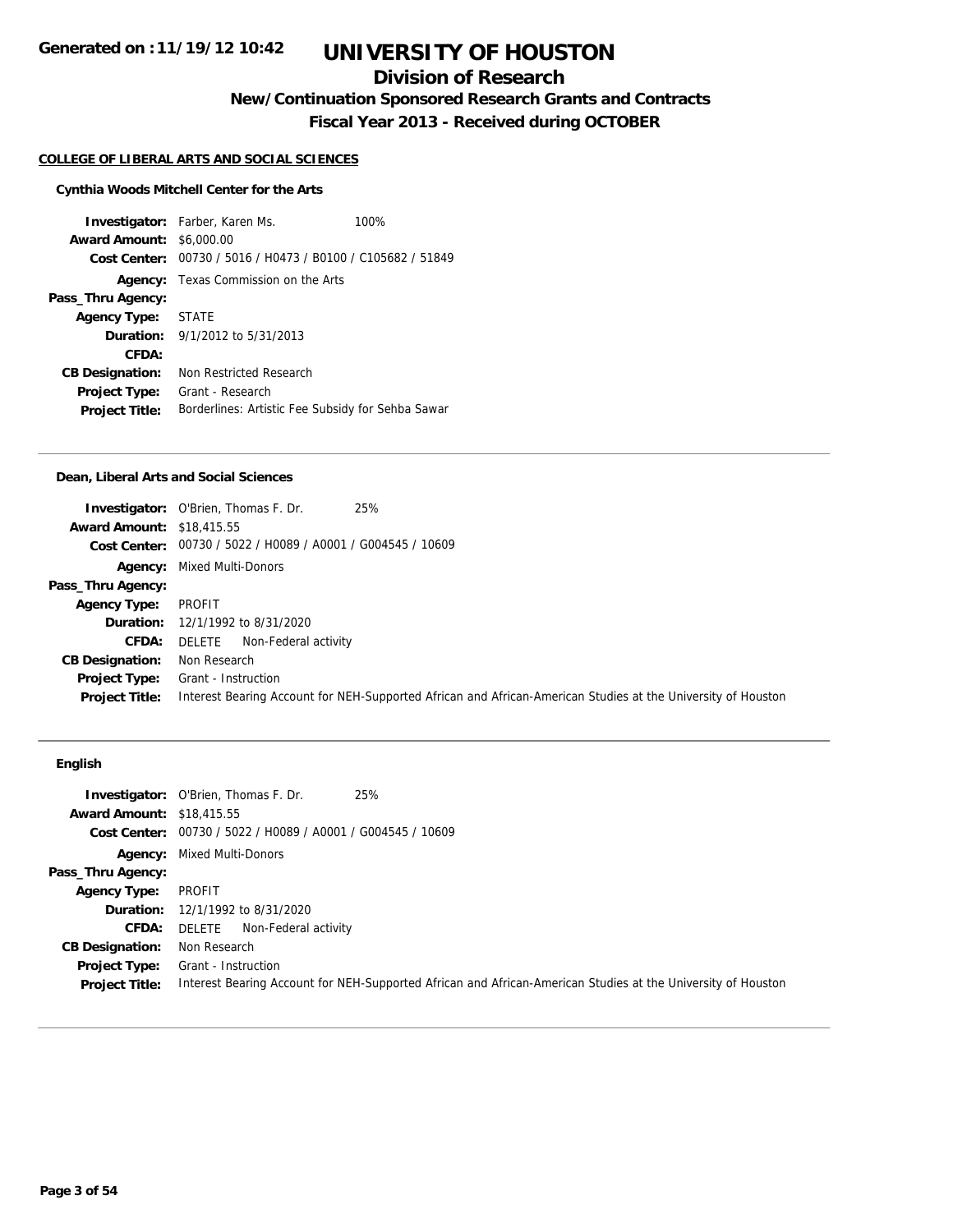## **Division of Research**

**New/Continuation Sponsored Research Grants and Contracts**

**Fiscal Year 2013 - Received during OCTOBER**

### **COLLEGE OF LIBERAL ARTS AND SOCIAL SCIENCES**

| 100%<br><b>Investigator:</b> Layne, Charles S. Dr.                                                   |
|------------------------------------------------------------------------------------------------------|
| <b>Award Amount: \$74,411.06</b>                                                                     |
| Cost Center: 00730 / 5043 / H0065 / B0001 / G105746 / 51650                                          |
| <b>Agency:</b> WYLE Laboratories                                                                     |
| <b>Pass_Thru Agency:</b> NASA - National Aeronautics and Space Administration - Johnson Space Center |
| FEDERAL                                                                                              |
| <b>Duration:</b> 9/1/2012 to 4/30/2013                                                               |
| Aerospace Education Services Program<br>43.001                                                       |
| <b>Restricted Research</b>                                                                           |
| Contract - Research                                                                                  |
| Enhanced Development of the Office of Scientific Data Review and Dissemination - Stephanie Bassett   |
|                                                                                                      |

| <b>Investigator:</b> Layne, Charles S. Dr.<br>100%                                                   |
|------------------------------------------------------------------------------------------------------|
| <b>Award Amount: \$113,448.97</b>                                                                    |
| Cost Center: 00730 / 5043 / H0065 / B0001 / G105755 / 51658                                          |
| <b>Agency:</b> WYLE Laboratories                                                                     |
| <b>Pass_Thru Agency:</b> NASA - National Aeronautics and Space Administration - Johnson Space Center |
| FEDERAL                                                                                              |
| <b>Duration:</b> $9/1/2012$ to $4/30/2013$                                                           |
| Aerospace Education Services Program<br>43.001                                                       |
| <b>Restricted Research</b>                                                                           |
| Contract - Research                                                                                  |
| Enhanced Development of the Office of Scientific Data Review and Dissemination - Jordan Rhone        |
|                                                                                                      |

|                                  | <b>Investigator:</b> Layne, Charles S. Dr.<br>100%                                                   |
|----------------------------------|------------------------------------------------------------------------------------------------------|
| <b>Award Amount: \$77,201.82</b> |                                                                                                      |
|                                  | Cost Center: 00730 / 5043 / H0065 / B0001 / G105754 / 51657                                          |
|                                  | <b>Agency:</b> WYLE Laboratories                                                                     |
|                                  | <b>Pass_Thru Agency:</b> NASA - National Aeronautics and Space Administration - Johnson Space Center |
| <b>Agency Type:</b>              | FEDERAL                                                                                              |
|                                  | <b>Duration:</b> $9/1/2012$ to $4/30/2013$                                                           |
| <b>CFDA:</b>                     | 43.001 Aerospace Education Services Program                                                          |
| <b>CB Designation:</b>           | <b>Restricted Research</b>                                                                           |
| Project Type:                    | Contract - Research                                                                                  |
| <b>Project Title:</b>            | Enhanced Development of the Office of Scientific Data Review and Dissemination - Holly Patterson     |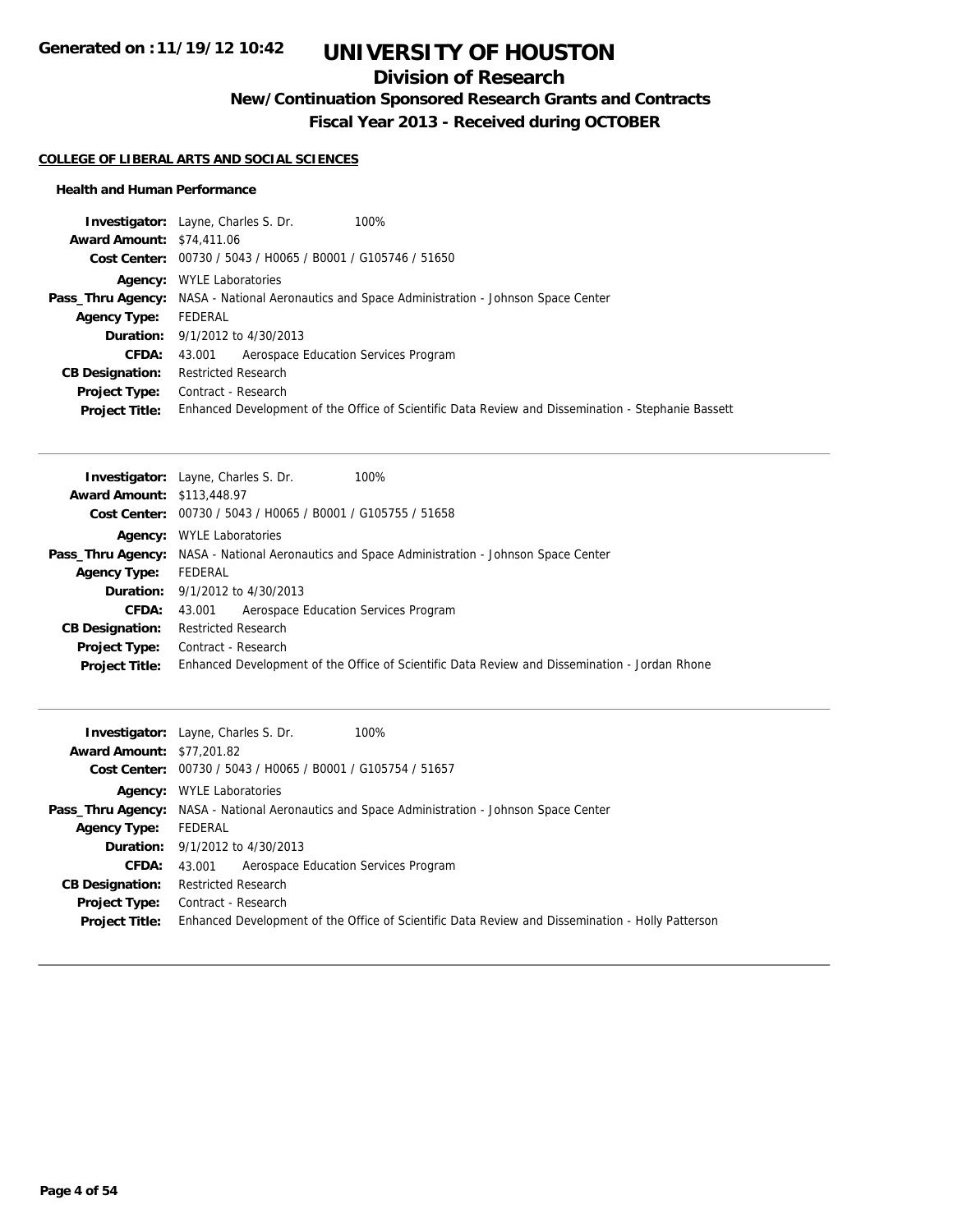## **Division of Research**

**New/Continuation Sponsored Research Grants and Contracts**

**Fiscal Year 2013 - Received during OCTOBER**

#### **COLLEGE OF LIBERAL ARTS AND SOCIAL SCIENCES**

|                                   | <b>Investigator:</b> Layne, Charles S. Dr.<br>100%                                                      |
|-----------------------------------|---------------------------------------------------------------------------------------------------------|
| <b>Award Amount: \$111,055.78</b> |                                                                                                         |
|                                   | Cost Center: 00730 / 5043 / H0065 / B0001 / G105751 / 51654                                             |
| Agency:                           | <b>WYLE Laboratories</b>                                                                                |
|                                   | <b>Pass_Thru Agency:</b> NASA - National Aeronautics and Space Administration - Johnson Space Center    |
| <b>Agency Type:</b>               | FEDERAL                                                                                                 |
|                                   | <b>Duration:</b> $9/1/2012$ to $4/30/2013$                                                              |
| <b>CFDA:</b>                      | Aerospace Education Services Program<br>43.001                                                          |
| <b>CB Designation:</b>            | <b>Restricted Research</b>                                                                              |
| <b>Project Type:</b>              | Contract - Research                                                                                     |
| <b>Project Title:</b>             | Enhanced Development of the Office of Scientific Data Review and Dissemination - John Flores-McLaughlin |

| <b>Award Amount: \$72,492.36</b><br>Cost Center: 00730 / 5043 / H0065 / B0001 / G105759 / 51663<br><b>Agency:</b> WYLE Laboratories<br><b>Pass_Thru Agency:</b> NASA - National Aeronautics and Space Administration - Johnson Space Center<br>FEDERAL<br><b>Agency Type:</b><br><b>Duration:</b> $9/1/2012$ to $4/30/2013$<br>43,001 Aerospace Education Services Program<br><b>CFDA:</b><br><b>Restricted Research</b><br><b>CB Designation:</b><br>Contract - Research<br><b>Project Type:</b> | <b>Investigator:</b> Layne, Charles S. Dr.<br>100% |
|---------------------------------------------------------------------------------------------------------------------------------------------------------------------------------------------------------------------------------------------------------------------------------------------------------------------------------------------------------------------------------------------------------------------------------------------------------------------------------------------------|----------------------------------------------------|
|                                                                                                                                                                                                                                                                                                                                                                                                                                                                                                   |                                                    |
|                                                                                                                                                                                                                                                                                                                                                                                                                                                                                                   |                                                    |
|                                                                                                                                                                                                                                                                                                                                                                                                                                                                                                   |                                                    |
|                                                                                                                                                                                                                                                                                                                                                                                                                                                                                                   |                                                    |
|                                                                                                                                                                                                                                                                                                                                                                                                                                                                                                   |                                                    |
|                                                                                                                                                                                                                                                                                                                                                                                                                                                                                                   |                                                    |
|                                                                                                                                                                                                                                                                                                                                                                                                                                                                                                   |                                                    |
|                                                                                                                                                                                                                                                                                                                                                                                                                                                                                                   |                                                    |
|                                                                                                                                                                                                                                                                                                                                                                                                                                                                                                   |                                                    |
| Enhanced Development of the Office of Scientific Data Review and Dissemination - Mitzi Laughlin<br><b>Project Title:</b>                                                                                                                                                                                                                                                                                                                                                                          |                                                    |

| 100%<br><b>Investigator:</b> Layne, Charles S. Dr.                                                   |
|------------------------------------------------------------------------------------------------------|
| <b>Award Amount: \$114,815.32</b>                                                                    |
| Cost Center: 00730 / 5043 / H0065 / B0001 / G105750 / 51662                                          |
| <b>Agency:</b> WYLE Laboratories                                                                     |
| <b>Pass_Thru Agency:</b> NASA - National Aeronautics and Space Administration - Johnson Space Center |
| FEDERAL                                                                                              |
| <b>Duration:</b> $9/1/2012$ to $4/30/2013$                                                           |
| Aerospace Education Services Program<br>43.001                                                       |
| <b>Restricted Research</b>                                                                           |
| Contract - Research                                                                                  |
| Enhanced Development of the Office of Scientific Data Review and Dissemination - Charles Pico        |
|                                                                                                      |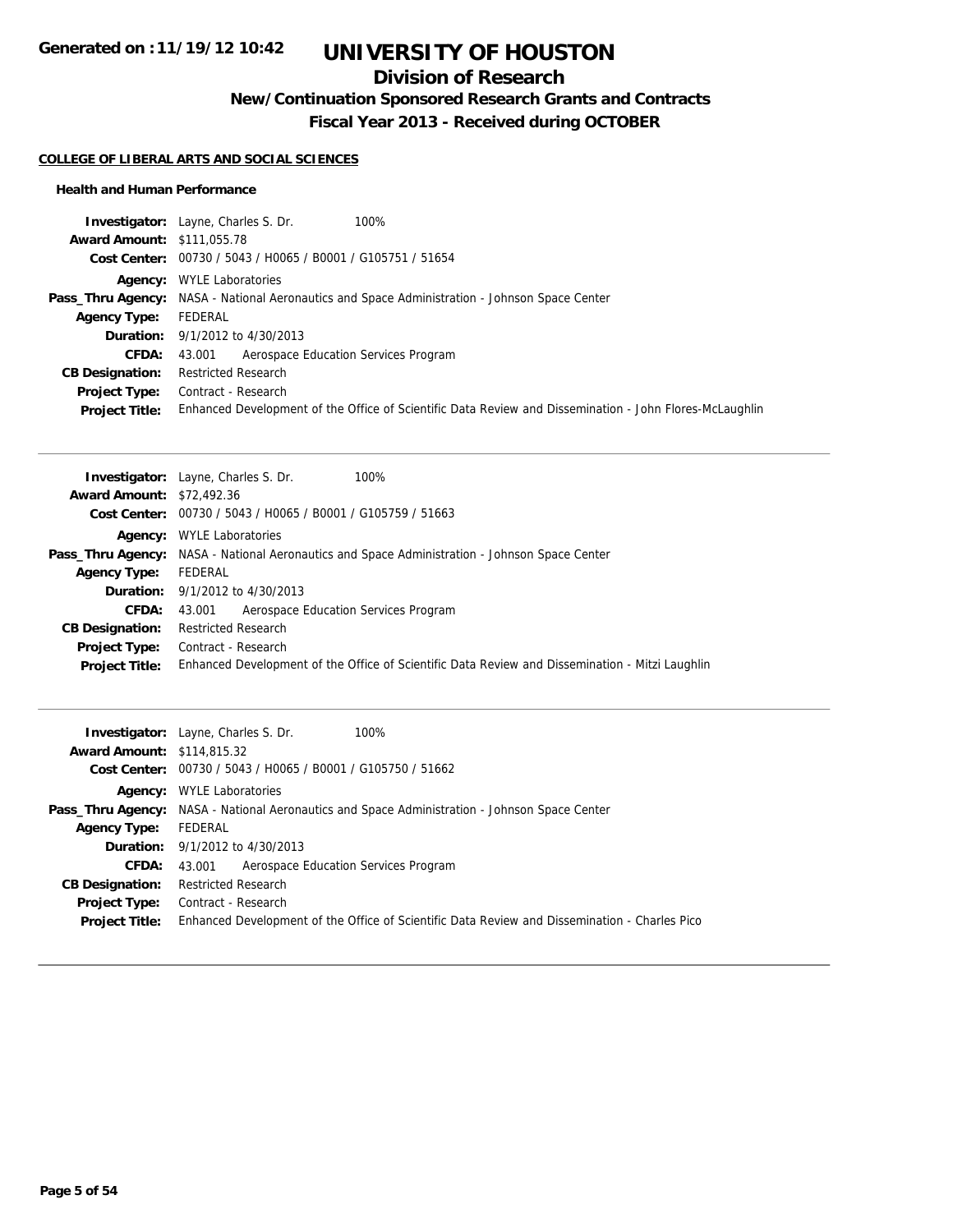## **Division of Research**

**New/Continuation Sponsored Research Grants and Contracts**

**Fiscal Year 2013 - Received during OCTOBER**

#### **COLLEGE OF LIBERAL ARTS AND SOCIAL SCIENCES**

|                                   | <b>Investigator:</b> Layne, Charles S. Dr.<br>100%          |                                                                                                      |
|-----------------------------------|-------------------------------------------------------------|------------------------------------------------------------------------------------------------------|
| <b>Award Amount: \$108,103.50</b> |                                                             |                                                                                                      |
|                                   | Cost Center: 00730 / 5043 / H0065 / B0001 / G105745 / 51649 |                                                                                                      |
| Agency:                           | <b>WYLE Laboratories</b>                                    |                                                                                                      |
|                                   |                                                             | <b>Pass_Thru Agency:</b> NASA - National Aeronautics and Space Administration - Johnson Space Center |
| <b>Agency Type:</b>               | FEDERAL                                                     |                                                                                                      |
|                                   | <b>Duration:</b> 9/1/2012 to 4/30/2013                      |                                                                                                      |
| CFDA:                             | Aerospace Education Services Program<br>43.001              |                                                                                                      |
| <b>CB Designation:</b>            | <b>Restricted Research</b>                                  |                                                                                                      |
| Project Type:                     | Contract - Research                                         |                                                                                                      |
| <b>Project Title:</b>             |                                                             | Enhanced Development of the Office of Scientific Data Review and Dissemination - Amir Bahadori       |

|                                  | <b>Investigator:</b> Layne, Charles S. Dr.<br>100%                                                   |
|----------------------------------|------------------------------------------------------------------------------------------------------|
| <b>Award Amount: \$62,961.00</b> |                                                                                                      |
|                                  | Cost Center: 00730 / 5043 / H0065 / B0001 / G105752 / 51655                                          |
|                                  | <b>Agency:</b> WYLE Laboratories                                                                     |
|                                  | <b>Pass_Thru Agency:</b> NASA - National Aeronautics and Space Administration - Johnson Space Center |
| <b>Agency Type:</b>              | FEDERAL                                                                                              |
|                                  | <b>Duration:</b> 9/1/2012 to 4/30/2013                                                               |
| <b>CFDA:</b>                     | Aerospace Education Services Program<br>43.001                                                       |
| <b>CB Designation:</b>           | <b>Restricted Research</b>                                                                           |
| Project Type:                    | Contract - Research                                                                                  |
| <b>Project Title:</b>            | Enhanced Development of the Office of Scientific Data Review and Dissemination - Mary Anne Frey      |

|                                  | 100%<br><b>Investigator:</b> Layne, Charles S. Dr.                                                   |  |
|----------------------------------|------------------------------------------------------------------------------------------------------|--|
| <b>Award Amount: \$89,340.00</b> |                                                                                                      |  |
|                                  | Cost Center: 00730 / 5043 / H0065 / B0001 / G105748 / 51652                                          |  |
|                                  | <b>Agency:</b> WYLE Laboratories                                                                     |  |
|                                  | <b>Pass_Thru Agency:</b> NASA - National Aeronautics and Space Administration - Johnson Space Center |  |
| <b>Agency Type:</b>              | FEDERAL                                                                                              |  |
|                                  | <b>Duration:</b> $9/1/2012$ to $4/30/2013$                                                           |  |
| <b>CFDA:</b>                     | Aerospace Education Services Program<br>43.001                                                       |  |
| <b>CB Designation:</b>           | <b>Restricted Research</b>                                                                           |  |
| Project Type:                    | Contract - Research                                                                                  |  |
| <b>Project Title:</b>            | Enhanced Development of the Office of Scientific Data Review and Dissemination - Elizabeth Goetchius |  |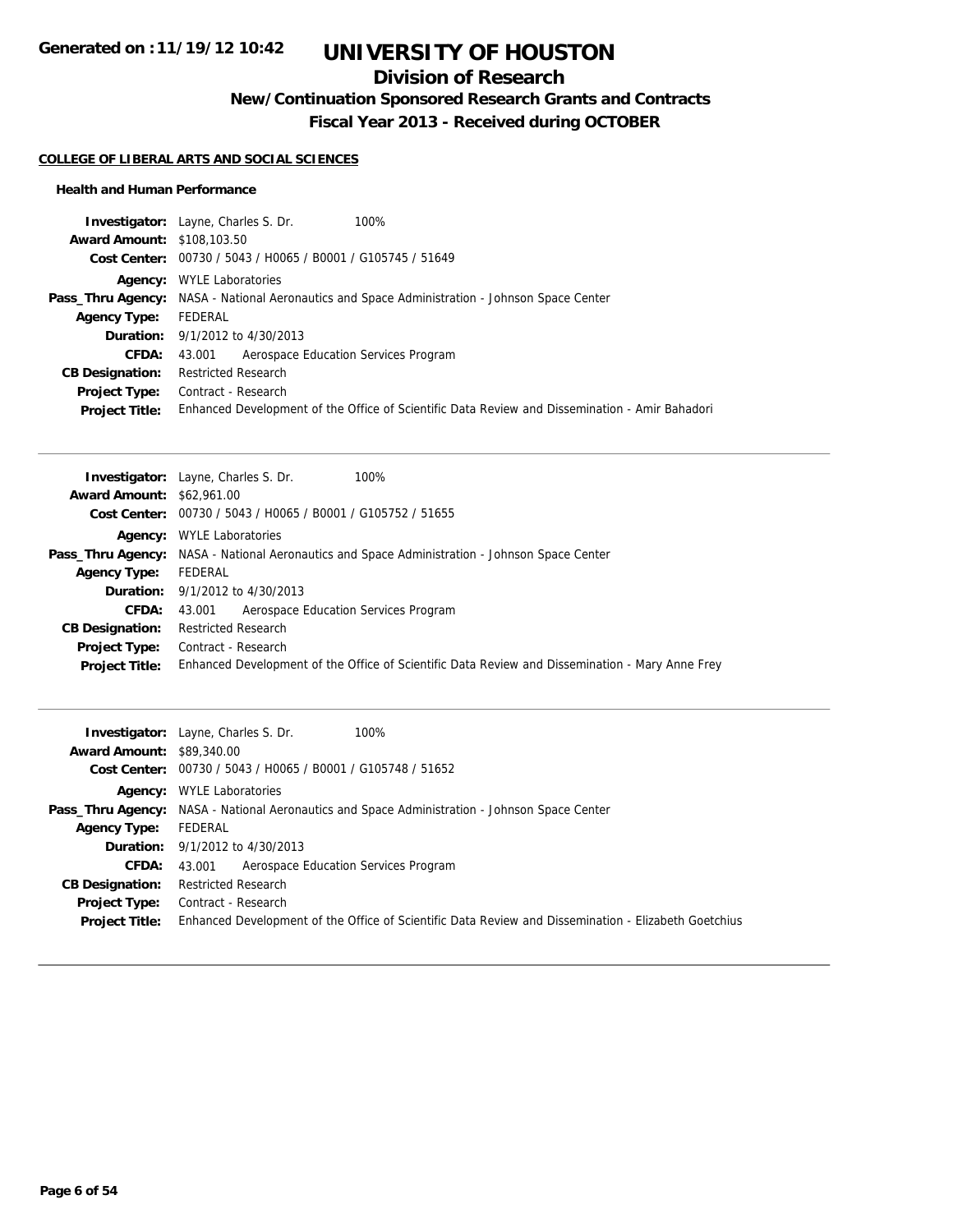## **Division of Research**

**New/Continuation Sponsored Research Grants and Contracts**

**Fiscal Year 2013 - Received during OCTOBER**

### **COLLEGE OF LIBERAL ARTS AND SOCIAL SCIENCES**

| <b>Investigator:</b> Layne, Charles S. Dr.<br>100%                                                   |                                                                                               |
|------------------------------------------------------------------------------------------------------|-----------------------------------------------------------------------------------------------|
| <b>Award Amount: \$90.037.62</b>                                                                     |                                                                                               |
| Cost Center: 00730 / 5043 / H0065 / B0001 / G105753 / 51656                                          |                                                                                               |
| <b>Agency:</b> WYLE Laboratories                                                                     |                                                                                               |
| <b>Pass_Thru Agency:</b> NASA - National Aeronautics and Space Administration - Johnson Space Center |                                                                                               |
| FEDERAL                                                                                              |                                                                                               |
| <b>Duration:</b> 9/1/2012 to 4/30/2013                                                               |                                                                                               |
| Aerospace Education Services Program<br>43.001                                                       |                                                                                               |
| <b>Restricted Research</b>                                                                           |                                                                                               |
| Contract - Research                                                                                  |                                                                                               |
|                                                                                                      |                                                                                               |
|                                                                                                      | Enhanced Development of the Office of Scientific Data Review and Dissemination - Jamie Guined |

| <b>Award Amount: \$93,613.80</b><br>Cost Center: 00730 / 5043 / H0065 / B0001 / G105749 / 51653<br><b>Agency:</b> WYLE Laboratories<br><b>Pass_Thru Agency:</b> NASA - National Aeronautics and Space Administration - Johnson Space Center<br>FEDERAL<br><b>Agency Type:</b><br><b>Duration:</b> 9/1/2012 to 4/30/2013<br>Aerospace Education Services Program<br><b>CFDA:</b><br>43.001<br><b>Restricted Research</b><br><b>CB Designation:</b><br>Contract - Research<br>Project Type:<br>Enhanced Development of the Office of Scientific Data Review and Dissemination - Meghan Everett<br><b>Project Title:</b> | <b>Investigator:</b> Layne, Charles S. Dr.<br>100% |
|-----------------------------------------------------------------------------------------------------------------------------------------------------------------------------------------------------------------------------------------------------------------------------------------------------------------------------------------------------------------------------------------------------------------------------------------------------------------------------------------------------------------------------------------------------------------------------------------------------------------------|----------------------------------------------------|
|                                                                                                                                                                                                                                                                                                                                                                                                                                                                                                                                                                                                                       |                                                    |
|                                                                                                                                                                                                                                                                                                                                                                                                                                                                                                                                                                                                                       |                                                    |
|                                                                                                                                                                                                                                                                                                                                                                                                                                                                                                                                                                                                                       |                                                    |
|                                                                                                                                                                                                                                                                                                                                                                                                                                                                                                                                                                                                                       |                                                    |
|                                                                                                                                                                                                                                                                                                                                                                                                                                                                                                                                                                                                                       |                                                    |
|                                                                                                                                                                                                                                                                                                                                                                                                                                                                                                                                                                                                                       |                                                    |
|                                                                                                                                                                                                                                                                                                                                                                                                                                                                                                                                                                                                                       |                                                    |
|                                                                                                                                                                                                                                                                                                                                                                                                                                                                                                                                                                                                                       |                                                    |
|                                                                                                                                                                                                                                                                                                                                                                                                                                                                                                                                                                                                                       |                                                    |
|                                                                                                                                                                                                                                                                                                                                                                                                                                                                                                                                                                                                                       |                                                    |

| 100%<br><b>Investigator:</b> Layne, Charles S. Dr.                                                   |
|------------------------------------------------------------------------------------------------------|
| <b>Award Amount: \$82,785,90</b>                                                                     |
| Cost Center: 00730 / 5043 / H0065 / B0001 / G105747 / 51651                                          |
| <b>Agency:</b> WYLE Laboratories                                                                     |
| <b>Pass_Thru Agency:</b> NASA - National Aeronautics and Space Administration - Johnson Space Center |
| FEDERAL                                                                                              |
| <b>Duration:</b> $9/1/2012$ to $4/30/2013$                                                           |
| Aerospace Education Services Program<br>43.001                                                       |
| <b>Restricted Research</b>                                                                           |
| Contract - Research                                                                                  |
| Enhanced Development of the Office of Scientific Data Review and Dissemination - Roxanne Buxton      |
|                                                                                                      |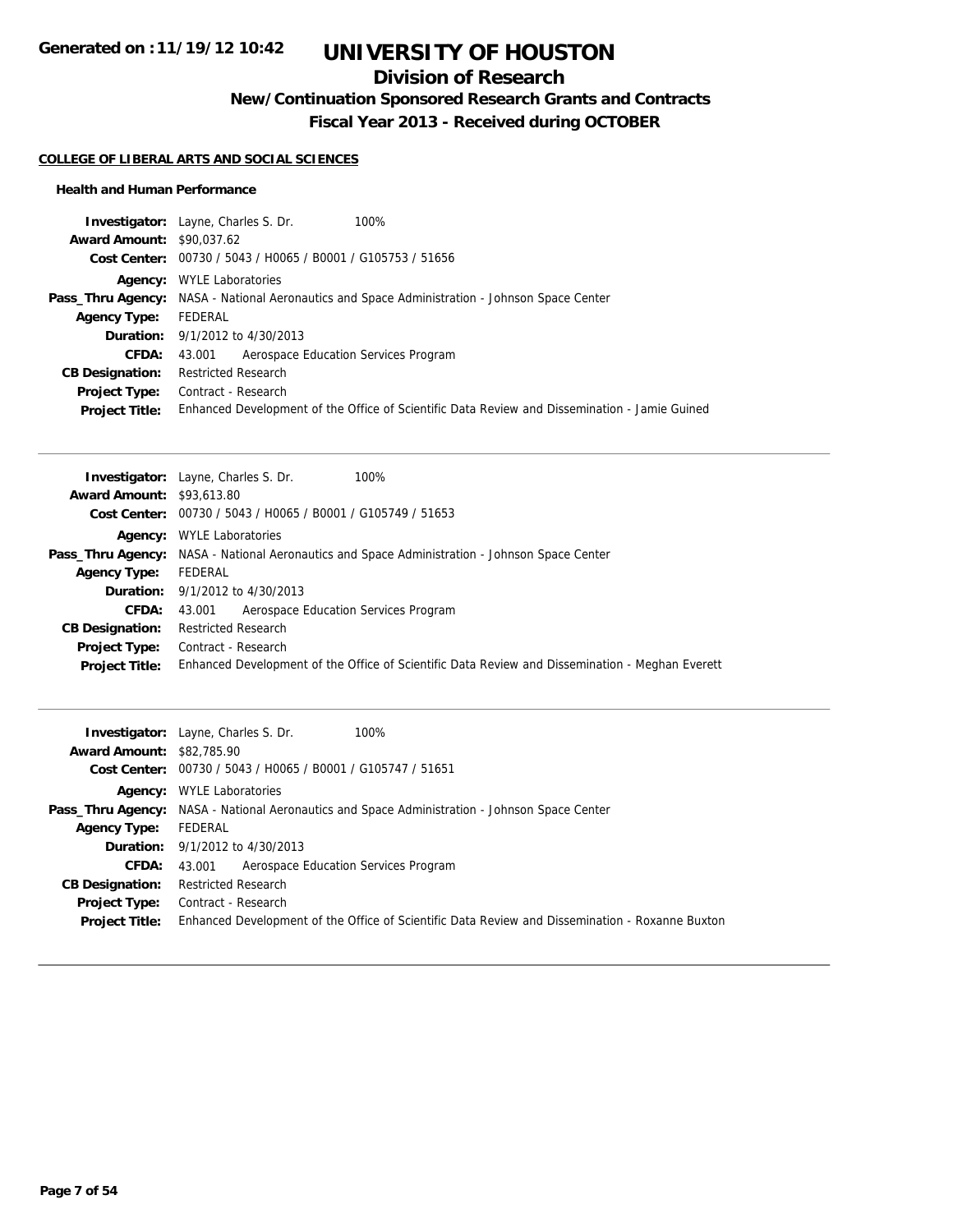## **Division of Research**

### **New/Continuation Sponsored Research Grants and Contracts**

**Fiscal Year 2013 - Received during OCTOBER**

### **COLLEGE OF LIBERAL ARTS AND SOCIAL SCIENCES**

### **History**

|                                  | 25%<br><b>Investigator:</b> O'Brien, Thomas F. Dr.                                                           |
|----------------------------------|--------------------------------------------------------------------------------------------------------------|
| <b>Award Amount: \$18,415.55</b> |                                                                                                              |
|                                  | Cost Center: 00730 / 5022 / H0089 / A0001 / G004545 / 10609                                                  |
|                                  | <b>Agency:</b> Mixed Multi-Donors                                                                            |
| Pass_Thru Agency:                |                                                                                                              |
| <b>Agency Type:</b>              | PROFIT                                                                                                       |
|                                  | <b>Duration:</b> 12/1/1992 to 8/31/2020                                                                      |
| CFDA:                            | Non-Federal activity<br>DELETE                                                                               |
| <b>CB Designation:</b>           | Non Research                                                                                                 |
| <b>Project Type:</b>             | Grant - Instruction                                                                                          |
| <b>Project Title:</b>            | Interest Bearing Account for NEH-Supported African and African-American Studies at the University of Houston |

#### **Political Science**

|                                  | 25%<br><b>Investigator:</b> O'Brien, Thomas F. Dr.                                                           |
|----------------------------------|--------------------------------------------------------------------------------------------------------------|
| <b>Award Amount: \$18,415.55</b> |                                                                                                              |
|                                  | Cost Center: 00730 / 5022 / H0089 / A0001 / G004545 / 10609                                                  |
|                                  | <b>Agency:</b> Mixed Multi-Donors                                                                            |
| Pass_Thru Agency:                |                                                                                                              |
| <b>Agency Type:</b>              | PROFIT                                                                                                       |
|                                  | <b>Duration:</b> 12/1/1992 to 8/31/2020                                                                      |
| CFDA:                            | DELETE<br>Non-Federal activity                                                                               |
| <b>CB Designation:</b>           | Non Research                                                                                                 |
| <b>Project Type:</b>             | Grant - Instruction                                                                                          |
| <b>Project Title:</b>            | Interest Bearing Account for NEH-Supported African and African-American Studies at the University of Houston |

### **Psychology**

| 100%<br><b>Investigator:</b> Massman, Paul Dr.<br><b>Award Amount: \$38,584,00</b>                                            |
|-------------------------------------------------------------------------------------------------------------------------------|
| Cost Center: 00730 / 5021 / H0125 / B0100 / G105732 / 51713                                                                   |
| <b>Agency:</b> The Methodist Hospital                                                                                         |
|                                                                                                                               |
| NON PROFIT                                                                                                                    |
| <b>Duration:</b> $9/1/2012$ to $8/31/2013$                                                                                    |
|                                                                                                                               |
| Non Restricted Research                                                                                                       |
| Contract - Instruction<br>Clinical Neuropsychology Training-The Methodist Hospital-Dulay: Students: Waguspack & Kluth-Crawley |
|                                                                                                                               |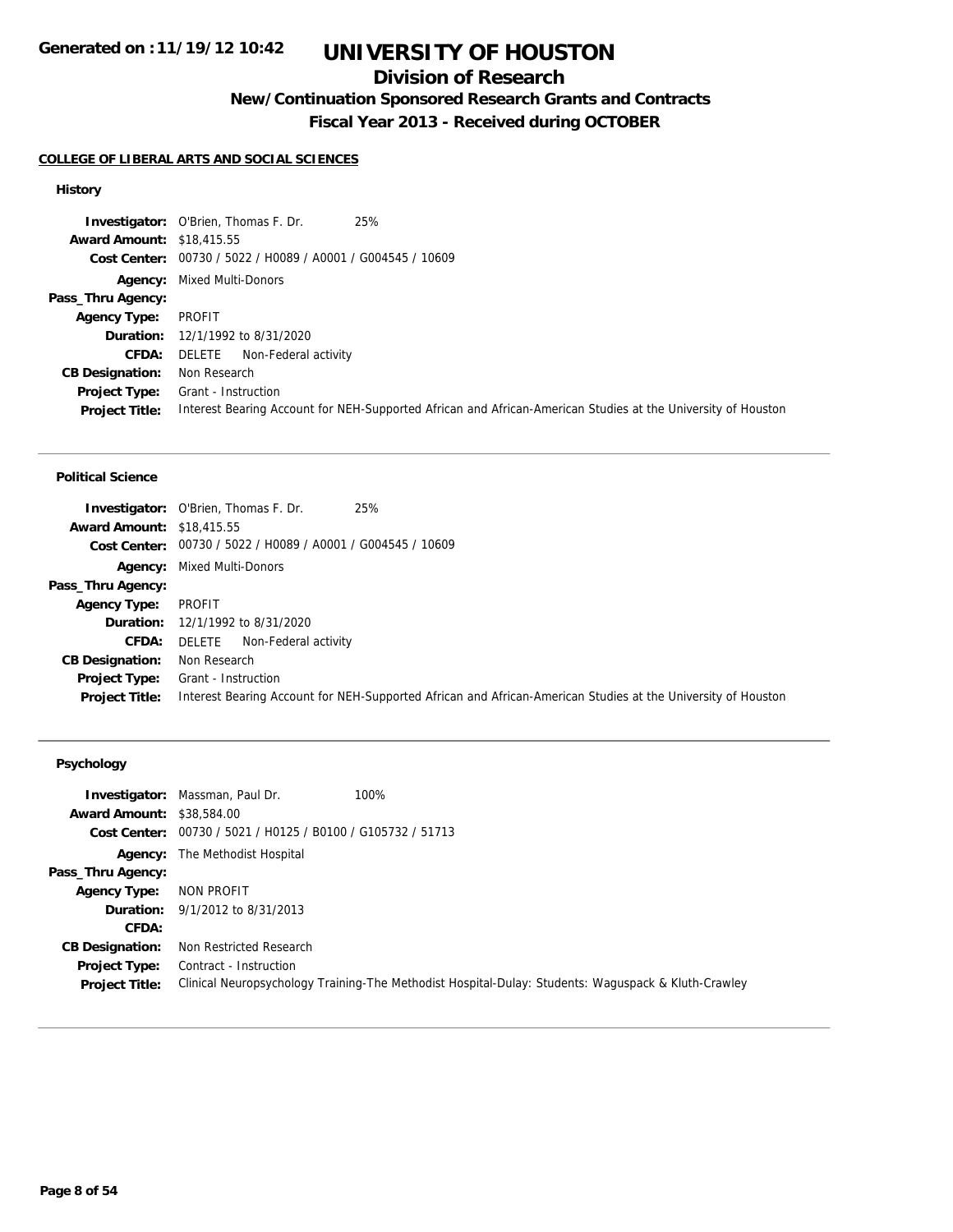## **Division of Research**

**New/Continuation Sponsored Research Grants and Contracts**

**Fiscal Year 2013 - Received during OCTOBER**

### **COLLEGE OF LIBERAL ARTS AND SOCIAL SCIENCES**

### **Psychology**

|                                  | 100%<br><b>Investigator:</b> Massman, Paul Dr.                                                        |
|----------------------------------|-------------------------------------------------------------------------------------------------------|
| <b>Award Amount: \$19,809.00</b> |                                                                                                       |
|                                  | Cost Center: 00730 / 5013 / H0125 / B0100 / G105743 / 51722                                           |
|                                  | <b>Agency:</b> Michael E. DeBakey Veterans Affairs Medical Center                                     |
| Pass_Thru Agency:                |                                                                                                       |
| <b>Agency Type:</b>              | FEDERAL                                                                                               |
|                                  | <b>Duration:</b> 9/1/2012 to 9/30/2013                                                                |
| <b>CFDA:</b>                     | 64.016 Veterans State Hospital Care                                                                   |
| <b>CB Designation:</b>           | Non Restricted Research                                                                               |
| <b>Project Type:</b>             | Grant - Research                                                                                      |
| <b>Project Title:</b>            | Clinical Neuropsychology Training-Michael E. DeBakey, VA TBI Center-Pastorek: Student Katie McCulloch |

|                                   | <b>Investigator:</b> Grills-Taqueche, Amie Dr.<br>100%               |  |
|-----------------------------------|----------------------------------------------------------------------|--|
| <b>Award Amount: \$123,843.00</b> |                                                                      |  |
|                                   | Cost Center: 00730 / 5013 / H0125 / B0001 / G098135 / 44887          |  |
| Agency:                           | National Institute of Child Health and Human Development             |  |
| Pass_Thru Agency:                 |                                                                      |  |
| <b>Agency Type:</b>               | FEDERAL                                                              |  |
|                                   | <b>Duration:</b> 8/1/2009 to 6/30/2013                               |  |
| CFDA:                             | Center for Research for Mothers and Children<br>93.865               |  |
| <b>CB Designation:</b>            | <b>Restricted Research</b>                                           |  |
| <b>Project Type:</b>              | Grant - Research                                                     |  |
| <b>Project Title:</b>             | Child Anxiety and Response to Intervention for Learning Disabilities |  |
|                                   |                                                                      |  |

|                                  | 20%<br><b>Investigator:</b> Francis, David Dr.                              |
|----------------------------------|-----------------------------------------------------------------------------|
| <b>Award Amount: \$37,064.00</b> |                                                                             |
|                                  | Cost Center: 00730 / 5013 / H0288 / B0001 / G097826 / 44984                 |
|                                  | <b>Agency:</b> Harvard University                                           |
|                                  | <b>Pass_Thru Agency:</b> USE DED000; U.S. Department of Education           |
| <b>Agency Type:</b>              | FEDERAL                                                                     |
|                                  | <b>Duration:</b> $7/1/2009$ to $6/30/2013$                                  |
| CFDA:                            | 84.305 National Institute on Student Achievement, Curriculum and Assessment |
| <b>CB Designation:</b>           | <b>Restricted Research</b>                                                  |
| Project Type:                    | Grant - Research                                                            |
| <b>Project Title:</b>            | Word Generation: An Efficacy Trial                                          |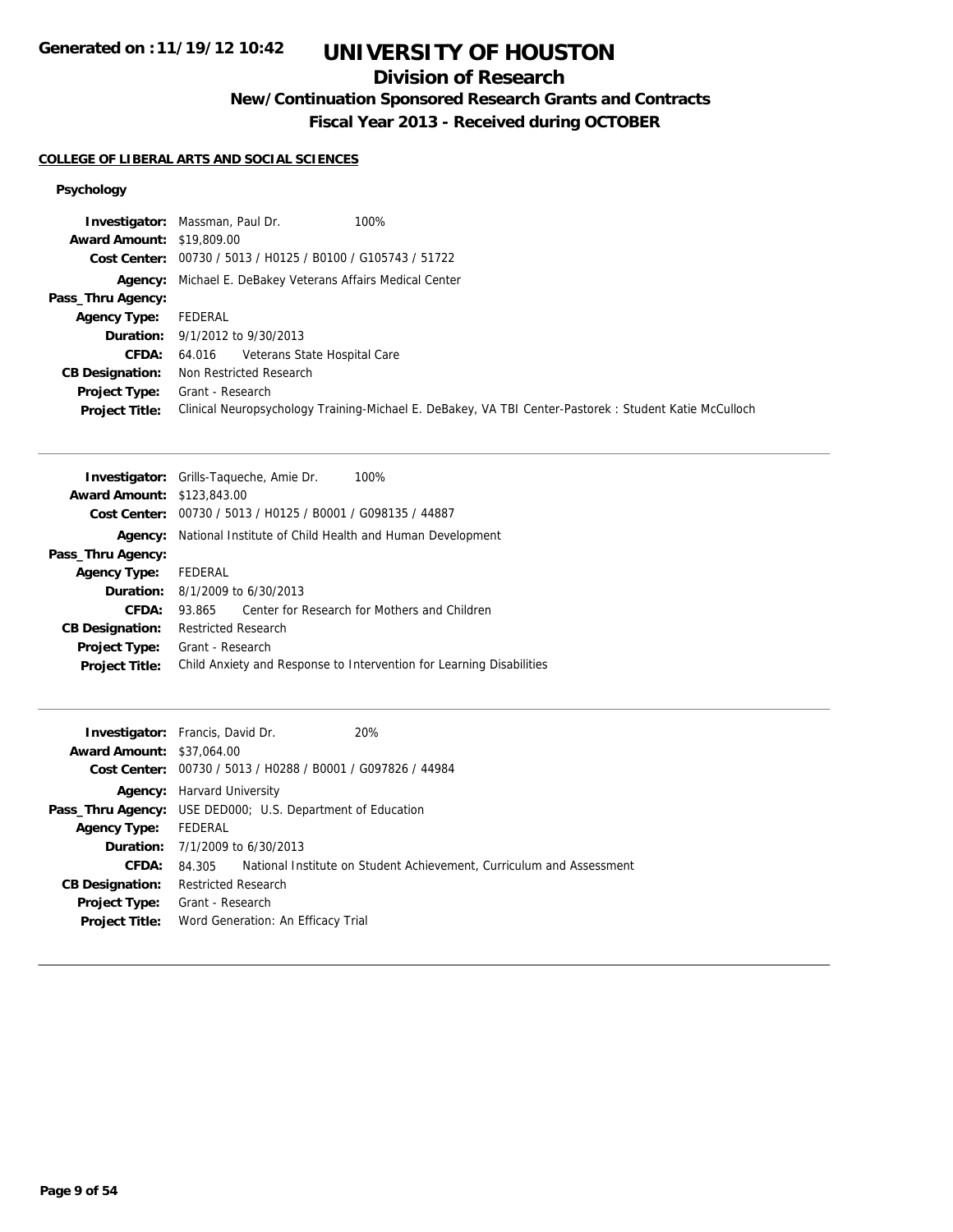## **Division of Research**

**New/Continuation Sponsored Research Grants and Contracts**

**Fiscal Year 2013 - Received during OCTOBER**

### **COLLEGE OF LIBERAL ARTS AND SOCIAL SCIENCES**

### **Psychology**

| <b>Investigator:</b> Fletcher, Jack Dr.               |                                       |                                    | 20%                                                         |  |
|-------------------------------------------------------|---------------------------------------|------------------------------------|-------------------------------------------------------------|--|
| <b>Award Amount: \$60,000.00</b>                      |                                       |                                    |                                                             |  |
|                                                       |                                       |                                    | Cost Center: 00730 / 5014 / H0288 / B0001 / G105719 / 51573 |  |
|                                                       | <b>Agency:</b> Texas Education Agency |                                    |                                                             |  |
| <b>Pass_Thru Agency:</b> U.S. Department of Education |                                       |                                    |                                                             |  |
| <b>Agency Type:</b>                                   | FEDERAL                               |                                    |                                                             |  |
| <b>Duration:</b> 9/1/2012 to 8/31/2013                |                                       |                                    |                                                             |  |
| CFDA:                                                 | 84.027                                | Special Education Grants to States |                                                             |  |
| <b>CB Designation:</b>                                | <b>Restricted Research</b>            |                                    |                                                             |  |
| <b>Project Type:</b>                                  | Grant - Research                      |                                    |                                                             |  |
| <b>Project Title:</b>                                 |                                       |                                    | Texas Center for Learning Disabilities Intervention Project |  |
|                                                       |                                       |                                    |                                                             |  |

|                                  | <b>Investigator:</b> Carlson, Coleen Dr.<br>10%                                                                                                    |
|----------------------------------|----------------------------------------------------------------------------------------------------------------------------------------------------|
| <b>Award Amount: \$39,999.90</b> |                                                                                                                                                    |
|                                  | Cost Center: 00730 / 5043 / H0288 / B0001 / G103848 / 49990                                                                                        |
|                                  | <b>Agency:</b> Miko Group Inc                                                                                                                      |
|                                  | Pass_Thru Agency: U.S. Department of Education                                                                                                     |
| <b>Agency Type:</b>              | FEDERAL                                                                                                                                            |
|                                  | <b>Duration:</b> 9/24/2011 to 9/23/2013                                                                                                            |
| <b>CFDA:</b>                     | <b>Striving Readers</b><br>84.371                                                                                                                  |
| <b>CB Designation:</b>           | <b>Restricted Research</b>                                                                                                                         |
| <b>Project Type:</b>             | Contract - Research                                                                                                                                |
| <b>Project Title:</b>            | Technical Assistance and Logistical Support for Striving Readers Comprehensive Literacy Grants Funded under the<br>Consolidated Appropriations Act |

|                                  | 100%<br><b>Investigator:</b> Massman, Paul Dr.                                                              |
|----------------------------------|-------------------------------------------------------------------------------------------------------------|
| <b>Award Amount: \$25,723.00</b> |                                                                                                             |
|                                  | Cost Center: 00730 / 5022 / H0125 / B0100 / G105717 / 51709                                                 |
|                                  | <b>Agency:</b> Houston Neuropsychology Group                                                                |
| Pass_Thru Agency:                |                                                                                                             |
| <b>Agency Type:</b>              | PROFIT                                                                                                      |
|                                  | <b>Duration:</b> $9/1/2012$ to $8/31/2013$                                                                  |
| CFDA:                            |                                                                                                             |
| <b>CB Designation:</b>           | Non Restricted Research                                                                                     |
| Project Type:                    | Grant - Research                                                                                            |
| <b>Project Title:</b>            | Students-Agbayani and Grabyan: Clinical Neuropsychology Training-Houston Neuropsychology Group-Largen/Davis |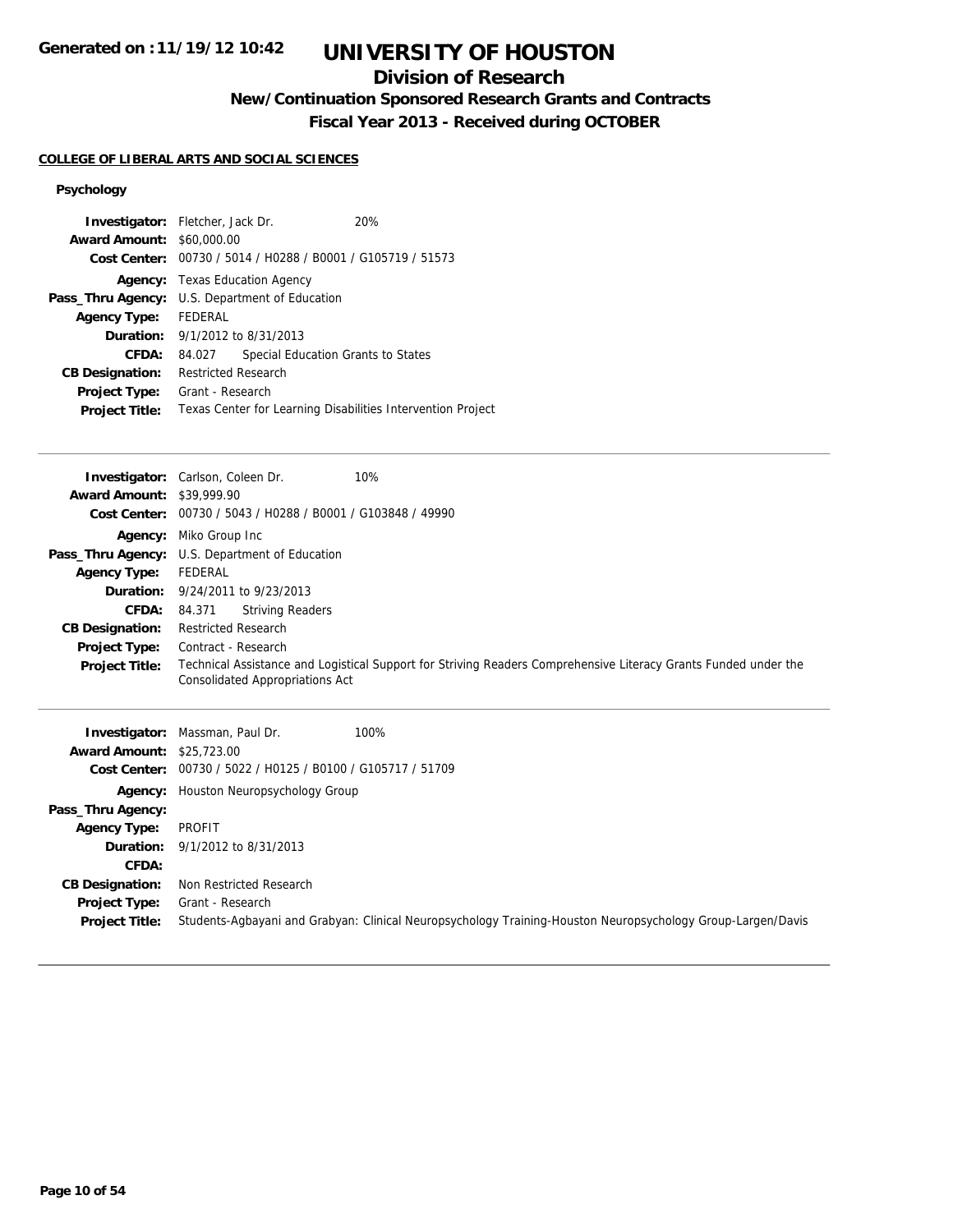## **Division of Research**

### **New/Continuation Sponsored Research Grants and Contracts**

**Fiscal Year 2013 - Received during OCTOBER**

### **COLLEGE OF LIBERAL ARTS AND SOCIAL SCIENCES**

## **Psychology**

|                                  | 10%<br><b>Investigator:</b> Durand, Angie Dr.                                                                                                             |
|----------------------------------|-----------------------------------------------------------------------------------------------------------------------------------------------------------|
| <b>Award Amount: \$39,999.90</b> |                                                                                                                                                           |
|                                  | Cost Center: 00730 / 5043 / H0288 / B0001 / G103848 / 49990                                                                                               |
|                                  | Agency: Miko Group Inc                                                                                                                                    |
|                                  | Pass_Thru Agency: U.S. Department of Education                                                                                                            |
| <b>Agency Type:</b>              | <b>FEDERAL</b>                                                                                                                                            |
| Duration:                        | 9/24/2011 to 9/23/2013                                                                                                                                    |
| <b>CFDA:</b>                     | <b>Striving Readers</b><br>84.371                                                                                                                         |
| <b>CB Designation:</b>           | <b>Restricted Research</b>                                                                                                                                |
| Project Type:                    | Contract - Research                                                                                                                                       |
| <b>Project Title:</b>            | Technical Assistance and Logistical Support for Striving Readers Comprehensive Literacy Grants Funded under the<br><b>Consolidated Appropriations Act</b> |
|                                  |                                                                                                                                                           |
|                                  | 100%<br>Investigator: Massman, Paul Dr.                                                                                                                   |
| <b>Award Amount: \$36,948.00</b> |                                                                                                                                                           |
|                                  | Cost Center: 00730 / 5021 / H0125 / B0100 / G105716 / 51708                                                                                               |
|                                  | Agency: TIRR Memorial Hermann                                                                                                                             |
| Pass_Thru Agency:                |                                                                                                                                                           |
| <b>Agency Type:</b>              | <b>NON PROFIT</b>                                                                                                                                         |
| Duration:                        | 9/1/2012 to 8/31/2013                                                                                                                                     |
| CFDA:                            |                                                                                                                                                           |
| <b>CB Designation:</b>           | Non Restricted Research                                                                                                                                   |
| <b>Project Type:</b>             | Grant - Research                                                                                                                                          |
| <b>Project Title:</b>            | Students-Havins and Seidl: Clinical Neuropsychology Training-TIRR Mem Hermann Struchen                                                                    |
|                                  |                                                                                                                                                           |
|                                  | 100%<br>Investigator: Zvolensky, Michael Dr.                                                                                                              |
| <b>Award Amount: \$58,589.00</b> |                                                                                                                                                           |
|                                  | Cost Center: 00730 / 5043 / H0125 / B0001 / G104161 / 49980                                                                                               |
|                                  | Agency: Stony Brook University                                                                                                                            |
|                                  | Pass_Thru Agency: Centers for Disease Control                                                                                                             |
| <b>Agency Type:</b>              | FEDERAL                                                                                                                                                   |
| Duration:                        | 9/30/2011 to 9/29/2013                                                                                                                                    |
| <b>CFDA:</b>                     | <b>Tobacco Education and Prevention</b><br>93.000                                                                                                         |
| <b>CB Designation:</b>           | <b>Restricted Research</b>                                                                                                                                |
| <b>Project Type:</b>             | Contract - Research                                                                                                                                       |

**Project Title:** Enhanced Smoking Cessation Intervention for WTC Responders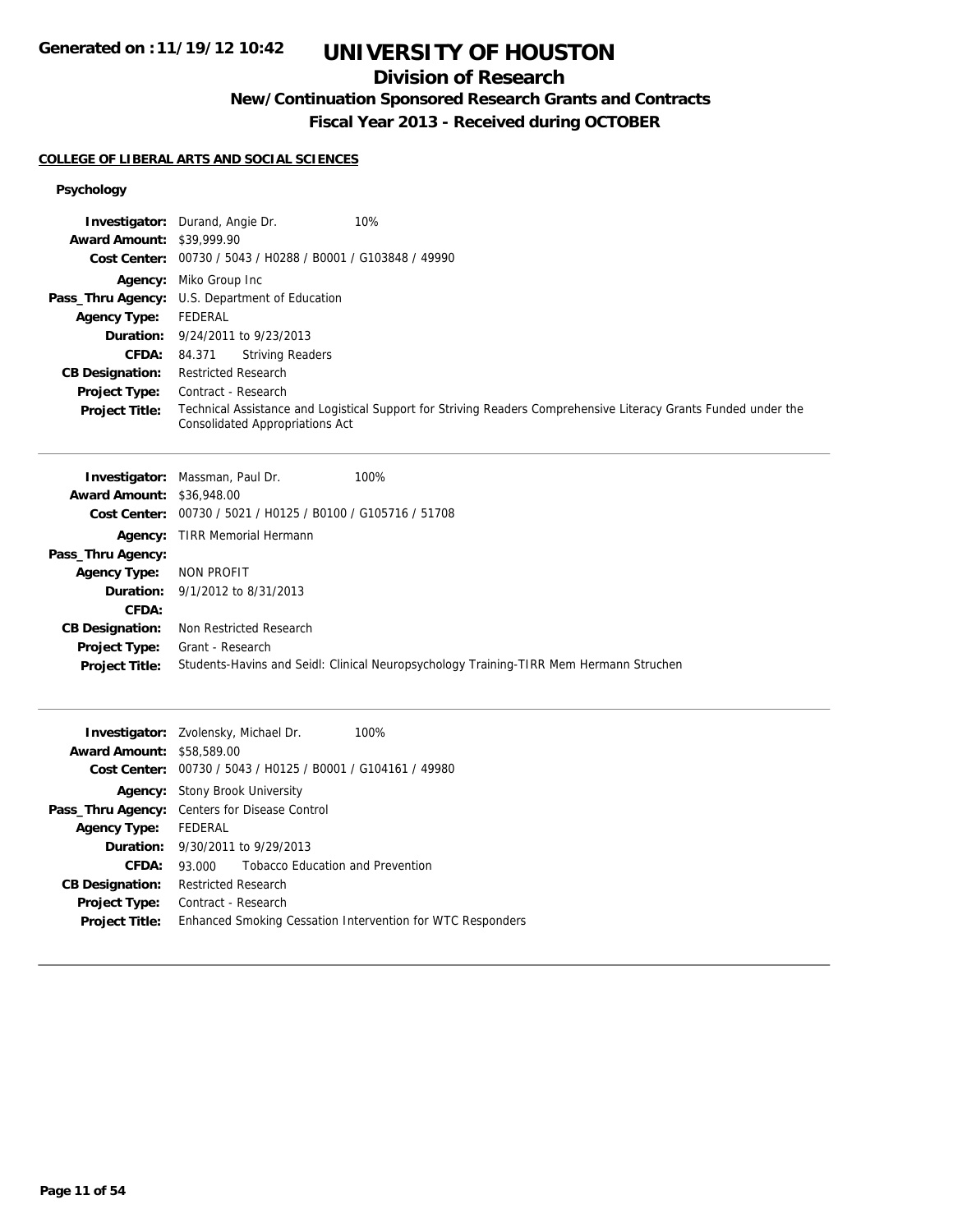## **Division of Research**

**New/Continuation Sponsored Research Grants and Contracts**

**Fiscal Year 2013 - Received during OCTOBER**

### **COLLEGE OF NATURAL SCIENCES AND MATHEMATICS**

### **Biology/Biochemistry**

|                                  | <b>Investigator:</b> Ziburkus, Jokubas Dr.<br>100%                                   |
|----------------------------------|--------------------------------------------------------------------------------------|
| <b>Award Amount: \$13,134.00</b> |                                                                                      |
|                                  | Cost Center: 00730 / 5013 / H0104 / B0001 / G105335 / 51315                          |
|                                  | <b>Agency:</b> Penn State Hershey College of Medicine                                |
|                                  | <b>Pass_Thru Agency:</b> National Institute of Biomedical Imaging and Bioengineering |
| <b>Agency Type:</b>              | FEDERAL                                                                              |
|                                  | <b>Duration:</b> 6/1/2012 to 7/31/2013                                               |
| <b>CFDA:</b>                     | 93.286 Biomedical Imaging Research                                                   |
| <b>CB Designation:</b>           | <b>Restricted Research</b>                                                           |
| <b>Project Type:</b>             | Grant - Research                                                                     |
| <b>Project Title:</b>            | CRCNS: Collaborative Research: Model-Based Control Of Spreading Depression           |

|                                  | <b>Investigator:</b> Briggs, James M. Dr.<br>100%                                                                                      |
|----------------------------------|----------------------------------------------------------------------------------------------------------------------------------------|
| <b>Award Amount: \$27,734.00</b> |                                                                                                                                        |
|                                  | <b>Cost Center:</b> $00730 / 5013 / 40104 / 80001 / 6105206 / 51895$                                                                   |
|                                  | <b>Agency:</b> National Cancer Institute                                                                                               |
| Pass_Thru Agency:                |                                                                                                                                        |
| <b>Agency Type:</b>              | FEDERAL                                                                                                                                |
|                                  | <b>Duration:</b> $9/12/2012$ to $9/11/2013$                                                                                            |
| <b>CFDA:</b>                     | Cancer Research Manpower<br>93.398                                                                                                     |
| <b>CB Designation:</b>           | <b>Restricted Research</b>                                                                                                             |
| Project Type:                    | Grant - Research                                                                                                                       |
| <b>Project Title:</b>            | Structural mutation analysis of PTEN and its possible genotype-phenotype correlations in Endometriosis and Cancer<br>(Iris Nira Smith) |
|                                  | 100%<br><b>Investigator:</b> Ziburkus, Jokubas Dr.                                                                                     |

|                                   | <b>Investigator:</b> <i>Liburkus</i> , <i>Jokubas Dr.</i>   | 100%                                                                    |
|-----------------------------------|-------------------------------------------------------------|-------------------------------------------------------------------------|
| <b>Award Amount: \$100,000.00</b> |                                                             |                                                                         |
|                                   | Cost Center: 00730 / 5021 / H0104 / B0001 / G104979 / 51974 |                                                                         |
| Agency:                           | Alzheimer's Association                                     |                                                                         |
| Pass_Thru Agency:                 |                                                             |                                                                         |
| <b>Agency Type:</b>               | NON PROFIT                                                  |                                                                         |
|                                   | <b>Duration:</b> 10/1/2012 to 9/30/2014                     |                                                                         |
| CFDA:                             |                                                             |                                                                         |
| <b>CB Designation:</b>            | <b>Restricted Research</b>                                  |                                                                         |
| <b>Project Type:</b>              | Grant - Research                                            |                                                                         |
| <b>Project Title:</b>             |                                                             | Inhibitory Neuron and Circuit Dysfunctions in Alzheimer's Disease Model |
|                                   |                                                             |                                                                         |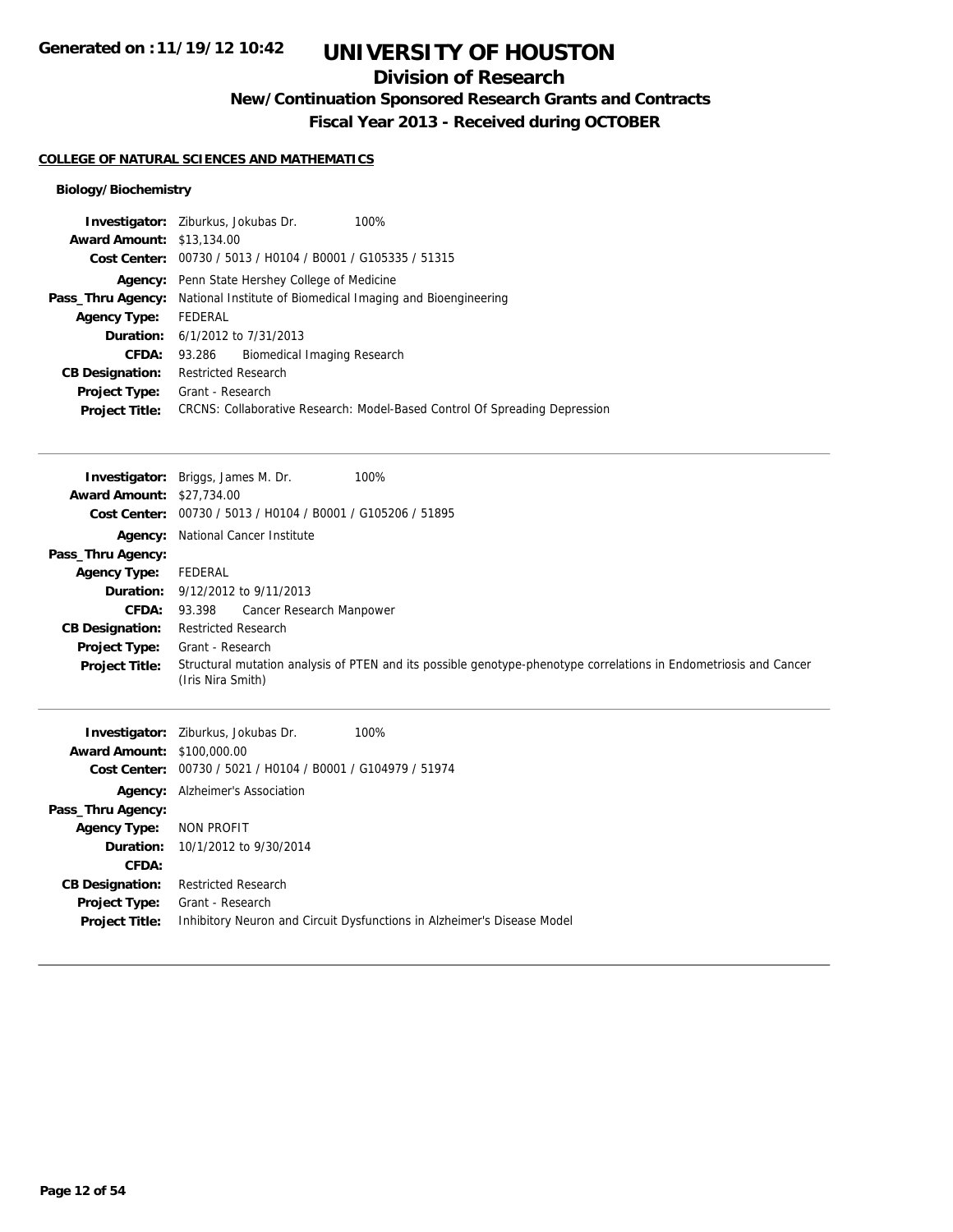## **Division of Research**

**New/Continuation Sponsored Research Grants and Contracts**

**Fiscal Year 2013 - Received during OCTOBER**

#### **COLLEGE OF NATURAL SCIENCES AND MATHEMATICS**

### **Biology/Biochemistry**

|                                 | <b>Investigator:</b> Willson, Richard C. Dr.                                   | 8%                                                             |
|---------------------------------|--------------------------------------------------------------------------------|----------------------------------------------------------------|
| <b>Award Amount: \$3,039.60</b> |                                                                                |                                                                |
|                                 | Cost Center: 00730 / 5015 / H0067 / B0001 / G105277 / 50975                    |                                                                |
|                                 | <b>Agency:</b> University of Texas Medical Branch at Galveston                 |                                                                |
|                                 | <b>Pass_Thru Agency:</b> National Institute of Allergy and Infectious Diseases |                                                                |
| <b>Agency Type:</b>             | FEDERAL                                                                        |                                                                |
|                                 | <b>Duration:</b> $3/1/2012$ to $2/28/2013$                                     |                                                                |
| CFDA:                           | 93.855                                                                         | Allergy, Immunology, and Transplantation Research              |
| <b>CB Designation:</b>          | <b>Restricted Research</b>                                                     |                                                                |
| <b>Project Type:</b>            | Grant - Research                                                               |                                                                |
| <b>Project Title:</b>           |                                                                                | Towards the Development of a Syndrome-Specific Diagnostic Tool |
|                                 |                                                                                |                                                                |

#### **Center for Nuclear Receptors and Cell Signaling**

| <b>Investigator:</b> Zhang, Xiaoliu Dr. |                            |                                                             | 100% |
|-----------------------------------------|----------------------------|-------------------------------------------------------------|------|
| <b>Award Amount: \$22,845.00</b>        |                            |                                                             |      |
|                                         |                            | Cost Center: 00730 / 5013 / H0515 / B0001 / G103364 / 51760 |      |
|                                         |                            | <b>Agency:</b> National Cancer Institute                    |      |
| Pass_Thru Agency:                       |                            |                                                             |      |
| Agency Type: FEDERAL                    |                            |                                                             |      |
|                                         |                            | <b>Duration:</b> 8/1/2012 to 11/30/2012                     |      |
| CFDA:                                   |                            | 93.395 Cancer Treatment Research                            |      |
| <b>CB Designation:</b>                  | <b>Restricted Research</b> |                                                             |      |
| <b>Project Type:</b>                    | Grant - Research           |                                                             |      |
| <b>Project Title:</b>                   |                            | Development of an HSV-2 based oncolytic virus               |      |
|                                         |                            |                                                             |      |

### **Chemistry**

|                                  | 50%<br><b>Investigator:</b> Moeller, Angela Dr.                                                                                          |
|----------------------------------|------------------------------------------------------------------------------------------------------------------------------------------|
| <b>Award Amount: \$50,242.00</b> |                                                                                                                                          |
|                                  | Cost Center: 00730 / 5013 / H0107 / B0001 / G104098 / 50130                                                                              |
|                                  | <b>Agency:</b> National Science Foundation                                                                                               |
| Pass_Thru Agency:                |                                                                                                                                          |
| <b>Agency Type:</b>              | FEDERAL                                                                                                                                  |
|                                  | <b>Duration:</b> 1/15/2012 to 12/31/2016                                                                                                 |
| <b>CFDA:</b>                     | Mathematical and Physical Sciences<br>47.049                                                                                             |
| <b>CB Designation:</b>           | <b>Restricted Research</b>                                                                                                               |
| <b>Project Type:</b>             | Grant - Research                                                                                                                         |
| <b>Project Title:</b>            | CAREER: Low-Dimensional Spin Systems: Interplay of Chemical Pressure on Triangular Lattices with Spin- and<br>Orbital Degrees of Freedom |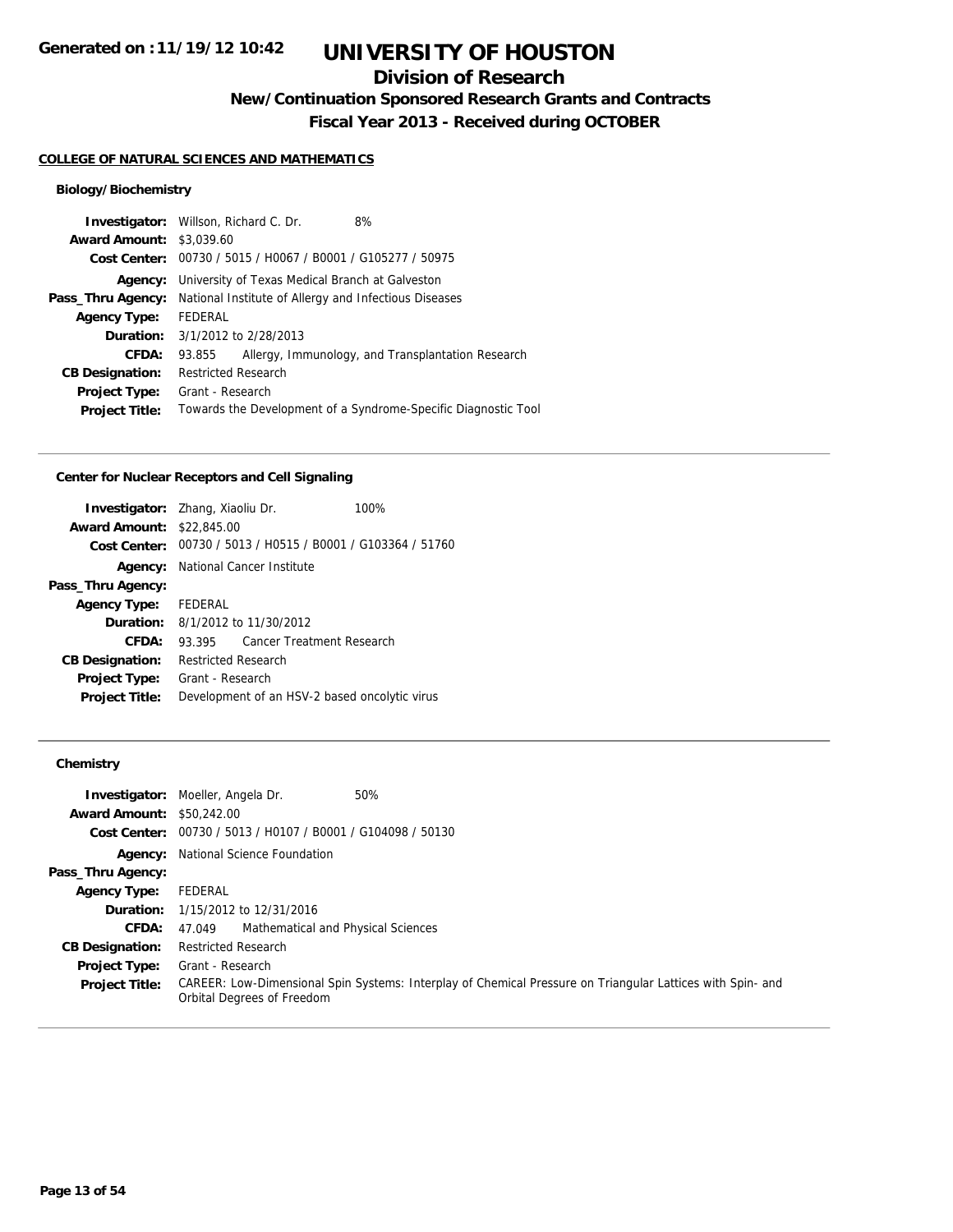## **Division of Research**

**New/Continuation Sponsored Research Grants and Contracts**

**Fiscal Year 2013 - Received during OCTOBER**

### **COLLEGE OF NATURAL SCIENCES AND MATHEMATICS**

### **Computer Science**

|                                   | 25%<br><b>Investigator:</b> Ordonez, Carlos Dr.                                                                           |
|-----------------------------------|---------------------------------------------------------------------------------------------------------------------------|
| <b>Award Amount: \$108,848.75</b> |                                                                                                                           |
|                                   | Cost Center: 00730 / 5013 / H0108 / B0001 / G105406 / 51813                                                               |
|                                   | <b>Agency:</b> National Science Foundation                                                                                |
| Pass_Thru Agency:                 |                                                                                                                           |
| <b>Agency Type:</b>               | FEDERAL                                                                                                                   |
|                                   | <b>Duration:</b> 9/15/2012 to 8/31/2015                                                                                   |
| CFDA:                             | Education and Human Resources<br>47.076                                                                                   |
| <b>CB Designation:</b>            | <b>Restricted Research</b>                                                                                                |
| <b>Project Type:</b>              | Grant - Research                                                                                                          |
| <b>Project Title:</b>             | Collaborative Project: Enriching Security Curricula and Enhancing Awareness of Security in Computer Science and<br>Beyond |

|                                  | <b>Investigator:</b> Fofanov, Yuriy Dr.                      | 50% |
|----------------------------------|--------------------------------------------------------------|-----|
| <b>Award Amount: \$50,000.00</b> |                                                              |     |
|                                  | Cost Center: 00730 / 5043 / H0546 / B0001 / G105536 / 51820  |     |
| Agency:                          | The Trustees of Columbia University in the City of NY        |     |
|                                  | <b>Pass_Thru Agency:</b> U.S. Department of Defense          |     |
| <b>Agency Type:</b>              | FEDERAL                                                      |     |
|                                  | <b>Duration:</b> 6/1/2012 to 2/28/2013                       |     |
| CFDA:                            | DEPARTMENT OF DEFENSE<br>12.000                              |     |
| <b>CB Designation:</b>           | <b>Restricted Research</b>                                   |     |
| Project Type:                    | Contract - Research                                          |     |
| <b>Project Title:</b>            | Next-Gen Seq Analysis of known & viral & bacterial pathogens |     |
|                                  |                                                              |     |

| <b>Award Amount: \$108,848.75</b> | 25%<br><b>Investigator:</b> Huang, Shou-Hsuan Dr.<br>Cost Center: 00730 / 5013 / H0108 / B0001 / G105406 / 51813          |
|-----------------------------------|---------------------------------------------------------------------------------------------------------------------------|
|                                   |                                                                                                                           |
|                                   | <b>Agency:</b> National Science Foundation                                                                                |
| Pass_Thru Agency:                 |                                                                                                                           |
| <b>Agency Type:</b>               | FEDERAL                                                                                                                   |
|                                   | <b>Duration:</b> 9/15/2012 to 8/31/2015                                                                                   |
| CFDA:                             | 47.076 Education and Human Resources                                                                                      |
| <b>CB Designation:</b>            | <b>Restricted Research</b>                                                                                                |
| <b>Project Type:</b>              | Grant - Research                                                                                                          |
| <b>Project Title:</b>             | Collaborative Project: Enriching Security Curricula and Enhancing Awareness of Security in Computer Science and<br>Beyond |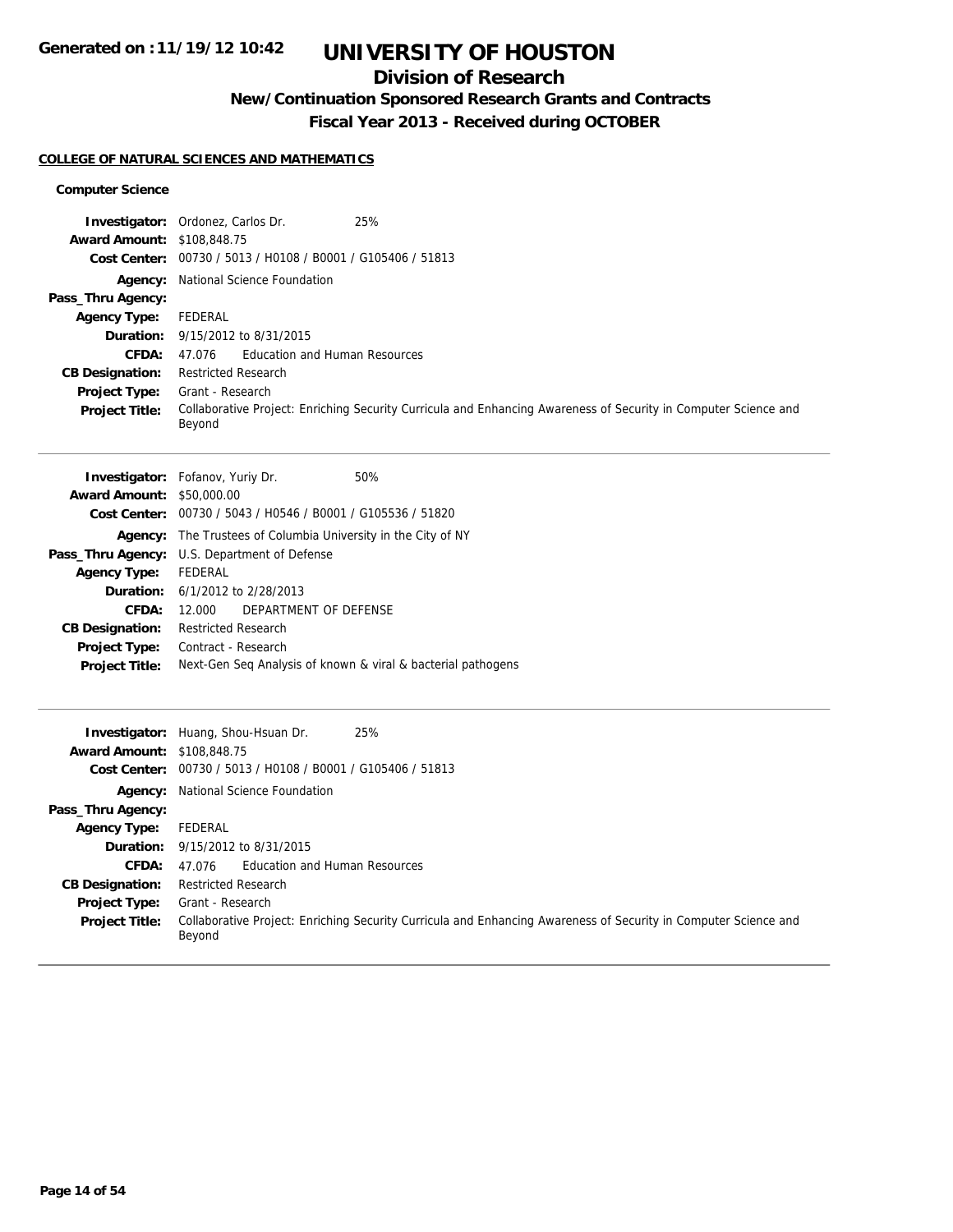## **Division of Research**

### **New/Continuation Sponsored Research Grants and Contracts**

**Fiscal Year 2013 - Received during OCTOBER**

### **COLLEGE OF NATURAL SCIENCES AND MATHEMATICS**

### **Computer Science**

| Award Amount: \$108,848.75               | <b>Investigator:</b> Verma, Rakesh M. Dr.                   | 25%                                                                                                             |
|------------------------------------------|-------------------------------------------------------------|-----------------------------------------------------------------------------------------------------------------|
|                                          | Cost Center: 00730 / 5013 / H0108 / B0001 / G105406 / 51813 |                                                                                                                 |
|                                          | Agency: National Science Foundation                         |                                                                                                                 |
| Pass_Thru Agency:                        |                                                             |                                                                                                                 |
| <b>Agency Type:</b>                      | <b>FEDERAL</b>                                              |                                                                                                                 |
| Duration:                                | 9/15/2012 to 8/31/2015                                      |                                                                                                                 |
| <b>CFDA:</b>                             | <b>Education and Human Resources</b><br>47.076              |                                                                                                                 |
| <b>CB Designation:</b>                   | <b>Restricted Research</b><br>Grant - Research              |                                                                                                                 |
| Project Type:<br><b>Project Title:</b>   |                                                             | Collaborative Project: Enriching Security Curricula and Enhancing Awareness of Security in Computer Science and |
|                                          | Beyond                                                      |                                                                                                                 |
|                                          |                                                             |                                                                                                                 |
|                                          | <b>Investigator:</b> Leiss, Ernst L. Dr.                    | 25%                                                                                                             |
| Award Amount: \$108,848.75               |                                                             |                                                                                                                 |
|                                          | Cost Center: 00730 / 5013 / H0108 / B0001 / G105406 / 51813 |                                                                                                                 |
|                                          | Agency: National Science Foundation                         |                                                                                                                 |
| Pass_Thru Agency:                        |                                                             |                                                                                                                 |
| <b>Agency Type:</b><br>Duration:         | <b>FEDERAL</b><br>9/15/2012 to 8/31/2015                    |                                                                                                                 |
| <b>CFDA:</b>                             | <b>Education and Human Resources</b><br>47.076              |                                                                                                                 |
| <b>CB Designation:</b>                   | <b>Restricted Research</b>                                  |                                                                                                                 |
| Project Type:                            | Grant - Research                                            |                                                                                                                 |
| <b>Project Title:</b>                    |                                                             | Collaborative Project: Enriching Security Curricula and Enhancing Awareness of Security in Computer Science and |
|                                          | Beyond                                                      |                                                                                                                 |
|                                          |                                                             |                                                                                                                 |
|                                          | Investigator: Garbey, Marc Dr.                              | 100%                                                                                                            |
| <b>Award Amount: \$126,441.00</b>        | Cost Center: 00730 / 5013 / H0108 / B0001 / G101525 / 47059 |                                                                                                                 |
|                                          |                                                             |                                                                                                                 |
|                                          | Agency: U.S. Department of Education                        |                                                                                                                 |
| Pass_Thru Agency:<br><b>Agency Type:</b> | <b>FEDERAL</b>                                              |                                                                                                                 |
|                                          | <b>Duration:</b> 9/1/2010 to 8/31/2013                      |                                                                                                                 |
| <b>CFDA:</b>                             | 84.116                                                      | Fund for the Improvement of Postsecondary Education                                                             |
| <b>CB Designation:</b>                   | Non Restricted Research                                     |                                                                                                                 |
| Project Type:                            | Grant - Research                                            |                                                                                                                 |
| <b>Project Title:</b>                    |                                                             | International Dual Master Degree in Computing, Robotics and Imaging for Surgery Platform                        |
|                                          |                                                             |                                                                                                                 |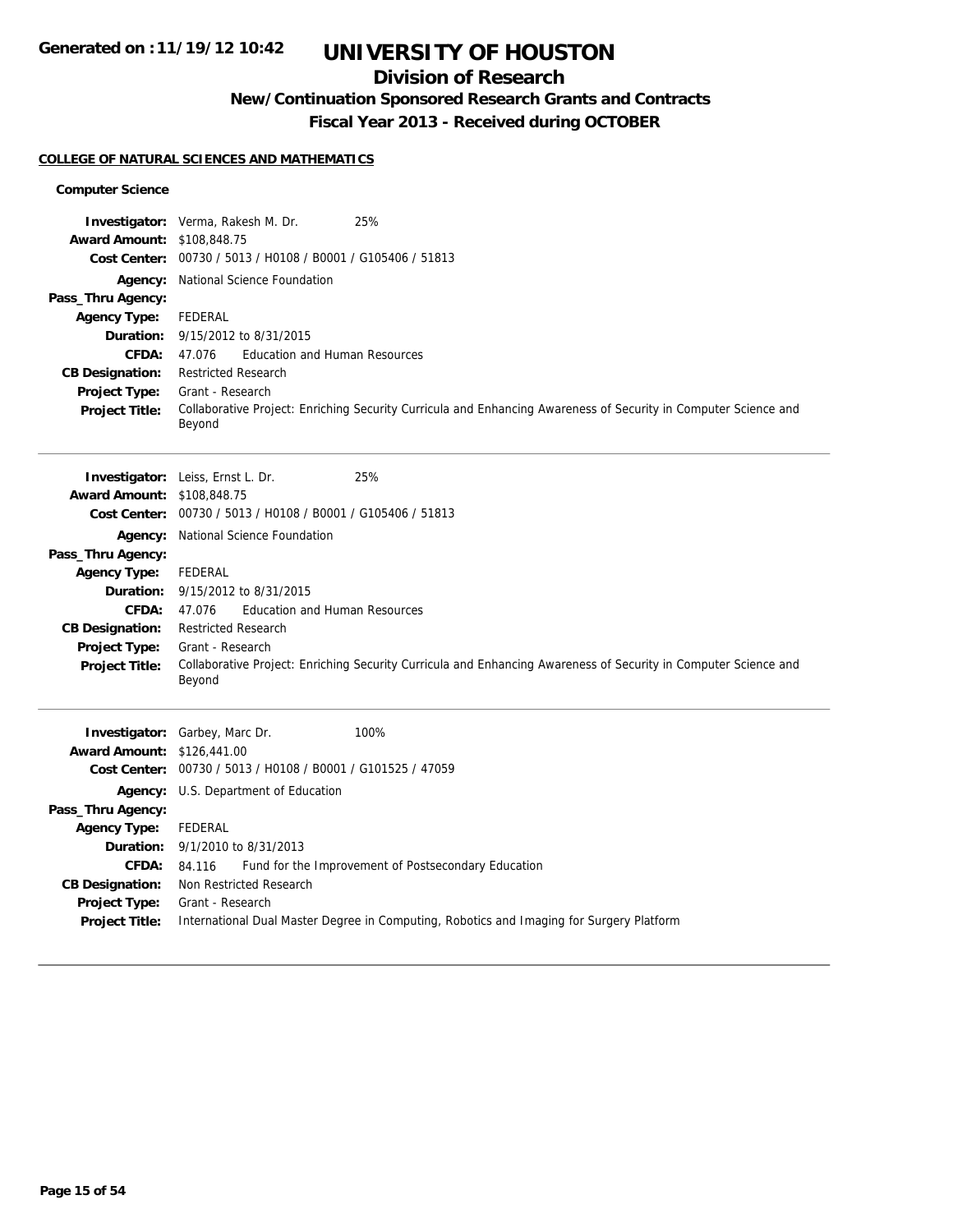## **Division of Research**

**New/Continuation Sponsored Research Grants and Contracts**

**Fiscal Year 2013 - Received during OCTOBER**

#### **COLLEGE OF NATURAL SCIENCES AND MATHEMATICS**

#### **Computer Science**

**Investigator:** Chapman, Barbara M. Dr. 100% **Award Amount:** \$99,975.00 **Cost Center:** 00730 / 5022 / H0108 / B0001 / G105518 / 51920 **Agency:** Shell International Exploration and Production Inc. **Pass\_Thru Agency: Agency Type:** PROFIT **Duration:** 10/1/2012 to 9/30/2013 **CFDA: CB Designation:** Restricted Research **Project Type:** Grant - Research **Project Title:** Novel algorithms and their implementations for heterogeneous computing in the Oil & Gas industry

#### **Earth & Atmospheric Sciences**

|                                  | 15%<br><b>Investigator:</b> Khan, Shuhab Dr.                                                                                                                  |
|----------------------------------|---------------------------------------------------------------------------------------------------------------------------------------------------------------|
| <b>Award Amount: \$60,206.10</b> |                                                                                                                                                               |
|                                  | Cost Center: 00730 / 5013 / H0109 / B0001 / G105029 / 51826                                                                                                   |
|                                  | <b>Agency:</b> National Science Foundation                                                                                                                    |
| Pass_Thru Agency:                |                                                                                                                                                               |
| <b>Agency Type:</b>              | FEDERAL                                                                                                                                                       |
|                                  | <b>Duration:</b> 9/15/2012 to 8/31/2014                                                                                                                       |
| <b>CFDA:</b>                     | Geosciences<br>47.050                                                                                                                                         |
| <b>CB Designation:</b>           | <b>Restricted Research</b>                                                                                                                                    |
| <b>Project Type:</b>             | Grant - Research                                                                                                                                              |
| <b>Project Title:</b>            | MRI: Acquisition of GPS Equipment for Establishing a Continuously Operating Dense GPS Network in Houston<br>Metropolitan Area for Urban Natural Hazards Study |

|                                   | <b>Investigator:</b> Bhattacharya, Janok Dr.                | 100% |
|-----------------------------------|-------------------------------------------------------------|------|
| <b>Award Amount: \$105,000.00</b> |                                                             |      |
|                                   | Cost Center: 00730 / 5022 / H0109 / B0001 / G094776 / 40027 |      |
|                                   | <b>Agency:</b> Various Private Profit Agencies              |      |
| Pass_Thru Agency:                 |                                                             |      |
| <b>Agency Type:</b>               | <b>PROFIT</b>                                               |      |
|                                   | <b>Duration:</b> $1/1/2007$ to $12/31/2015$                 |      |
| CFDA:                             |                                                             |      |
| <b>CB Designation:</b>            | <b>Restricted Research</b>                                  |      |
| Project Type:                     | Contract - Research                                         |      |
| <b>Project Title:</b>             | Quantitative Sedimentology Research Consortium              |      |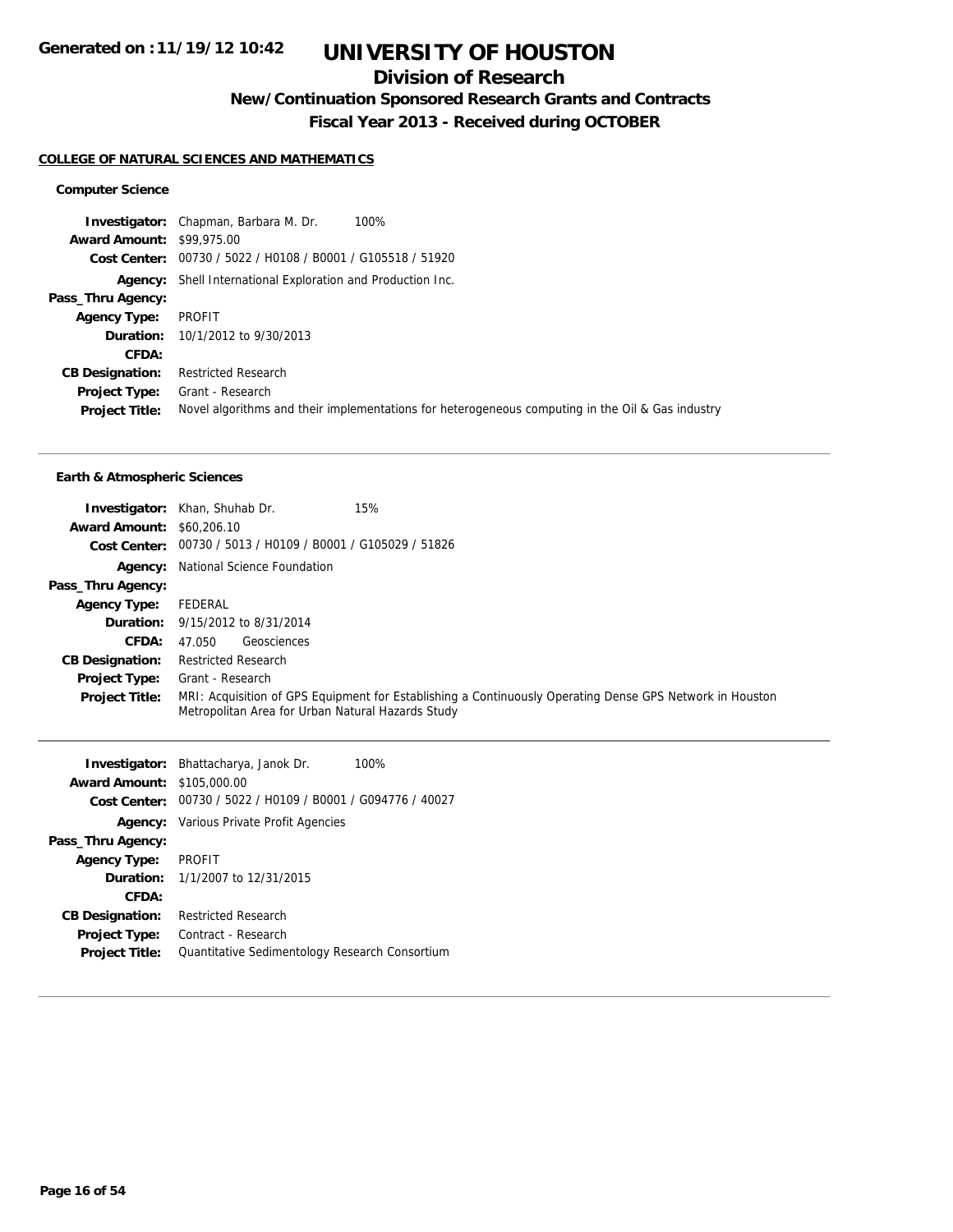## **Division of Research**

**New/Continuation Sponsored Research Grants and Contracts**

**Fiscal Year 2013 - Received during OCTOBER**

### **COLLEGE OF NATURAL SCIENCES AND MATHEMATICS**

### **Earth & Atmospheric Sciences**

|                                   | Investigator: Lefer, Barry Dr.                              | 15%                                                                                                      |
|-----------------------------------|-------------------------------------------------------------|----------------------------------------------------------------------------------------------------------|
| <b>Award Amount: \$60,206.10</b>  |                                                             |                                                                                                          |
|                                   | Cost Center: 00730 / 5013 / H0109 / B0001 / G105029 / 51826 |                                                                                                          |
|                                   | Agency: National Science Foundation                         |                                                                                                          |
| Pass_Thru Agency:                 |                                                             |                                                                                                          |
| <b>Agency Type:</b>               | FEDERAL                                                     |                                                                                                          |
| Duration:                         | 9/15/2012 to 8/31/2014                                      |                                                                                                          |
| CFDA:                             | Geosciences<br>47.050                                       |                                                                                                          |
| <b>CB Designation:</b>            | <b>Restricted Research</b>                                  |                                                                                                          |
| Project Type:                     | Grant - Research                                            |                                                                                                          |
| <b>Project Title:</b>             | Metropolitan Area for Urban Natural Hazards Study           | MRI: Acquisition of GPS Equipment for Establishing a Continuously Operating Dense GPS Network in Houston |
|                                   |                                                             |                                                                                                          |
|                                   | Investigator: Wang, Guoquan Dr.                             | 40%                                                                                                      |
| <b>Award Amount: \$160.549.60</b> |                                                             |                                                                                                          |
|                                   | Cost Center: 00730 / 5013 / H0109 / B0001 / G105029 / 51826 |                                                                                                          |
| Agency:                           | National Science Foundation                                 |                                                                                                          |
| Pass_Thru Agency:                 |                                                             |                                                                                                          |
| <b>Agency Type:</b>               | FEDERAL                                                     |                                                                                                          |
| Duration:                         | 9/15/2012 to 8/31/2014                                      |                                                                                                          |
| CFDA:                             | Geosciences<br>47.050                                       |                                                                                                          |
| <b>CB Designation:</b>            | <b>Restricted Research</b>                                  |                                                                                                          |
| Project Type:                     | Grant - Research                                            |                                                                                                          |
| Project Title:                    | Metropolitan Area for Urban Natural Hazards Study           | MRI: Acquisition of GPS Equipment for Establishing a Continuously Operating Dense GPS Network in Houston |
| Invostigator: Mann Daul Dr.       |                                                             | 100%                                                                                                     |

|                                                             | 100%                                                                                                               |
|-------------------------------------------------------------|--------------------------------------------------------------------------------------------------------------------|
|                                                             |                                                                                                                    |
| Cost Center: 00730 / 5022 / H0109 / B0001 / G103956 / 49251 |                                                                                                                    |
| <b>Agency:</b> Various Private Profit Agencies              |                                                                                                                    |
|                                                             |                                                                                                                    |
| PROFIT                                                      |                                                                                                                    |
|                                                             |                                                                                                                    |
|                                                             |                                                                                                                    |
| <b>Restricted Research</b>                                  |                                                                                                                    |
| Contract - Research                                         |                                                                                                                    |
|                                                             | Caribbean Basins, Tectonics, and Hydrocarbons - Phase III                                                          |
|                                                             | <b>Investigator:</b> Mann, Paul Dr.<br><b>Award Amount: \$270,000.00</b><br><b>Duration:</b> 6/1/2011 to 8/31/2014 |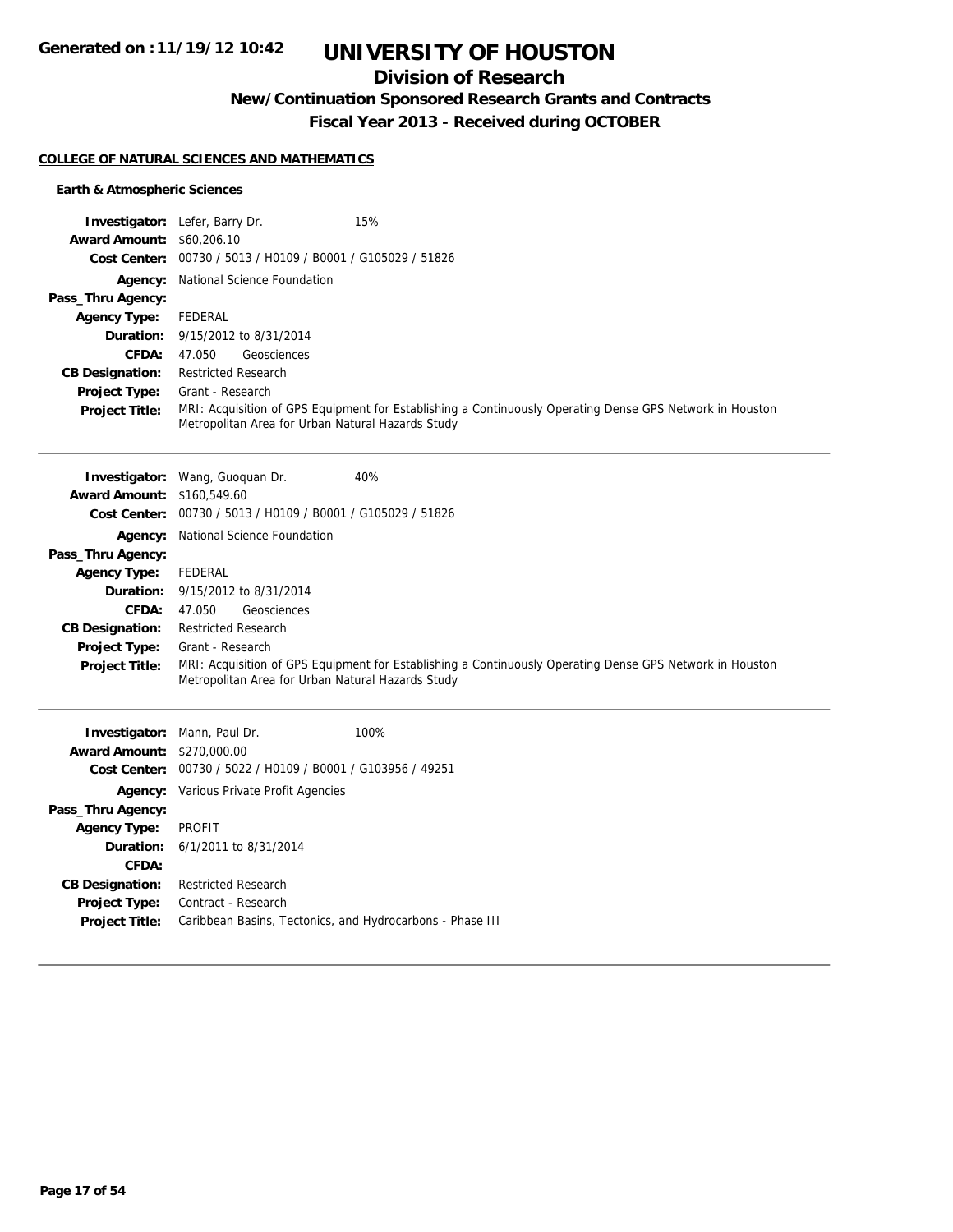## **Division of Research**

**New/Continuation Sponsored Research Grants and Contracts**

**Fiscal Year 2013 - Received during OCTOBER**

#### **COLLEGE OF NATURAL SCIENCES AND MATHEMATICS**

### **Earth & Atmospheric Sciences**

|                                  | <b>Investigator:</b> Cassidy, Martin Dr.<br>100%                                                                                               |
|----------------------------------|------------------------------------------------------------------------------------------------------------------------------------------------|
| <b>Award Amount: \$58,305.00</b> |                                                                                                                                                |
| Cost Center:                     | 00730 / 5015 / H0109 / B0001 / G104674 / 51978                                                                                                 |
| Agency:                          | University of Texas at Austin                                                                                                                  |
|                                  | Pass_Thru Agency: National Science Foundation                                                                                                  |
| <b>Agency Type:</b>              | FEDERAL                                                                                                                                        |
|                                  | <b>Duration:</b> 8/15/2012 to 7/31/2015                                                                                                        |
| CFDA:                            | Geosciences<br>47.050                                                                                                                          |
| <b>CB Designation:</b>           | <b>Restricted Research</b>                                                                                                                     |
| <b>Project Type:</b>             | Grant - Research                                                                                                                               |
| <b>Project Title:</b>            | Hydrogeochemical dynamics of natural carbon dioxide fields:<br>Analogs for geological carbon storage and constraints on convective dissolution |

|                                  | 100%<br><b>Investigator:</b> Khan, Shuhab Dr.                                                                                            |
|----------------------------------|------------------------------------------------------------------------------------------------------------------------------------------|
| <b>Award Amount: \$73,989.00</b> |                                                                                                                                          |
|                                  | Cost Center: 00730 / 5013 / H0109 / B0001 / G100687 / 47548                                                                              |
|                                  | <b>Agency:</b> National Academy of Sciences                                                                                              |
|                                  | <b>Pass_Thru Agency:</b> U.S. Department of State                                                                                        |
| <b>Agency Type:</b>              | FEDERAL                                                                                                                                  |
|                                  | <b>Duration:</b> 11/15/2010 to 11/14/2013                                                                                                |
| <b>CFDA:</b>                     | Geosciences<br>47.050                                                                                                                    |
| <b>CB Designation:</b>           | <b>Restricted Research</b>                                                                                                               |
| <b>Project Type:</b>             | Grant - Research                                                                                                                         |
| <b>Project Title:</b>            | Integration of Geological, Geochemical, Remote Sensing and Field Data for Finding Gold Source Rocks in the<br>Northern Areas of Pakistan |

### **Mathematics**

| <b>Investigator:</b> Nicol, Matthew Dr.                |                                               |                                                                      | 100%                                                                 |
|--------------------------------------------------------|-----------------------------------------------|----------------------------------------------------------------------|----------------------------------------------------------------------|
| <b>Award Amount: \$83,615,00</b>                       |                                               |                                                                      |                                                                      |
|                                                        |                                               | <b>Cost Center:</b> $00730 / 5013 / 40110 / 80001 / 6105461 / 51556$ |                                                                      |
|                                                        | Agency: Methodist Hospital Research Institute |                                                                      |                                                                      |
| <b>Pass_Thru Agency:</b> National Institutes of Health |                                               |                                                                      |                                                                      |
| <b>Agency Type:</b>                                    | FEDERAL                                       |                                                                      |                                                                      |
|                                                        |                                               | <b>Duration:</b> 9/1/2012 to 8/31/2013                               |                                                                      |
| CFDA:                                                  |                                               | 93 121 Oral Diseases and Disorders Research                          |                                                                      |
| <b>CB Designation:</b>                                 | <b>Restricted Research</b>                    |                                                                      |                                                                      |
| Project Type:                                          | Grant - Research                              |                                                                      |                                                                      |
| <b>Project Title:</b>                                  |                                               |                                                                      | A Novel Imaging Informatics Platform for Craniomaxillofacial Surgery |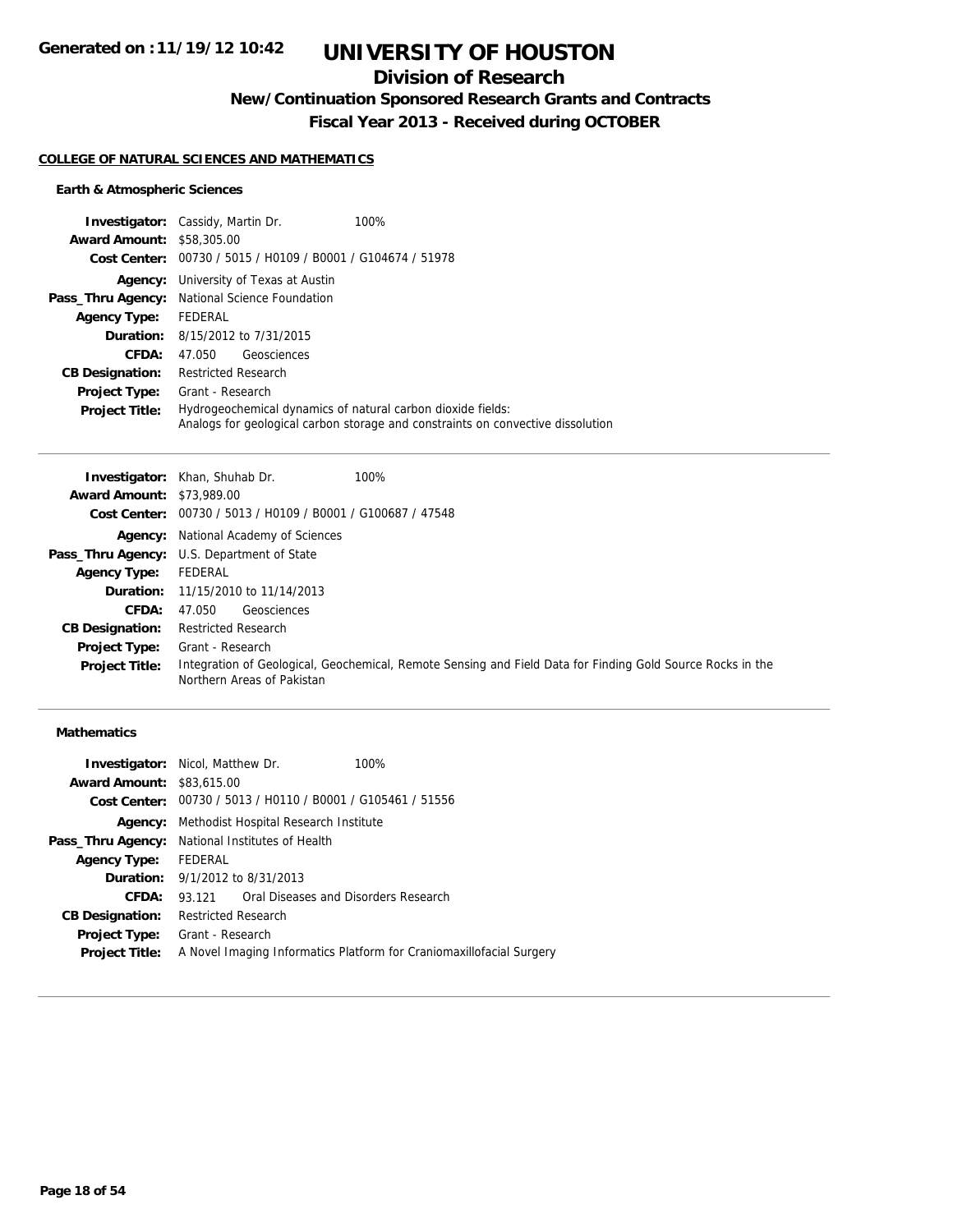## **Division of Research**

## **New/Continuation Sponsored Research Grants and Contracts**

**Fiscal Year 2013 - Received during OCTOBER**

### **COLLEGE OF NATURAL SCIENCES AND MATHEMATICS**

### **Physics**

|                        | <b>Investigator:</b> Weglein, Arthur Dr.       | 100% |
|------------------------|------------------------------------------------|------|
| <b>Award Amount:</b>   | \$99,400.00                                    |      |
| Cost Center:           | 00730 / 5022 / H0112 / B0001 / G094786 / 40040 |      |
| Agency:                | Various Private Profit Agencies                |      |
| Pass_Thru Agency:      |                                                |      |
| <b>Agency Type:</b>    | <b>PROFIT</b>                                  |      |
|                        | <b>Duration:</b> $1/1/2007$ to $12/31/2014$    |      |
| CFDA:                  |                                                |      |
| <b>CB Designation:</b> | <b>Restricted Research</b>                     |      |
| Project Type:          | Contract - Research                            |      |
| <b>Project Title:</b>  | Mission-Oriented Seismic Research Program      |      |
|                        |                                                |      |
|                        | <b>Investigator:</b> Hor, Pei-Herng Dr.        | 50%  |
| <b>Award Amount:</b>   | \$28,020.00                                    |      |

| <b>Award Amount: \$28,020.00</b> |                                                                      |
|----------------------------------|----------------------------------------------------------------------|
|                                  | Cost Center: 00730 / 5021 / H0112 / B0001 / G100470 / 45459          |
|                                  | <b>Agency:</b> St. Luke's Episcopal Hospital                         |
| Pass_Thru Agency:                |                                                                      |
| Agency Type: NON PROFIT          |                                                                      |
|                                  | <b>Duration:</b> $6/1/2009$ to $5/31/2013$                           |
| CFDA:                            |                                                                      |
| <b>CB Designation:</b>           | <b>Restricted Research</b>                                           |
| <b>Project Type:</b>             | Grant - Research                                                     |
| <b>Project Title:</b>            | Simulation & Optimization of High Intensity Focus Ultrasound Surgery |
|                                  |                                                                      |

|                                  | 50%<br><b>Investigator:</b> Pinsky, Lawrence S. Dr.                                                          |  |  |
|----------------------------------|--------------------------------------------------------------------------------------------------------------|--|--|
| <b>Award Amount: \$97,024.49</b> |                                                                                                              |  |  |
|                                  | Cost Center: 00730 / 5043 / H0112 / B0001 / G104670 / 50110                                                  |  |  |
|                                  | <b>Agency:</b> Wyle Science Technology and Engineering Group                                                 |  |  |
|                                  | <b>Pass_Thru Agency:</b> NASA - National Aeronautics and Space Administration - Marshall Space Flight Center |  |  |
| <b>Agency Type:</b>              | FEDERAL                                                                                                      |  |  |
|                                  | <b>Duration:</b> 11/28/2011 to 4/30/2013                                                                     |  |  |
| CFDA:                            | Aerospace Education Services Program<br>43.001                                                               |  |  |
| <b>CB Designation:</b>           | <b>Restricted Research</b>                                                                                   |  |  |
| Project Type:                    | Contract - Research                                                                                          |  |  |
| <b>Project Title:</b>            | Medipix 3 Collaboration and support for on orbit technology development and demonstration                    |  |  |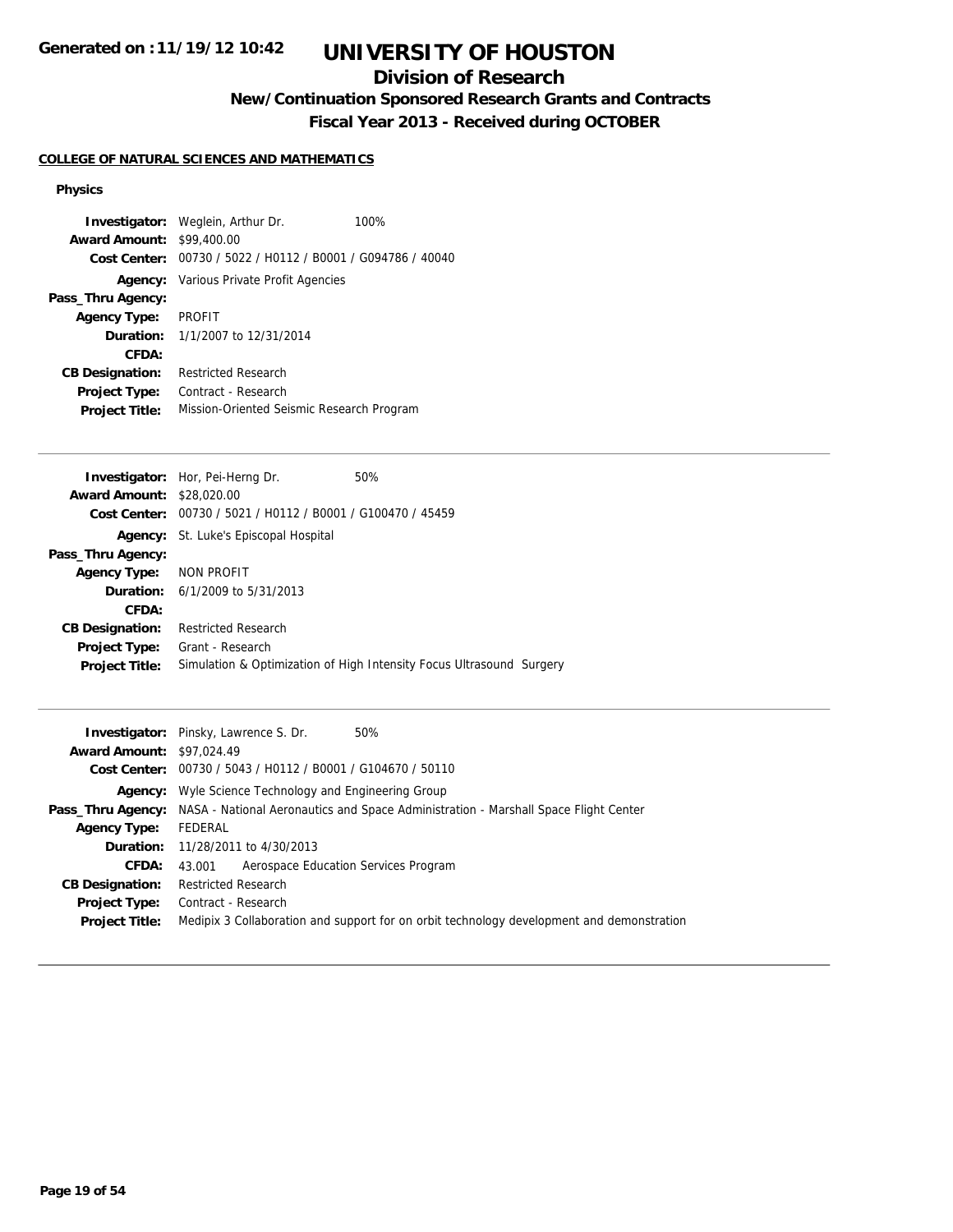## **Division of Research**

### **New/Continuation Sponsored Research Grants and Contracts**

**Fiscal Year 2013 - Received during OCTOBER**

#### **COLLEGE OF NATURAL SCIENCES AND MATHEMATICS**

### **Physics**

| 20%<br><b>Investigator:</b> Jacobson, Allan J. Dr.                                                                                 |
|------------------------------------------------------------------------------------------------------------------------------------|
| <b>Award Amount: \$11,178.00</b>                                                                                                   |
| Cost Center: 00730 / 5013 / H0452 / B0001 / G097098 / 42696                                                                        |
| <b>Agency:</b> Rice University                                                                                                     |
| Pass_Thru Agency: U.S. Air Force Research Laboratory                                                                               |
| FEDERAL                                                                                                                            |
| <b>Duration:</b> 8/1/2008 to 10/5/2012                                                                                             |
| 12.800 Air Force Defense Research Sciences Program                                                                                 |
| <b>Restricted Research</b>                                                                                                         |
| Co-Op Agreement - Research                                                                                                         |
| CONTACT (COnsortium for NanomaTerials for Aerospace Commerce and Technology) Program for the U.S. Air Force<br>Research Laboratory |
|                                                                                                                                    |

|                        | <b>Investigator:</b> Freundlich, Alexandre Dr.<br>20%       |
|------------------------|-------------------------------------------------------------|
| <b>Award Amount:</b>   | \$33,000.00                                                 |
|                        | Cost Center: 00730 / 5013 / H0453 / B0001 / G099644 / 49437 |
|                        | <b>Agency:</b> Arizona State University                     |
|                        | Pass_Thru Agency: National Science Foundation               |
| <b>Agency Type:</b>    | FEDERAL                                                     |
|                        | <b>Duration:</b> $8/15/2011$ to $7/31/2013$                 |
| CFDA:                  | <b>Engineering Grants</b><br>47.041                         |
| <b>CB Designation:</b> | <b>Restricted Research</b>                                  |
| <b>Project Type:</b>   | Grant - Research                                            |
| <b>Project Title:</b>  | ERC for Quantum Energy and Sustainable Solar Technologies   |
|                        |                                                             |

### **COLLEGE OF OPTOMETRY**

### **Optometry, Community**

|                                   | <b>Investigator:</b> Harwerth, Ronald S. Dr.<br>100%        |
|-----------------------------------|-------------------------------------------------------------|
| <b>Award Amount: \$360,000.00</b> |                                                             |
|                                   | Cost Center: 00730 / 5013 / H0114 / B0001 / G104488 / 51914 |
|                                   | <b>Agency:</b> National Eye Institute                       |
| Pass_Thru Agency:                 |                                                             |
| <b>Agency Type:</b> FEDERAL       |                                                             |
|                                   | <b>Duration:</b> $9/30/2012$ to $8/31/2013$                 |
| CFDA:                             | 93.867 Vision Research                                      |
| <b>CB Designation:</b>            | Restricted Research                                         |
| <b>Project Type:</b>              | Grant - Research                                            |
| <b>Project Title:</b>             | Behavioral Measures of Vision                               |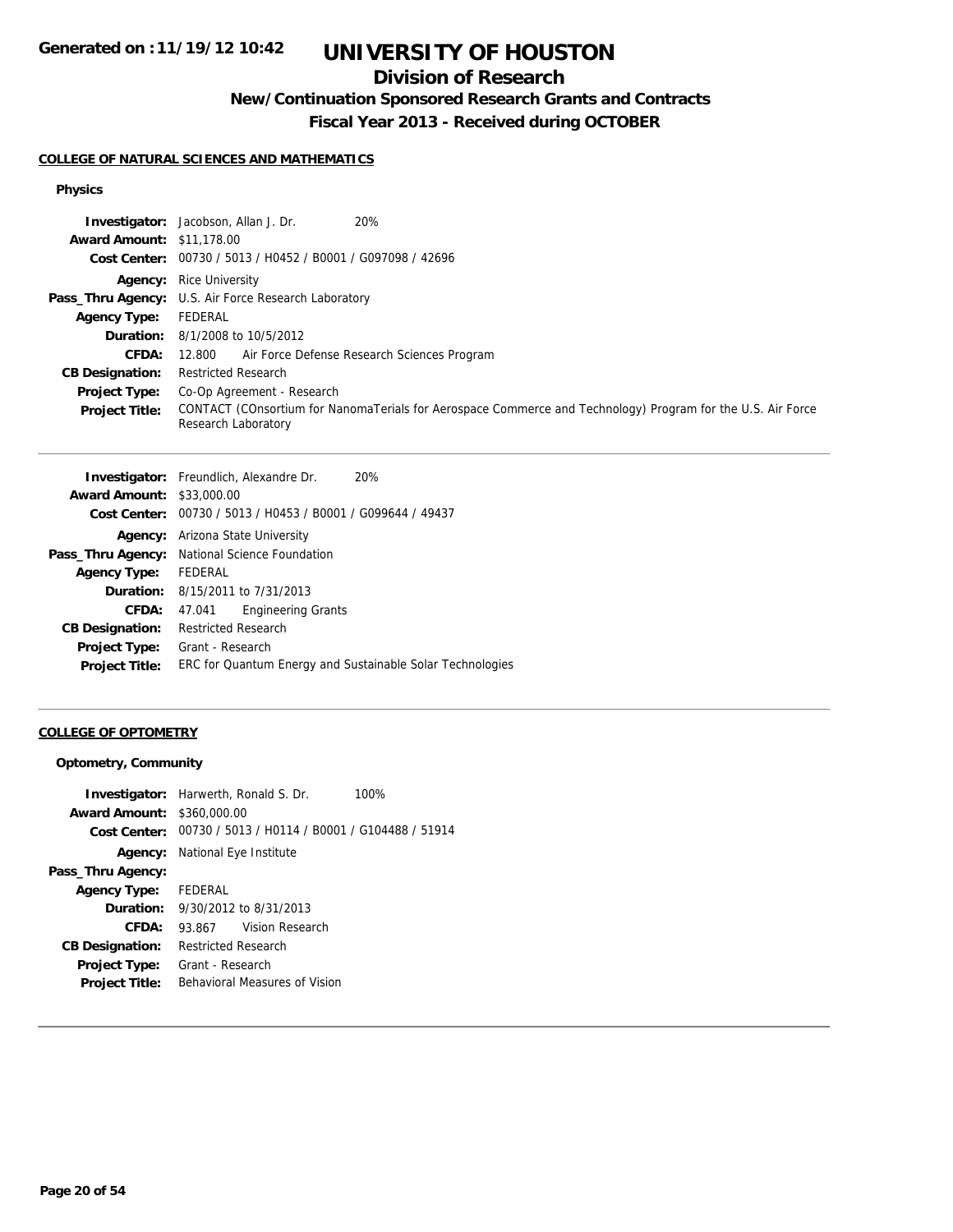### **Division of Research**

**New/Continuation Sponsored Research Grants and Contracts**

**Fiscal Year 2013 - Received during OCTOBER**

### **COLLEGE OF OPTOMETRY**

#### **Optometry, Community**

**Investigator:** Bergmanson, Jan P. G. Dr. 100% **Award Amount:** \$72,000.00 **Cost Center:** 00730 / 5022 / H0114 / B0001 / G099822 / 45027 **Agency:** Cooper Vision, Inc. **Pass\_Thru Agency: Agency Type:** PROFIT **Duration:** 8/3/2009 to 8/31/2013 **CFDA: CB Designation:** Restricted Research **Project Type:** Contract - Research **Project Title:** Clinical Evaluation of Silicone Hydrogel (SiHy) Contact Lenses CV-09-23

|                                 | <b>Investigator:</b> Bergmanson, Jan P. G. Dr.<br>100%      |
|---------------------------------|-------------------------------------------------------------|
| <b>Award Amount: \$9,960.00</b> |                                                             |
|                                 | Cost Center: 00730 / 5022 / H0114 / B0001 / G105777 / 51882 |
|                                 | Agency: Contamac                                            |
| Pass_Thru Agency:               |                                                             |
| <b>Agency Type: PROFIT</b>      |                                                             |
|                                 | <b>Duration:</b> $7/1/2012$ to $6/30/2013$                  |
| CFDA:                           |                                                             |
| <b>CB Designation:</b>          | <b>Restricted Research</b>                                  |
| <b>Project Type:</b>            | Contract - Research                                         |
| <b>Project Title:</b>           | Scleral Gaspermeable CL Tear Exchange                       |

| Investigator:                    | Nichols, Kelly Dr.                             | 100%                                                                                                                                                                                                                     |
|----------------------------------|------------------------------------------------|--------------------------------------------------------------------------------------------------------------------------------------------------------------------------------------------------------------------------|
| <b>Award Amount: \$85,138,00</b> |                                                |                                                                                                                                                                                                                          |
| Cost Center:                     | 00730 / 5022 / H0114 / B0001 / G105698 / 51928 |                                                                                                                                                                                                                          |
|                                  | <b>Agency:</b> Oculos Clinical Research LLC    |                                                                                                                                                                                                                          |
|                                  | Pass_Thru Agency: SARcode Bioscience, Inc.     |                                                                                                                                                                                                                          |
| <b>Agency Type:</b>              | PROFIT                                         |                                                                                                                                                                                                                          |
|                                  | <b>Duration:</b> 10/1/2012 to 7/31/2014        |                                                                                                                                                                                                                          |
| CFDA:                            |                                                |                                                                                                                                                                                                                          |
| <b>CB Designation:</b>           | <b>Restricted Research</b>                     |                                                                                                                                                                                                                          |
| <b>Project Type:</b>             | Grant - Research                               |                                                                                                                                                                                                                          |
| <b>Project Title:</b>            |                                                | A Phase 3, Multicenter, Randomized, Double-Masked and Placebo-Controlled Study Evaluating the Safety of a 5.0%<br>Concentration of Lifitegrast Ophthalmic Solution Compared to Placebo in Subjects with Dry Eye (SONATA) |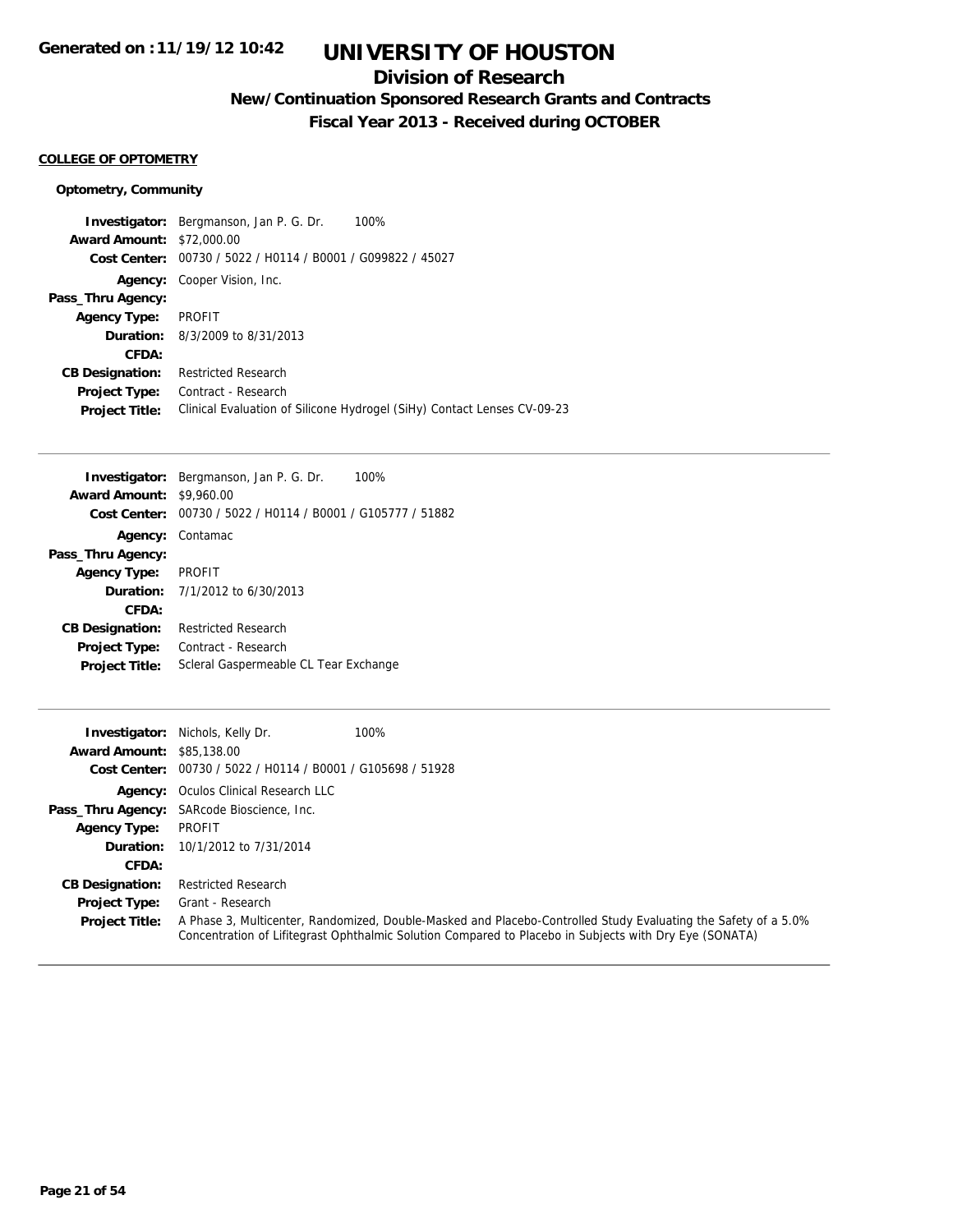### **Division of Research**

**New/Continuation Sponsored Research Grants and Contracts**

**Fiscal Year 2013 - Received during OCTOBER**

### **COLLEGE OF PHARMACY**

#### **Clinical Sciences and Administration**

**Investigator:** Garey, Kevin Dr. 100% **Award Amount:** \$115,532.00 **Cost Center:** 00730 / 5022 / H0118 / B0001 / G105560 / 51801 Agency: Astellas Pharma US, Inc. **Pass\_Thru Agency: Agency Type:** PROFIT **Duration:** 8/31/2012 to 8/30/2014 **CFDA: CB Designation:** Restricted Research **Project Type:** Grant - Research **Project Title:** Incidence, risk factors and outcomes associated with FKS mutants in patients with C. glabrata candidemia

| <b>Award Amount:</b><br>Cost Center:<br>Agency: | <b>Investigator:</b> Garey, Kevin Dr.<br>\$15,000.00<br>00730 / 5022 / H0118 / B0001 / C105791 / 51973<br>T <sub>2</sub> Biosystems | 60% |
|-------------------------------------------------|-------------------------------------------------------------------------------------------------------------------------------------|-----|
| Pass_Thru Agency:                               |                                                                                                                                     |     |
| <b>Agency Type:</b>                             | <b>PROFIT</b>                                                                                                                       |     |
|                                                 | <b>Duration:</b> 10/1/2012 to 3/1/2013                                                                                              |     |
| CFDA:                                           |                                                                                                                                     |     |
| <b>CB Designation:</b>                          | <b>Restricted Research</b>                                                                                                          |     |
| <b>Project Type:</b>                            | Grant - Research                                                                                                                    |     |
| <b>Project Title:</b>                           | LOD comparison of Bactec vs Beta-7                                                                                                  |     |
|                                                 |                                                                                                                                     |     |
|                                                 | <b>Investigator:</b> Johnson, Michael Dr.                                                                                           | 1በ% |

|                                  | <b>THE CONGRESS .</b> JOINTOOTH, INTERNATION                          |
|----------------------------------|-----------------------------------------------------------------------|
| <b>Award Amount: \$18,818.30</b> |                                                                       |
|                                  | Cost Center: 00730 / 5013 / H0118 / B0001 / G105153 / 51797           |
|                                  | <b>Agency:</b> Agency for Healthcare Research and Quality             |
| Pass_Thru Agency:                |                                                                       |
| <b>Agency Type:</b>              | FEDERAL                                                               |
|                                  | <b>Duration:</b> 9/30/2012 to 7/31/2013                               |
| CFDA:                            | Research on Healthcare Costs, Quality and Outcomes<br>93.226          |
| <b>CB Designation:</b>           | <b>Restricted Research</b>                                            |
| Project Type:                    | Grant - Research                                                      |
| <b>Project Title:</b>            | Anticholinergics and Cognitive Decline in the Elderly with Depression |
|                                  |                                                                       |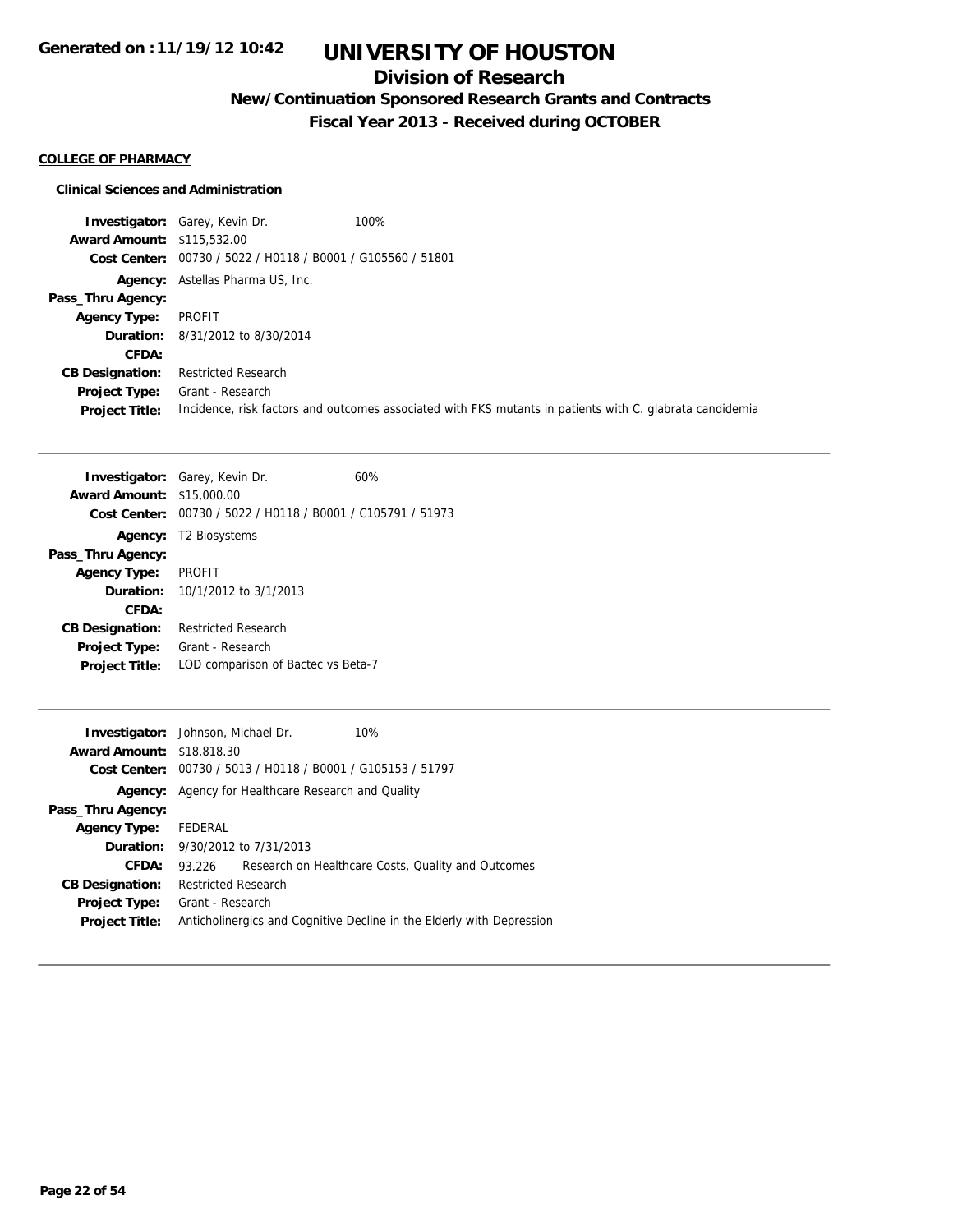## **Division of Research**

**New/Continuation Sponsored Research Grants and Contracts**

**Fiscal Year 2013 - Received during OCTOBER**

### **COLLEGE OF PHARMACY**

### **Clinical Sciences and Administration**

|                                  | <b>Investigator:</b> Chen, Hua-Yu (Linda) Dr.<br>10%                  |  |  |
|----------------------------------|-----------------------------------------------------------------------|--|--|
| <b>Award Amount: \$18,818.30</b> |                                                                       |  |  |
| Cost Center:                     | 00730 / 5013 / H0118 / B0001 / G105153 / 51797                        |  |  |
| Agency:                          | Agency for Healthcare Research and Quality                            |  |  |
| Pass_Thru Agency:                |                                                                       |  |  |
| <b>Agency Type:</b>              | FEDERAL                                                               |  |  |
|                                  | <b>Duration:</b> 9/30/2012 to 7/31/2013                               |  |  |
| CFDA:                            | Research on Healthcare Costs, Quality and Outcomes<br>93.226          |  |  |
| <b>CB Designation:</b>           | <b>Restricted Research</b>                                            |  |  |
| <b>Project Type:</b>             | Grant - Research                                                      |  |  |
| <b>Project Title:</b>            | Anticholinergics and Cognitive Decline in the Elderly with Depression |  |  |

| Investigator: Aparasu, Rajender Dr. |                                            |                                                | 80%                                                                   |
|-------------------------------------|--------------------------------------------|------------------------------------------------|-----------------------------------------------------------------------|
| <b>Award Amount: \$150.546.40</b>   |                                            |                                                |                                                                       |
| Cost Center:                        |                                            | 00730 / 5013 / H0118 / B0001 / G105153 / 51797 |                                                                       |
| Agency:                             | Agency for Healthcare Research and Quality |                                                |                                                                       |
| Pass_Thru Agency:                   |                                            |                                                |                                                                       |
| <b>Agency Type:</b>                 | FEDERAL                                    |                                                |                                                                       |
|                                     |                                            | <b>Duration:</b> $9/30/2012$ to $7/31/2013$    |                                                                       |
| CFDA:                               | 93.226                                     |                                                | Research on Healthcare Costs, Quality and Outcomes                    |
| <b>CB Designation:</b>              | <b>Restricted Research</b>                 |                                                |                                                                       |
| <b>Project Type:</b>                | Grant - Research                           |                                                |                                                                       |
| <b>Project Title:</b>               |                                            |                                                | Anticholinergics and Cognitive Decline in the Elderly with Depression |
|                                     |                                            |                                                |                                                                       |

|                                  | <b>Investigator:</b> Shah, Dhara Dr.           | 40% |
|----------------------------------|------------------------------------------------|-----|
| <b>Award Amount: \$10,000.00</b> |                                                |     |
| Cost Center:                     | 00730 / 5022 / H0118 / B0001 / C105791 / 51973 |     |
| Agency:                          | T2 Biosystems                                  |     |
| Pass_Thru Agency:                |                                                |     |
| <b>Agency Type:</b>              | <b>PROFIT</b>                                  |     |
| <b>Duration:</b>                 | 10/1/2012 to 3/1/2013                          |     |
| CFDA:                            |                                                |     |
| <b>CB Designation:</b>           | <b>Restricted Research</b>                     |     |
| <b>Project Type:</b>             | Grant - Research                               |     |
| <b>Project Title:</b>            | LOD comparison of Bactec vs Beta-7             |     |
|                                  |                                                |     |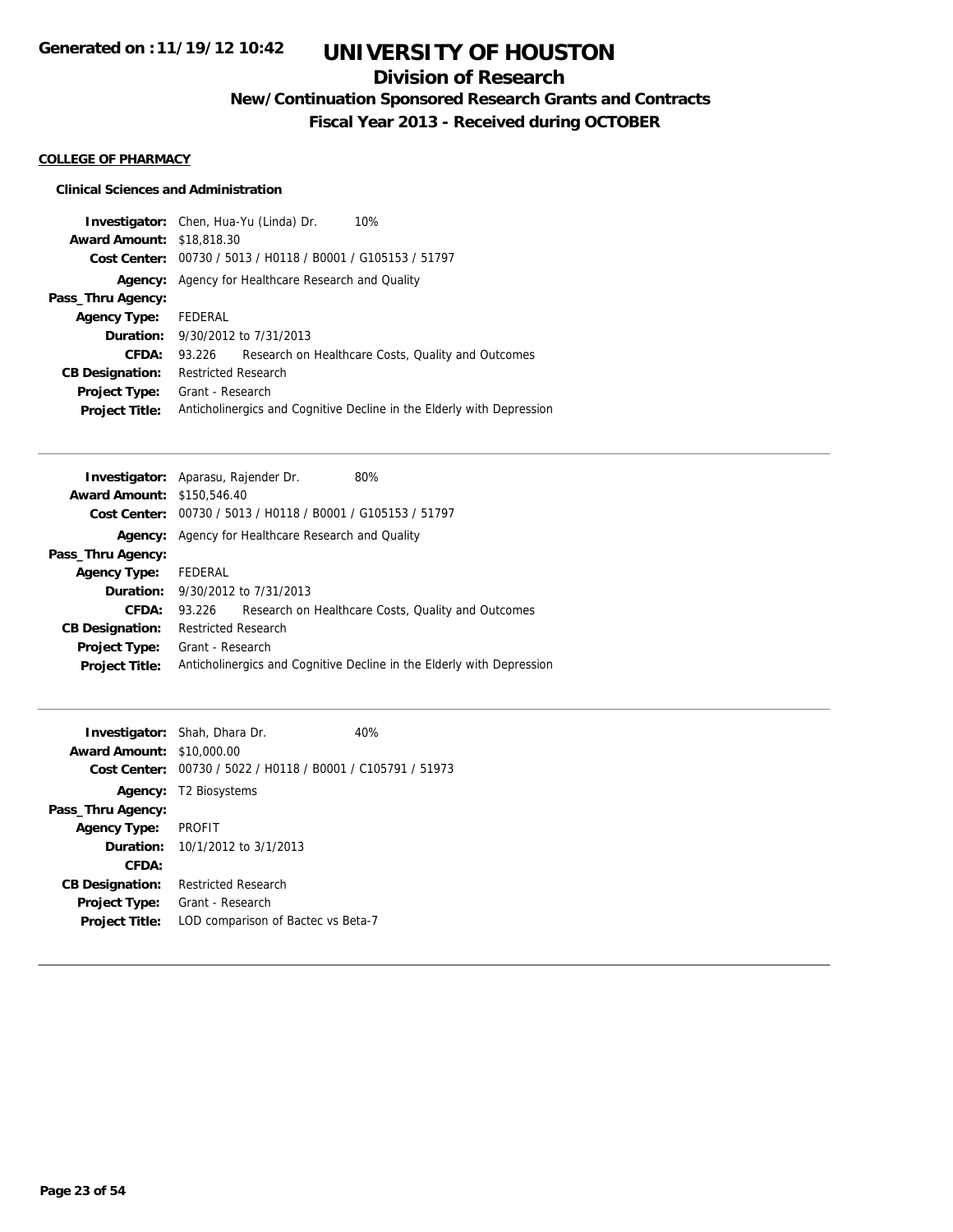### **Division of Research**

**New/Continuation Sponsored Research Grants and Contracts**

**Fiscal Year 2013 - Received during OCTOBER**

#### **COLLEGE OF PHARMACY**

### **Heart and Kidney Institute**

| <b>Investigator:</b> Hussain, Tahir Dr. |                                        | 50%                                                                 |
|-----------------------------------------|----------------------------------------|---------------------------------------------------------------------|
| <b>Award Amount: \$159,879.00</b>       |                                        |                                                                     |
|                                         |                                        | Cost Center: 00730 / 5013 / H0117 / B0001 / G105636 / 51844         |
| Agency:                                 | National Institutes of Health          |                                                                     |
| Pass_Thru Agency:                       |                                        |                                                                     |
| <b>Agency Type:</b>                     | FEDERAL                                |                                                                     |
|                                         | <b>Duration:</b> 9/1/2012 to 8/31/2013 |                                                                     |
| CFDA:                                   | 93.847                                 | Diabetes, Endocrinology and Metabolism Research                     |
| <b>CB Designation:</b>                  | <b>Restricted Research</b>             |                                                                     |
| <b>Project Type:</b>                    | Grant - Research                       |                                                                     |
| <b>Project Title:</b>                   |                                        | Renal Angiotensin II Receptor Function in Obesity (R01 DK061578-07) |
|                                         |                                        |                                                                     |

#### **Pharmacological and Pharmaceutical Sciences**

|                                   | <b>Investigator:</b> Hussain, Tahir Dr.                     | 50%                                                                 |
|-----------------------------------|-------------------------------------------------------------|---------------------------------------------------------------------|
| <b>Award Amount: \$159,879.00</b> |                                                             |                                                                     |
|                                   | Cost Center: 00730 / 5013 / H0117 / B0001 / G105636 / 51844 |                                                                     |
| Agency:                           | National Institutes of Health                               |                                                                     |
| Pass_Thru Agency:                 |                                                             |                                                                     |
| Agency Type: FEDERAL              |                                                             |                                                                     |
|                                   | <b>Duration:</b> 9/1/2012 to 8/31/2013                      |                                                                     |
| <b>CFDA:</b>                      | 93.847                                                      | Diabetes, Endocrinology and Metabolism Research                     |
| <b>CB Designation:</b>            | <b>Restricted Research</b>                                  |                                                                     |
| <b>Project Type:</b>              | Grant - Research                                            |                                                                     |
| <b>Project Title:</b>             |                                                             | Renal Angiotensin II Receptor Function in Obesity (R01 DK061578-07) |
|                                   |                                                             |                                                                     |

### **COLLEGE OF TECHNOLOGY**

| Dean, Technology                 |                                                             |                                                                                 |
|----------------------------------|-------------------------------------------------------------|---------------------------------------------------------------------------------|
| <b>Investigator:</b> Gao, Lu Dr. |                                                             | 80%                                                                             |
| <b>Award Amount: \$59,654.40</b> |                                                             |                                                                                 |
|                                  | Cost Center: 00730 / 5016 / H0136 / B0001 / G105176 / 51738 |                                                                                 |
| Agency:                          | Texas Department of Transportation                          |                                                                                 |
| Pass_Thru Agency:                |                                                             |                                                                                 |
| <b>Agency Type:</b>              | <b>STATE</b>                                                |                                                                                 |
|                                  | <b>Duration:</b> $9/1/2012$ to $8/31/2013$                  |                                                                                 |
| CFDA:                            |                                                             |                                                                                 |
| <b>CB Designation:</b>           | <b>Restricted Research</b>                                  |                                                                                 |
| <b>Project Type:</b>             | Contract - Research                                         |                                                                                 |
| <b>Project Title:</b>            |                                                             | Study of Short Term Skid Improvements by Light Texturing with a Milling Machine |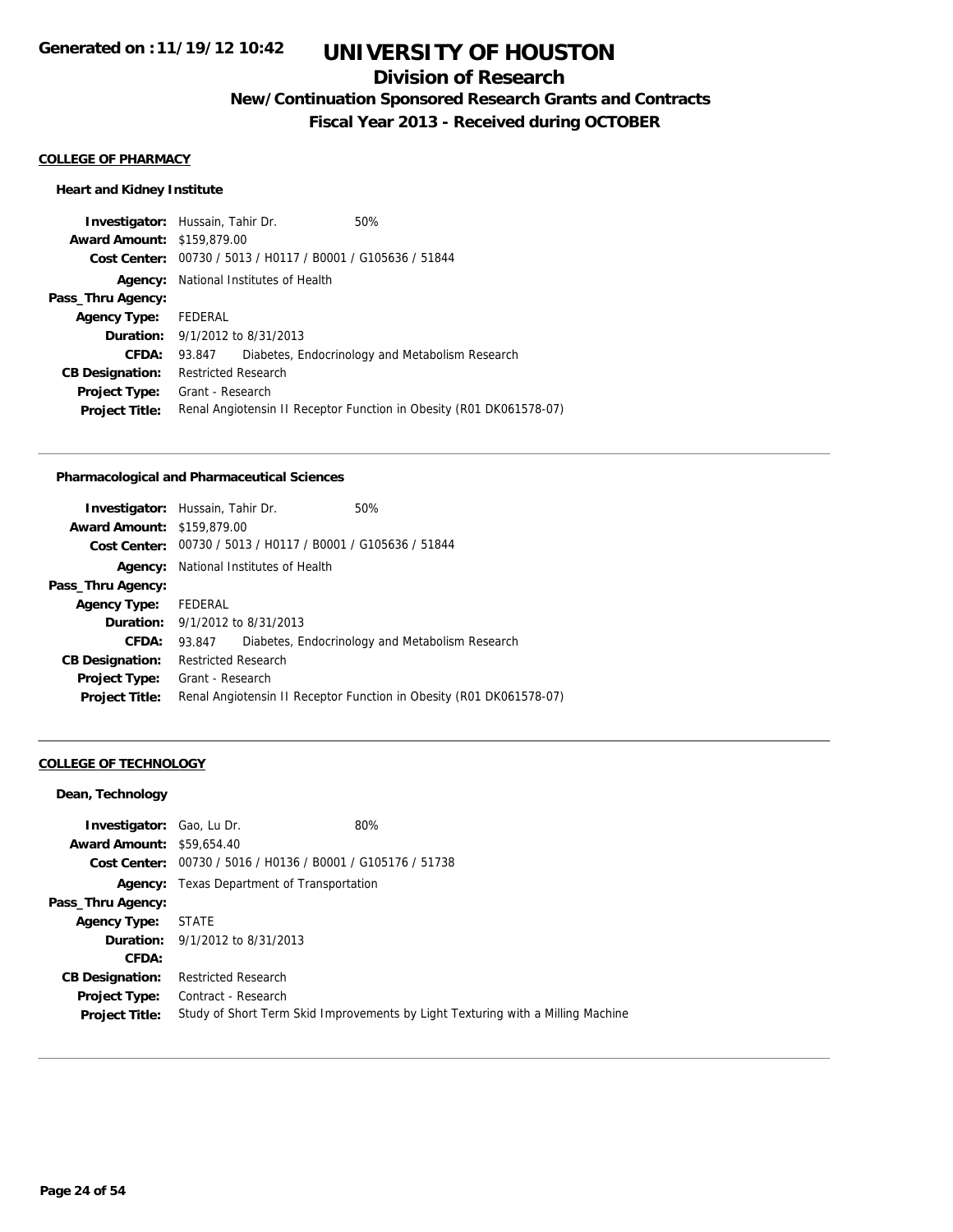## **Division of Research**

**New/Continuation Sponsored Research Grants and Contracts**

**Fiscal Year 2013 - Received during OCTOBER**

#### **COLLEGE OF TECHNOLOGY**

### **Engineering Technology**

| <b>Investigator:</b> Gurkan, Deniz Dr. |                            |                                                             | 50%                                                     |
|----------------------------------------|----------------------------|-------------------------------------------------------------|---------------------------------------------------------|
| <b>Award Amount: \$80,607.50</b>       |                            |                                                             |                                                         |
|                                        |                            | Cost Center: 00730 / 5013 / H0246 / B0001 / G105530 / 51798 |                                                         |
| Agency:                                |                            | National Science Foundation                                 |                                                         |
| Pass_Thru Agency:                      |                            |                                                             |                                                         |
| Agency Type: FEDERAL                   |                            |                                                             |                                                         |
|                                        |                            | <b>Duration:</b> 10/1/2012 to 9/30/2013                     |                                                         |
| <b>CFDA:</b>                           | 47.070                     |                                                             | Computer and Information Science and Engineering (CISE) |
| <b>CB Designation:</b>                 | <b>Restricted Research</b> |                                                             |                                                         |
| <b>Project Type:</b>                   | Grant - Research           |                                                             |                                                         |
| <b>Project Title:</b>                  |                            | 15th GENI Engineering Conference (GEC15)                    |                                                         |

|                                  | <b>Investigator:</b> Song, Lingguang Dr.<br>20%                                 |
|----------------------------------|---------------------------------------------------------------------------------|
| <b>Award Amount: \$14,913.60</b> |                                                                                 |
|                                  | Cost Center: 00730 / 5016 / H0136 / B0001 / G105176 / 51738                     |
|                                  | <b>Agency:</b> Texas Department of Transportation                               |
| Pass_Thru Agency:                |                                                                                 |
| <b>Agency Type:</b>              | <b>STATE</b>                                                                    |
|                                  | <b>Duration:</b> 9/1/2012 to 8/31/2013                                          |
| CFDA:                            |                                                                                 |
| <b>CB Designation:</b>           | <b>Restricted Research</b>                                                      |
| <b>Project Type:</b>             | Contract - Research                                                             |
| <b>Project Title:</b>            | Study of Short Term Skid Improvements by Light Texturing with a Milling Machine |
|                                  |                                                                                 |

### **CULLEN COLLEGE OF ENGINEERING**

#### **Biomedical Engineering**

| <b>Award Amount: \$406,394,00</b> | <b>Investigator:</b> Gifford, Howard        | 100%                                                        |
|-----------------------------------|---------------------------------------------|-------------------------------------------------------------|
|                                   |                                             | Cost Center: 00730 / 5013 / H0071 / B0001 / G105040 / 50466 |
| Agency:                           |                                             | National Institute of Biomedical Imaging and Bioengineering |
| Pass_Thru Agency:                 |                                             |                                                             |
| <b>Agency Type:</b>               | FEDERAL                                     |                                                             |
|                                   | <b>Duration:</b> $11/1/2011$ to $8/31/2013$ |                                                             |
| CFDA:                             | 93.286                                      | Biomedical Imaging Research                                 |
| <b>CB Designation:</b>            | <b>Restricted Research</b>                  |                                                             |
| Project Type:                     | Grant - Research                            |                                                             |
| <b>Project Title:</b>             |                                             | Reliable Human-Model Observers for Emission Tomography      |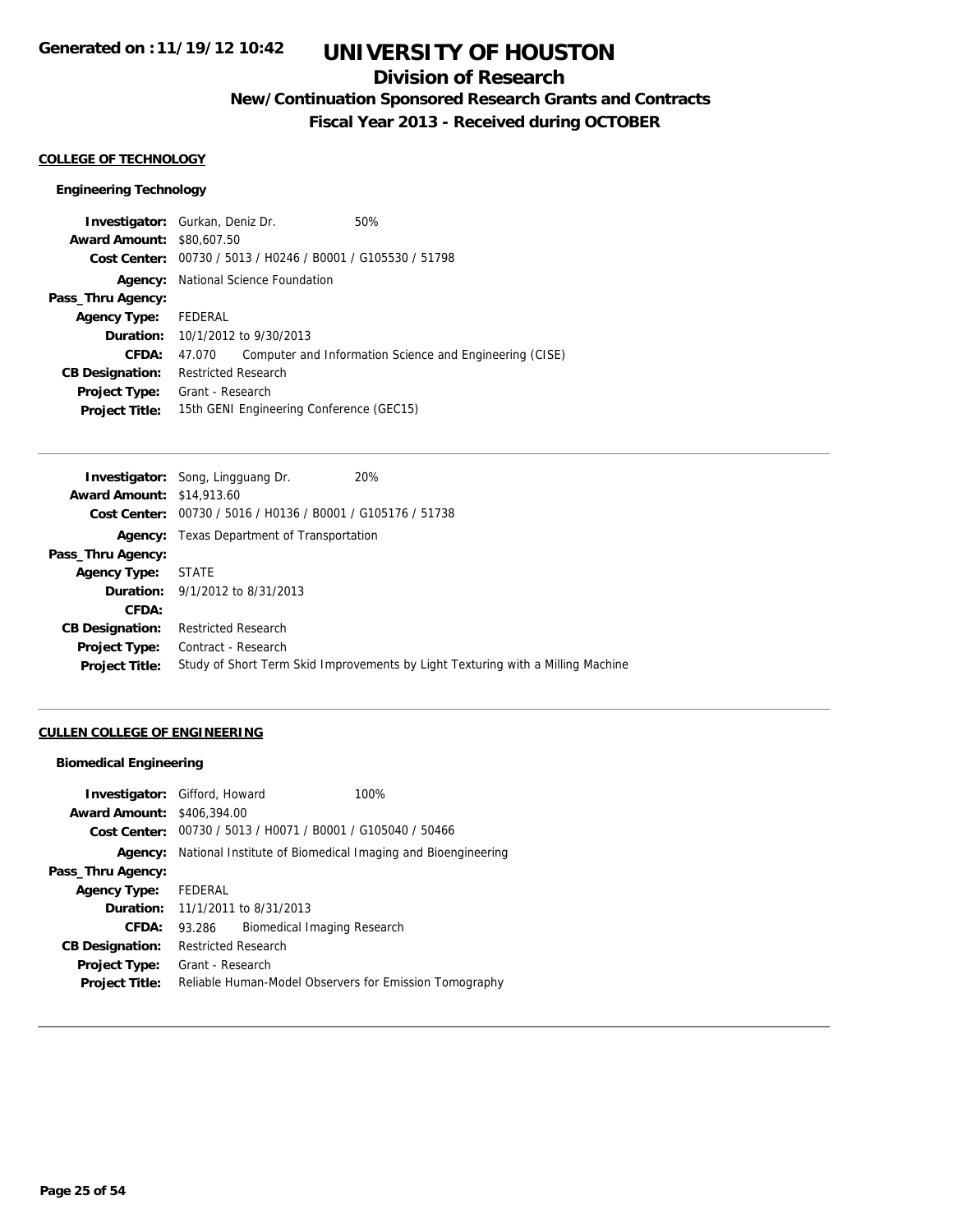## **Division of Research**

**New/Continuation Sponsored Research Grants and Contracts**

**Fiscal Year 2013 - Received during OCTOBER**

### **CULLEN COLLEGE OF ENGINEERING**

### **Center for Integrated Bio and Nano Systems**

|                                 | <b>Investigator:</b> Ruchhoeft, Paul Dr.                    | 20%                                                            |
|---------------------------------|-------------------------------------------------------------|----------------------------------------------------------------|
| <b>Award Amount: \$7,599.00</b> |                                                             |                                                                |
|                                 | Cost Center: 00730 / 5015 / H0067 / B0001 / G105277 / 50975 |                                                                |
| Agency:                         | University of Texas Medical Branch at Galveston             |                                                                |
| Pass_Thru Agency:               | National Institute of Allergy and Infectious Diseases       |                                                                |
| <b>Agency Type:</b>             | FEDERAL                                                     |                                                                |
|                                 | <b>Duration:</b> 3/1/2012 to 2/28/2013                      |                                                                |
| CFDA:                           | 93.855                                                      | Allergy, Immunology, and Transplantation Research              |
| <b>CB Designation:</b>          | <b>Restricted Research</b>                                  |                                                                |
| <b>Project Type:</b>            | Grant - Research                                            |                                                                |
| <b>Project Title:</b>           |                                                             | Towards the Development of a Syndrome-Specific Diagnostic Tool |

|                                 | <b>Investigator:</b> Willson, Richard C. Dr.<br>10%            |
|---------------------------------|----------------------------------------------------------------|
| <b>Award Amount: \$3,799.50</b> |                                                                |
|                                 | Cost Center: 00730 / 5015 / H0067 / B0001 / G105277 / 50975    |
|                                 | <b>Agency:</b> University of Texas Medical Branch at Galveston |
| Pass_Thru Agency:               | National Institute of Allergy and Infectious Diseases          |
| <b>Agency Type:</b>             | FEDERAL                                                        |
|                                 | <b>Duration:</b> 3/1/2012 to 2/28/2013                         |
| CFDA:                           | Allergy, Immunology, and Transplantation Research<br>93.855    |
| <b>CB Designation:</b>          | <b>Restricted Research</b>                                     |
| <b>Project Type:</b>            | Grant - Research                                               |
| <b>Project Title:</b>           | Towards the Development of a Syndrome-Specific Diagnostic Tool |
|                                 |                                                                |

| <b>Award Amount: \$59,999.40</b>       | 20%<br><b>Investigator:</b> Ruchhoeft, Paul Dr.<br>Cost Center: 00730 / 5013 / H0073 / B0001 / G105059 / 51710 |
|----------------------------------------|----------------------------------------------------------------------------------------------------------------|
| Agency:                                | National Science Foundation                                                                                    |
| Pass_Thru Agency:                      |                                                                                                                |
| <b>Agency Type:</b>                    | FEDERAL                                                                                                        |
|                                        | <b>Duration:</b> 9/1/2012 to 8/31/2015                                                                         |
| <b>CFDA:</b>                           | <b>Engineering Grants</b><br>47.041                                                                            |
| <b>CB Designation:</b>                 | <b>Restricted Research</b>                                                                                     |
| Project Type:<br><b>Project Title:</b> | Grant - Research<br>Creating Tunable Adaptive Boiling Heat Transfer Surfaces Enabled by Electrowetting         |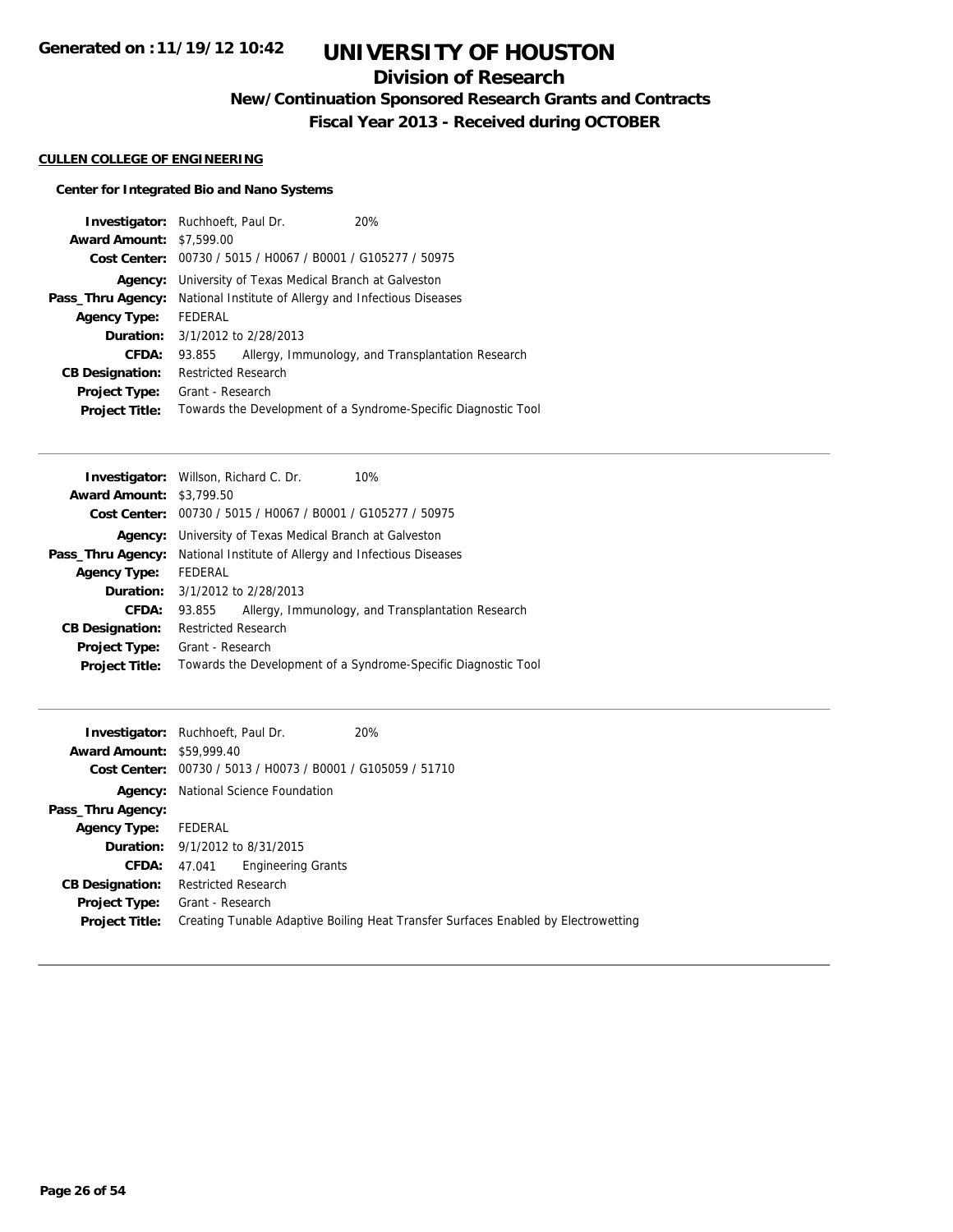### **Division of Research**

**New/Continuation Sponsored Research Grants and Contracts**

**Fiscal Year 2013 - Received during OCTOBER**

### **CULLEN COLLEGE OF ENGINEERING**

### **Chemical Engineering**

|                                  | <b>Investigator:</b> Harold, Michael Dr.                    | 100% |
|----------------------------------|-------------------------------------------------------------|------|
| <b>Award Amount: \$26,500.00</b> |                                                             |      |
|                                  | Cost Center: 00730 / 5016 / H0067 / B0001 / G105816 / 51931 |      |
|                                  | <b>Agency:</b> Texas Transportation Institute               |      |
| Pass_Thru Agency:                |                                                             |      |
| <b>Agency Type: STATE</b>        |                                                             |      |
|                                  | <b>Duration:</b> $9/10/2012$ to $11/30/2012$                |      |
| CFDA:                            |                                                             |      |
| <b>CB Designation:</b>           | Restricted Research                                         |      |
| Project Type:                    | Grant - Research                                            |      |
| <b>Project Title:</b>            | Testing of OCTCET Inc. Fuel Additive                        |      |

|                                  | 30%<br><b>Investigator:</b> Jacobson, Allan J. Dr.                                                                                 |
|----------------------------------|------------------------------------------------------------------------------------------------------------------------------------|
| <b>Award Amount: \$16,767.00</b> |                                                                                                                                    |
|                                  | Cost Center: 00730 / 5013 / H0452 / B0001 / G097098 / 42696                                                                        |
|                                  | <b>Agency:</b> Rice University                                                                                                     |
|                                  | <b>Pass_Thru Agency:</b> U.S. Air Force Research Laboratory                                                                        |
| <b>Agency Type:</b>              | FEDERAL                                                                                                                            |
|                                  | <b>Duration:</b> 8/1/2008 to 10/5/2012                                                                                             |
| <b>CFDA:</b>                     | 12.800 Air Force Defense Research Sciences Program                                                                                 |
| <b>CB Designation:</b>           | <b>Restricted Research</b>                                                                                                         |
| <b>Project Type:</b>             | Co-Op Agreement - Research                                                                                                         |
| <b>Project Title:</b>            | CONTACT (COnsortium for NanomaTerials for Aerospace Commerce and Technology) Program for the U.S. Air Force<br>Research Laboratory |
|                                  |                                                                                                                                    |

| <b>Investigator:</b> Willson, Richard C. Dr. |                                                                                |                                                             | 41%                                                            |
|----------------------------------------------|--------------------------------------------------------------------------------|-------------------------------------------------------------|----------------------------------------------------------------|
| <b>Award Amount: \$15,577.95</b>             |                                                                                |                                                             |                                                                |
|                                              |                                                                                | Cost Center: 00730 / 5015 / H0067 / B0001 / G105277 / 50975 |                                                                |
|                                              | <b>Agency:</b> University of Texas Medical Branch at Galveston                 |                                                             |                                                                |
|                                              | <b>Pass_Thru Agency:</b> National Institute of Allergy and Infectious Diseases |                                                             |                                                                |
| <b>Agency Type:</b>                          | FEDERAL                                                                        |                                                             |                                                                |
| <b>Duration:</b> 3/1/2012 to 2/28/2013       |                                                                                |                                                             |                                                                |
| CFDA:                                        | 93.855                                                                         |                                                             | Allergy, Immunology, and Transplantation Research              |
| <b>CB Designation:</b>                       | <b>Restricted Research</b>                                                     |                                                             |                                                                |
| <b>Project Type:</b>                         | Grant - Research                                                               |                                                             |                                                                |
| <b>Project Title:</b>                        |                                                                                |                                                             | Towards the Development of a Syndrome-Specific Diagnostic Tool |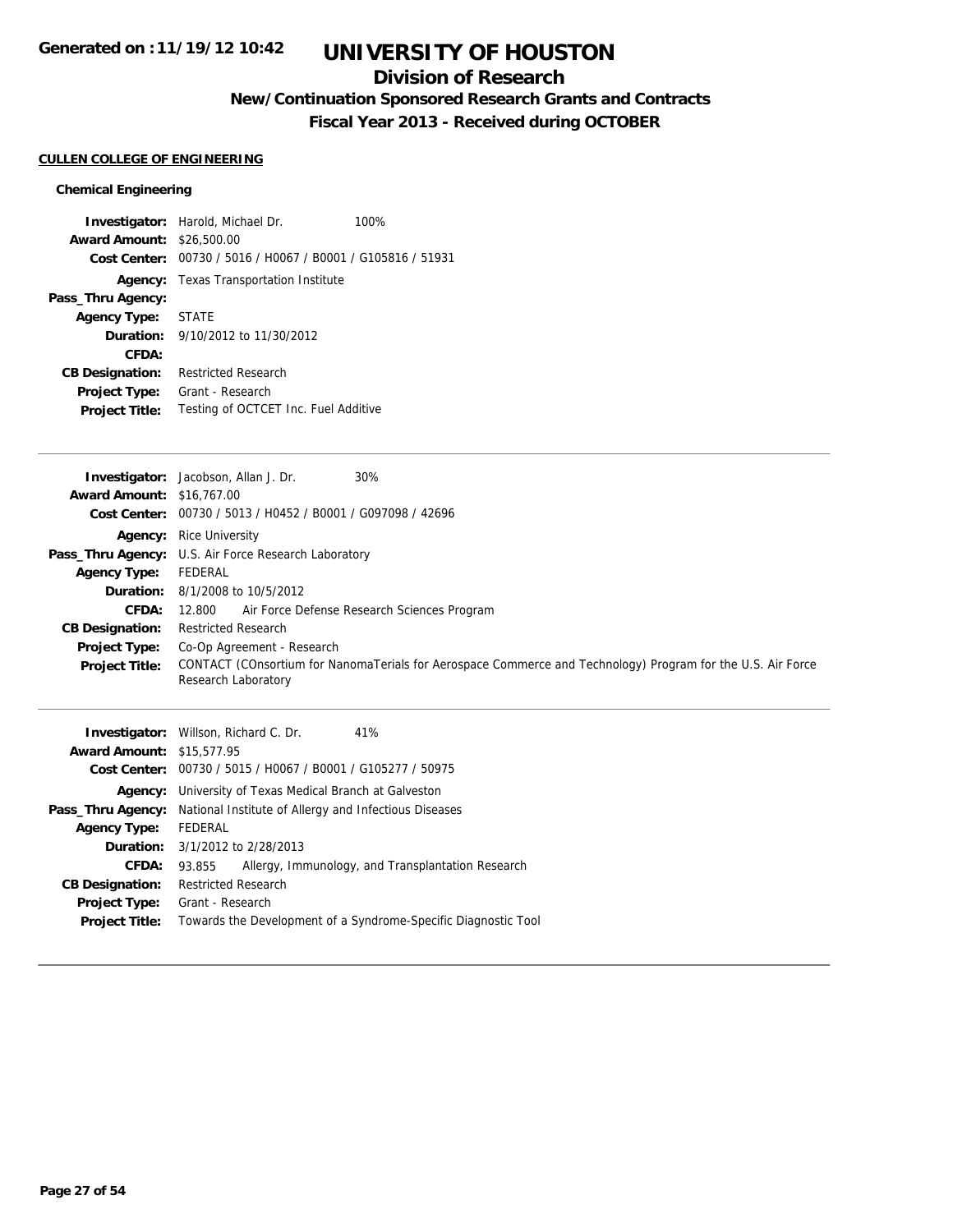### **Division of Research**

**New/Continuation Sponsored Research Grants and Contracts**

**Fiscal Year 2013 - Received during OCTOBER**

### **CULLEN COLLEGE OF ENGINEERING**

### **Chemical Engineering**

|                                  | <b>Investigator:</b> Rimer, Jeffrey Dr.         | 50%                                                 |  |
|----------------------------------|-------------------------------------------------|-----------------------------------------------------|--|
| <b>Award Amount: \$35,014.00</b> |                                                 |                                                     |  |
| Cost Center:                     | 00730 / 5013 / H0067 / B0001 / G103762 / 50609  |                                                     |  |
| Agency:                          | Methodist Hospital Research Institute           |                                                     |  |
| Pass_Thru Agency:                | U.S. Army Medical Research and Material Command |                                                     |  |
| <b>Agency Type:</b>              | <b>FFDFRAL</b>                                  |                                                     |  |
| Duration:                        | 9/29/2011 to 9/28/2013                          |                                                     |  |
| CFDA:                            | 12.420                                          | Military Medical Research and Development           |  |
| <b>CB Designation:</b>           | <b>Restricted Research</b>                      |                                                     |  |
| <b>Project Type:</b>             | Grant - Research                                |                                                     |  |
| <b>Project Title:</b>            |                                                 | Rational Design of Nanoagents for Malaria Treatment |  |

| <b>Investigator:</b> Vekilov, Peter Dr. |                                                             |                                       | 50%                                       |
|-----------------------------------------|-------------------------------------------------------------|---------------------------------------|-------------------------------------------|
| <b>Award Amount: \$35,014.00</b>        |                                                             |                                       |                                           |
|                                         | Cost Center: 00730 / 5013 / H0067 / B0001 / G103762 / 50609 |                                       |                                           |
| Agency:                                 |                                                             | Methodist Hospital Research Institute |                                           |
| Pass_Thru Agency:                       | U.S. Army Medical Research and Material Command             |                                       |                                           |
| <b>Agency Type:</b>                     | FEDERAL                                                     |                                       |                                           |
| Duration:                               | 9/29/2011 to 9/28/2013                                      |                                       |                                           |
| CFDA:                                   | 12.420                                                      |                                       | Military Medical Research and Development |
| <b>CB Designation:</b>                  | Restricted Research                                         |                                       |                                           |
| <b>Project Type:</b>                    | Grant - Research                                            |                                       |                                           |
| <b>Project Title:</b>                   | Rational Design of Nanoagents for Malaria Treatment         |                                       |                                           |
|                                         |                                                             |                                       |                                           |

|                                  | <b>Investigator:</b> Balakotaiah, Vemuri Dr.   | 33%                                                                   |
|----------------------------------|------------------------------------------------|-----------------------------------------------------------------------|
| <b>Award Amount: \$65,999.67</b> |                                                |                                                                       |
| Cost Center:                     | 00730 / 5013 / H0073 / B0001 / G105015 / 51827 |                                                                       |
| Agency:                          | National Science Foundation                    |                                                                       |
| Pass_Thru Agency:                |                                                |                                                                       |
| <b>Agency Type:</b>              | FEDERAL                                        |                                                                       |
|                                  | <b>Duration:</b> 10/1/2012 to 9/30/2015        |                                                                       |
| CFDA:                            | <b>Engineering Grants</b><br>47.041            |                                                                       |
| <b>CB Designation:</b>           | <b>Restricted Research</b>                     |                                                                       |
| <b>Project Type:</b>             | Grant - Research                               |                                                                       |
| <b>Project Title:</b>            |                                                | Model-Based Real-Time Engine Diagnostics, Adaptation and Optimization |
|                                  |                                                |                                                                       |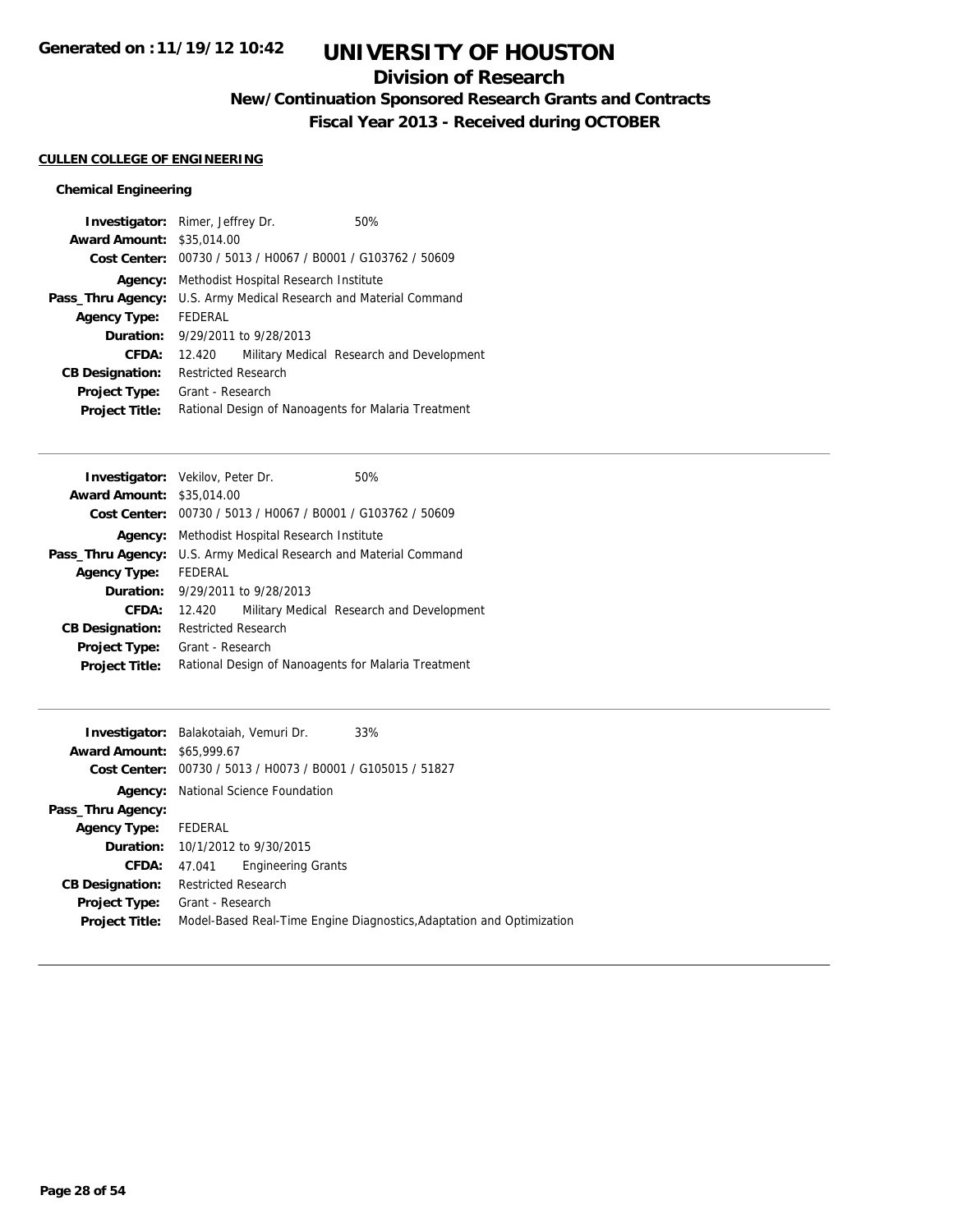### **Division of Research**

**New/Continuation Sponsored Research Grants and Contracts**

**Fiscal Year 2013 - Received during OCTOBER**

### **CULLEN COLLEGE OF ENGINEERING**

### **Chemical Engineering**

| Investigator: Varadarajan, Navin Dr. |                                                             |                                         | 95%                                                                            |
|--------------------------------------|-------------------------------------------------------------|-----------------------------------------|--------------------------------------------------------------------------------|
| <b>Award Amount: \$692,673.50</b>    |                                                             |                                         |                                                                                |
|                                      | Cost Center: 00730 / 5013 / H0067 / B0001 / G104904 / 51804 |                                         |                                                                                |
| Agency:                              | National Cancer Institute                                   |                                         |                                                                                |
| Pass_Thru Agency:                    |                                                             |                                         |                                                                                |
| <b>Agency Type:</b>                  | FEDERAL                                                     |                                         |                                                                                |
|                                      |                                                             | <b>Duration:</b> 9/19/2012 to 6/30/2013 |                                                                                |
| CFDA:                                |                                                             | 93.310 Trans-NIH Research Support       |                                                                                |
| <b>CB Designation:</b>               | <b>Restricted Research</b>                                  |                                         |                                                                                |
| <b>Project Type:</b>                 | Grant - Research                                            |                                         |                                                                                |
| <b>Project Title:</b>                |                                                             |                                         | Quantitative single-cell biomarkers of T-cells to optimize tumor immunotherapy |
|                                      |                                                             |                                         |                                                                                |

|                                  | 33%<br><b>Investigator:</b> Hsu, Thomas T. C. Dr.                       |
|----------------------------------|-------------------------------------------------------------------------|
| <b>Award Amount: \$49,415.52</b> |                                                                         |
|                                  | Cost Center: 00730 / 5016 / H0068 / B0001 / G105794 / 51751             |
|                                  | <b>Agency:</b> Texas Department of Transportation                       |
| Pass_Thru Agency:                |                                                                         |
| <b>Agency Type:</b>              | STATE                                                                   |
|                                  | <b>Duration:</b> 9/1/2012 to 8/31/2013                                  |
| CFDA:                            |                                                                         |
| <b>CB Designation:</b>           | <b>Restricted Research</b>                                              |
|                                  | <b>Project Type:</b> Grant - Research                                   |
| <b>Project Title:</b>            | PROJECT 0-6720 SHEAR BEHAVIOR OF THIN PRESTRESSED SLAB BEAMS IN BRIDGES |
|                                  |                                                                         |

|                                 | 10%<br><b>Investigator:</b> Rifai, Hanadi Dr.                                                                                                           |
|---------------------------------|---------------------------------------------------------------------------------------------------------------------------------------------------------|
| <b>Award Amount: \$6,000.00</b> |                                                                                                                                                         |
|                                 | Cost Center: 00730 / 5013 / H0070 / B0001 / G099818 / 44942                                                                                             |
|                                 | <b>Agency:</b> National Science Foundation                                                                                                              |
| Pass_Thru Agency:               |                                                                                                                                                         |
| <b>Agency Type:</b>             | FEDERAL                                                                                                                                                 |
|                                 | <b>Duration:</b> 9/1/2009 to 8/31/2014                                                                                                                  |
| <b>CFDA:</b>                    | <b>Education and Human Resources</b><br>47.076                                                                                                          |
| <b>CB Designation:</b>          | <b>Restricted Research</b>                                                                                                                              |
| <b>Project Type:</b>            | Grant - Research                                                                                                                                        |
| <b>Project Title:</b>           | STEP Forward: STEM Talent Expansion Program for Women and Under Represented Group Recruitment and<br>Retention Development at the University of Houston |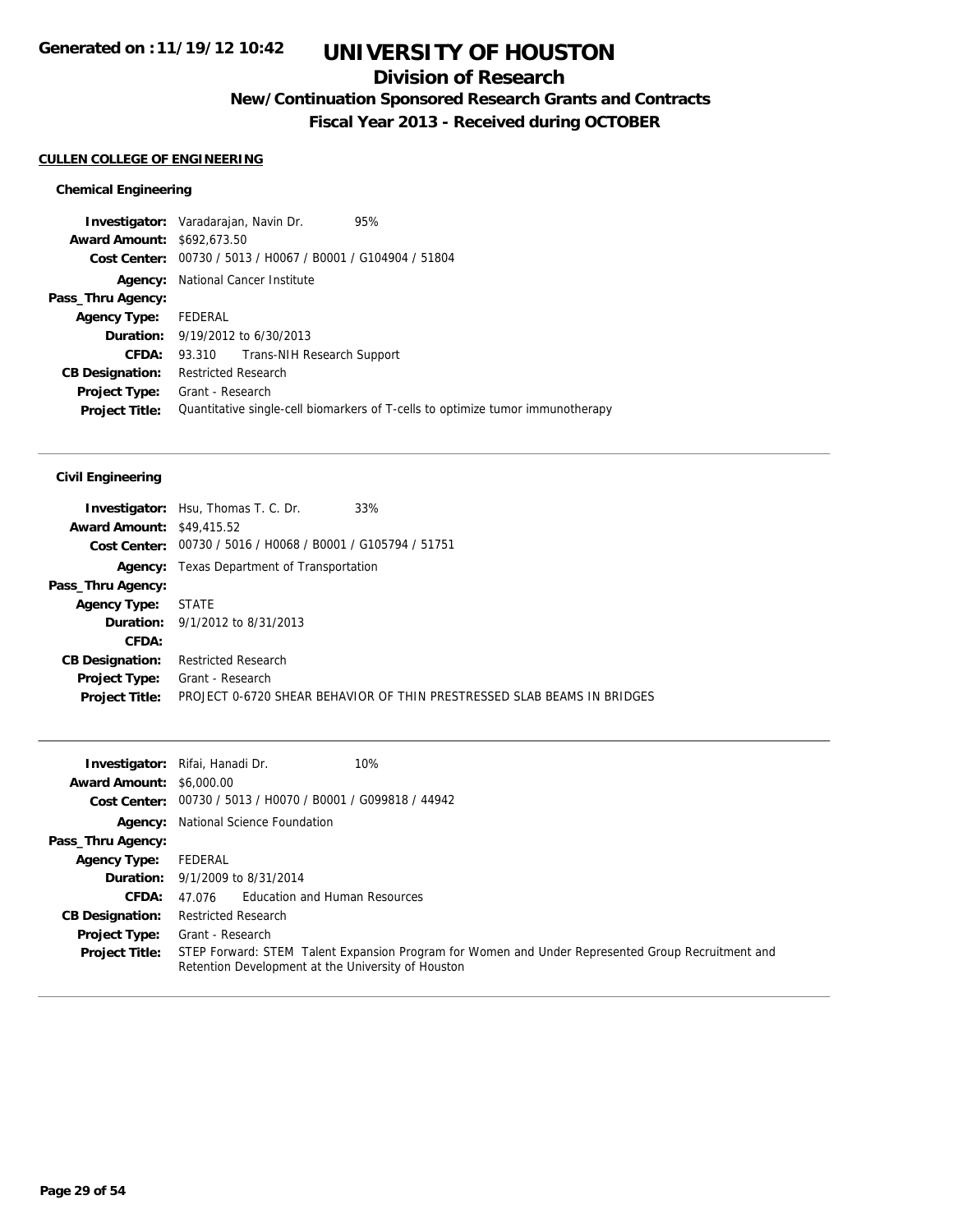### **Division of Research**

**New/Continuation Sponsored Research Grants and Contracts**

**Fiscal Year 2013 - Received during OCTOBER**

### **CULLEN COLLEGE OF ENGINEERING**

|                                  | <b>Investigator:</b> Glennie, Craig Dr.                     | 15%                                                                               |
|----------------------------------|-------------------------------------------------------------|-----------------------------------------------------------------------------------|
| <b>Award Amount: \$39,170.70</b> |                                                             |                                                                                   |
|                                  | Cost Center: 00730 / 5021 / H0070 / B0001 / G105128 / 51968 |                                                                                   |
|                                  | <b>Agency:</b> Gulf of Mexico Alliance, Inc.                |                                                                                   |
| Pass_Thru Agency:                |                                                             |                                                                                   |
| Agency Type: NON PROFIT          |                                                             |                                                                                   |
|                                  | <b>Duration:</b> 10/1/2012 to 12/31/2013                    |                                                                                   |
| CFDA:                            |                                                             |                                                                                   |
| <b>CB Designation:</b>           | <b>Restricted Research</b>                                  |                                                                                   |
| <b>Project Type:</b>             | Grant - Research                                            |                                                                                   |
| <b>Project Title:</b>            |                                                             | Novel sensor system for the early detection and monitoring of offshore oil spills |

|                                  | <b>Investigator:</b> Shrestha, Ramesh Dr.<br>15%                                                                             |
|----------------------------------|------------------------------------------------------------------------------------------------------------------------------|
| <b>Award Amount: \$60,206.10</b> |                                                                                                                              |
|                                  | Cost Center: 00730 / 5013 / H0109 / B0001 / G105029 / 51826                                                                  |
| Agency:                          | National Science Foundation                                                                                                  |
| Pass_Thru Agency:                |                                                                                                                              |
| <b>Agency Type:</b>              | FEDERAL                                                                                                                      |
| Duration:                        | 9/15/2012 to 8/31/2014                                                                                                       |
| CFDA:                            | Geosciences<br>47.050                                                                                                        |
| <b>CB Designation:</b>           | <b>Restricted Research</b>                                                                                                   |
| <b>Project Type:</b>             | Grant - Research                                                                                                             |
| <b>Project Title:</b>            | MRI: Acquisition of GPS Equipment for Establishing a Continuously Operating Dense GPS Network in Houston                     |
|                                  | Metropolitan Area for Urban Natural Hazards Study                                                                            |
|                                  |                                                                                                                              |
|                                  |                                                                                                                              |
|                                  |                                                                                                                              |
|                                  | <b>Investigator:</b> Hsu, Thomas T. C. Dr.<br>15%                                                                            |
| <b>Award Amount:</b>             | \$60,206.10                                                                                                                  |
|                                  | Cost Center: 00730 / 5013 / H0109 / B0001 / G105029 / 51826                                                                  |
|                                  | Agency: National Science Foundation                                                                                          |
| Pass_Thru Agency:                |                                                                                                                              |
| <b>Agency Type:</b>              | FEDERAL                                                                                                                      |
| Duration:                        | 9/15/2012 to 8/31/2014                                                                                                       |
| CFDA:                            | Geosciences<br>47.050                                                                                                        |
| <b>CB Designation:</b>           | <b>Restricted Research</b>                                                                                                   |
| <b>Project Type:</b>             | Grant - Research<br>MRI: Acquisition of GPS Equipment for Establishing a Continuously Operating Dense GPS Network in Houston |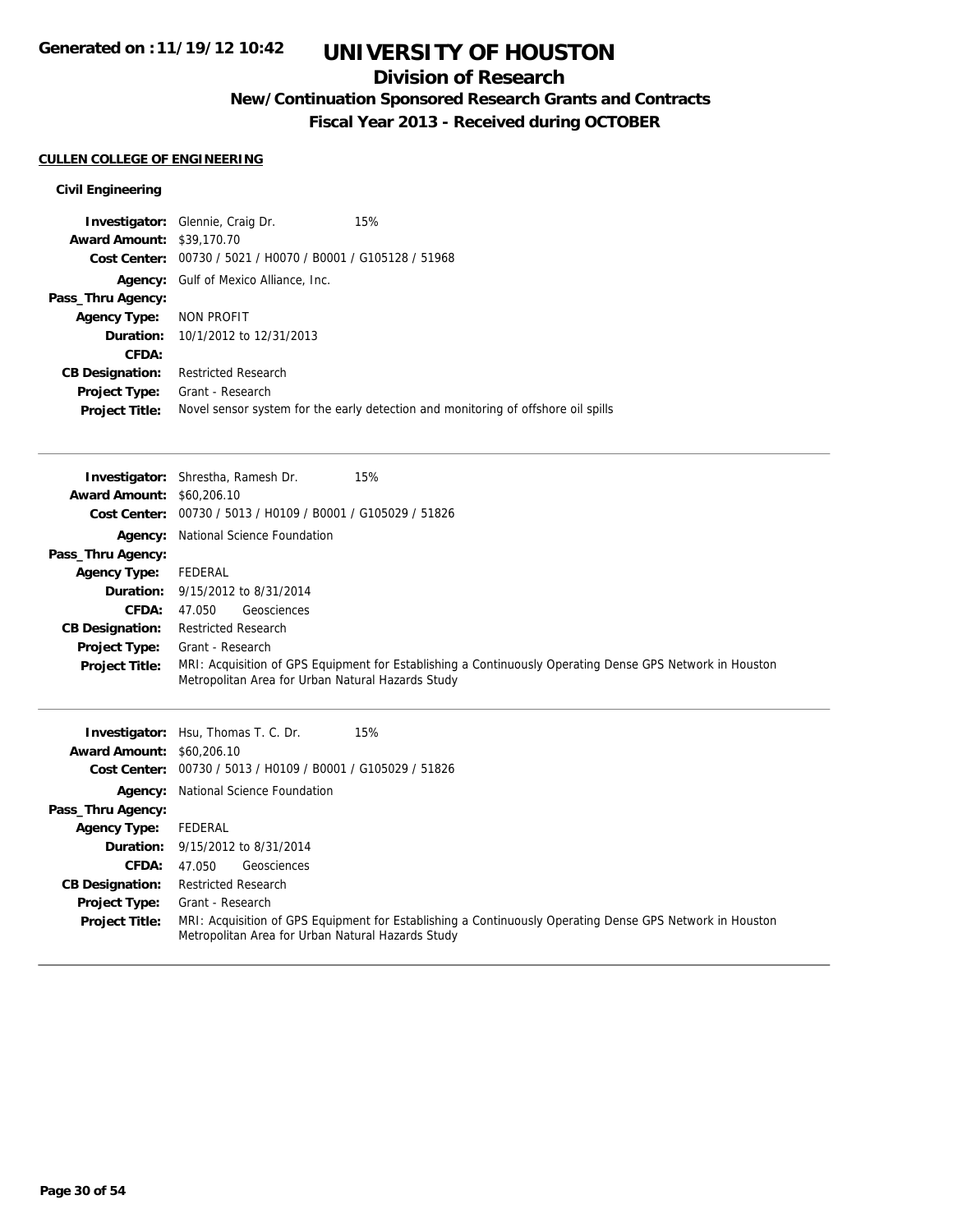### **Division of Research**

**New/Continuation Sponsored Research Grants and Contracts**

**Fiscal Year 2013 - Received during OCTOBER**

### **CULLEN COLLEGE OF ENGINEERING**

| Investigator: Li, Mo Dr.<br><b>Award Amount:</b> | 50%<br>\$400,000.00                                                                                                               |  |  |
|--------------------------------------------------|-----------------------------------------------------------------------------------------------------------------------------------|--|--|
|                                                  | Cost Center: 00730 / 5043 / H0068 / B0001 / G105000 / 51905                                                                       |  |  |
|                                                  | Agency: Battelle Energy Alliance, LLC                                                                                             |  |  |
| Pass_Thru Agency:                                | U.S. Department of Energy-Idaho Operations Office                                                                                 |  |  |
| <b>Agency Type:</b>                              | <b>FEDERAL</b>                                                                                                                    |  |  |
| Duration:                                        | 10/1/2012 to 9/30/2015                                                                                                            |  |  |
| <b>CFDA:</b>                                     | 81.087<br>Renewable Energy Research and Development                                                                               |  |  |
| <b>CB Designation:</b>                           | <b>Restricted Research</b>                                                                                                        |  |  |
| Project Type:                                    | Contract - Research                                                                                                               |  |  |
| <b>Project Title:</b>                            | FC-4: Concrete Materials with Ultra-High Damage Resistance and Self-Sensing Capacity For Extended Nuclear Fuel<br>Storage Systems |  |  |
|                                                  | 34%<br><b>Investigator:</b> Mo, Yi-Lung Dr.                                                                                       |  |  |
| <b>Award Amount: \$50,912.96</b>                 |                                                                                                                                   |  |  |
|                                                  | Cost Center: 00730 / 5016 / H0068 / B0001 / G105794 / 51751                                                                       |  |  |
|                                                  | <b>Agency:</b> Texas Department of Transportation                                                                                 |  |  |
| Pass_Thru Agency:                                |                                                                                                                                   |  |  |
| <b>Agency Type:</b>                              | <b>STATE</b>                                                                                                                      |  |  |
| Duration:<br>CFDA:                               | 9/1/2012 to 8/31/2013                                                                                                             |  |  |
| <b>CB Designation:</b>                           | <b>Restricted Research</b>                                                                                                        |  |  |
| Project Type:                                    | Grant - Research                                                                                                                  |  |  |
| <b>Project Title:</b>                            | PROJECT 0-6720 SHEAR BEHAVIOR OF THIN PRESTRESSED SLAB BEAMS IN BRIDGES                                                           |  |  |
|                                                  | 25%<br>Investigator: Willam, Kaspar Dr.                                                                                           |  |  |
| <b>Award Amount:</b>                             | \$200,000.00                                                                                                                      |  |  |
|                                                  | Cost Center: 00730 / 5043 / H0068 / B0001 / G105000 / 51905                                                                       |  |  |
| Agency:                                          | Battelle Energy Alliance, LLC                                                                                                     |  |  |
|                                                  | Pass_Thru Agency: U.S. Department of Energy-Idaho Operations Office                                                               |  |  |
| <b>Agency Type:</b>                              | <b>FEDERAL</b>                                                                                                                    |  |  |
| Duration:                                        | 10/1/2012 to 9/30/2015                                                                                                            |  |  |
| <b>CFDA:</b>                                     | Renewable Energy Research and Development<br>81.087                                                                               |  |  |
| <b>CB Designation:</b>                           | <b>Restricted Research</b>                                                                                                        |  |  |
| <b>Project Type:</b>                             | Contract - Research                                                                                                               |  |  |
| <b>Project Title:</b>                            | FC-4: Concrete Materials with Ultra-High Damage Resistance and Self-Sensing Capacity For Extended Nuclear Fuel<br>Storage Systems |  |  |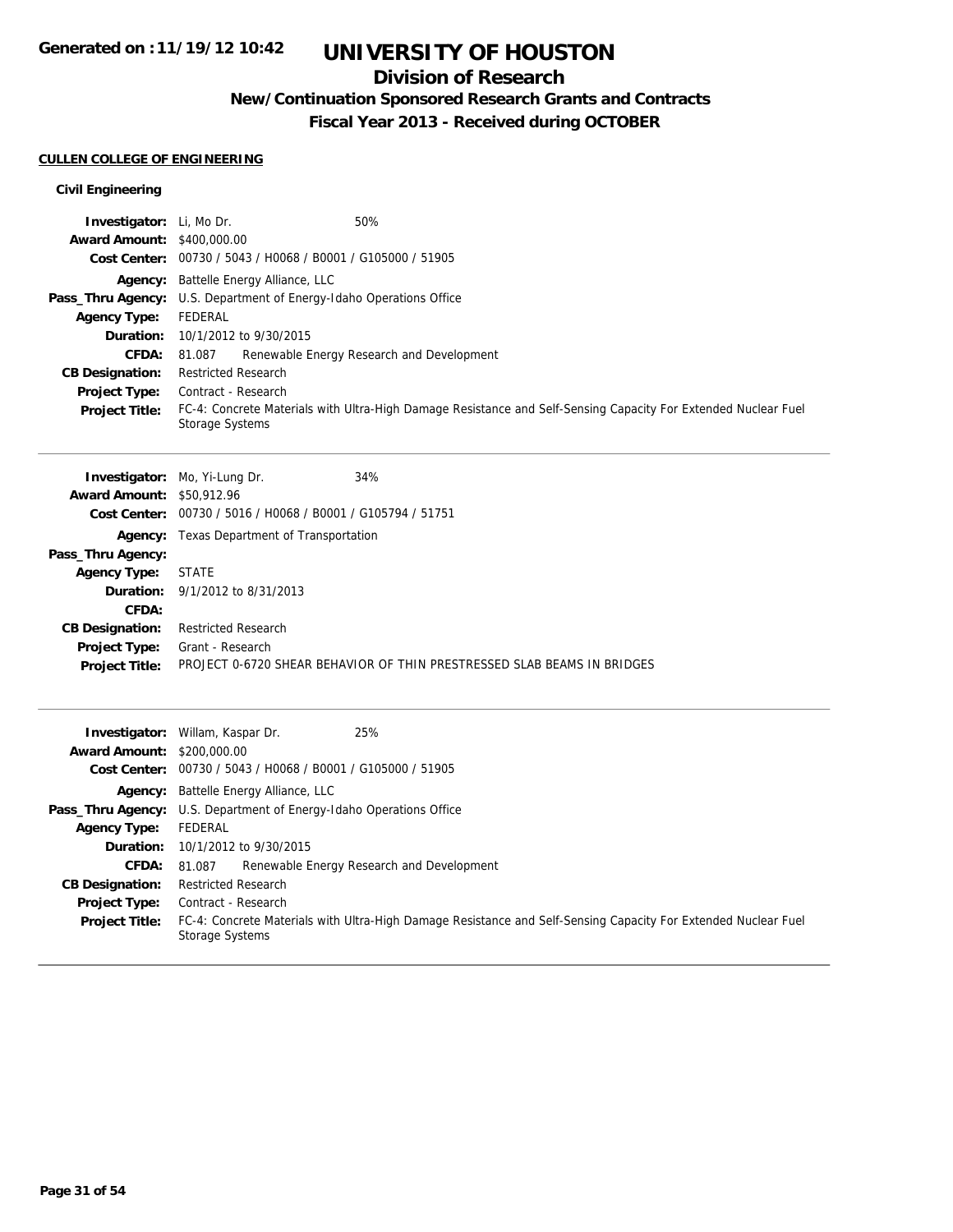### **Division of Research**

**New/Continuation Sponsored Research Grants and Contracts**

**Fiscal Year 2013 - Received during OCTOBER**

### **CULLEN COLLEGE OF ENGINEERING**

|                                  | 33%<br>Investigator: Belarbi, Abdeldjelil Dr.               |                                                                         |
|----------------------------------|-------------------------------------------------------------|-------------------------------------------------------------------------|
| <b>Award Amount: \$49,415.52</b> |                                                             |                                                                         |
|                                  | Cost Center: 00730 / 5016 / H0068 / B0001 / G105794 / 51751 |                                                                         |
|                                  | <b>Agency:</b> Texas Department of Transportation           |                                                                         |
| Pass_Thru Agency:                |                                                             |                                                                         |
| <b>Agency Type:</b>              | <b>STATE</b>                                                |                                                                         |
|                                  | <b>Duration:</b> 9/1/2012 to 8/31/2013                      |                                                                         |
| CFDA:                            |                                                             |                                                                         |
| <b>CB Designation:</b>           | <b>Restricted Research</b>                                  |                                                                         |
| <b>Project Type:</b>             | Grant - Research                                            |                                                                         |
| <b>Project Title:</b>            |                                                             | PROJECT 0-6720 SHEAR BEHAVIOR OF THIN PRESTRESSED SLAB BEAMS IN BRIDGES |
|                                  |                                                             |                                                                         |

|                                                                             | 25%<br><b>Investigator:</b> Nakshatrala, Kalyana                                                                                  |
|-----------------------------------------------------------------------------|-----------------------------------------------------------------------------------------------------------------------------------|
| <b>Award Amount: \$200,000.00</b>                                           |                                                                                                                                   |
|                                                                             | Cost Center: 00730 / 5043 / H0068 / B0001 / G105000 / 51905                                                                       |
|                                                                             | <b>Agency:</b> Battelle Energy Alliance, LLC                                                                                      |
|                                                                             | <b>Pass_Thru Agency:</b> U.S. Department of Energy-Idaho Operations Office                                                        |
| <b>Agency Type:</b>                                                         | FEDERAL                                                                                                                           |
| Duration:                                                                   | 10/1/2012 to 9/30/2015                                                                                                            |
| <b>CFDA:</b>                                                                | Renewable Energy Research and Development<br>81.087                                                                               |
| <b>CB Designation:</b>                                                      | <b>Restricted Research</b>                                                                                                        |
| Project Type:                                                               | Contract - Research                                                                                                               |
| <b>Project Title:</b>                                                       | FC-4: Concrete Materials with Ultra-High Damage Resistance and Self-Sensing Capacity For Extended Nuclear Fuel<br>Storage Systems |
| $A_{\text{total}}$ $A_{\text{model}}$ $A_{\text{total}}$ $A_{\text{total}}$ | 35%<br><b>Investigator:</b> Ayoub, Ashraf Dr.                                                                                     |

| <b>Award Amount: \$302,750.00</b> |                                                                            |  |  |
|-----------------------------------|----------------------------------------------------------------------------|--|--|
|                                   | Cost Center: 00730 / 5043 / H0068 / B0001 / G104975 / 51919                |  |  |
|                                   | <b>Agency:</b> Battelle Energy Alliance, LLC                               |  |  |
|                                   | <b>Pass_Thru Agency:</b> U.S. Department of Energy-Idaho Operations Office |  |  |
| <b>Agency Type:</b>               | FEDERAL                                                                    |  |  |
|                                   | <b>Duration:</b> 9/24/2012 to 9/24/2015                                    |  |  |
|                                   | Nuclear Energy Research, Development and Demonstration<br>CFDA: 81.121     |  |  |
| <b>CB Designation:</b>            | <b>Restricted Research</b>                                                 |  |  |
|                                   | <b>Project Type:</b> Contract - Research                                   |  |  |
| <b>Project Title:</b>             | Probabilistic Multi-Hazard Assessment of Dry Cask Structures               |  |  |
|                                   |                                                                            |  |  |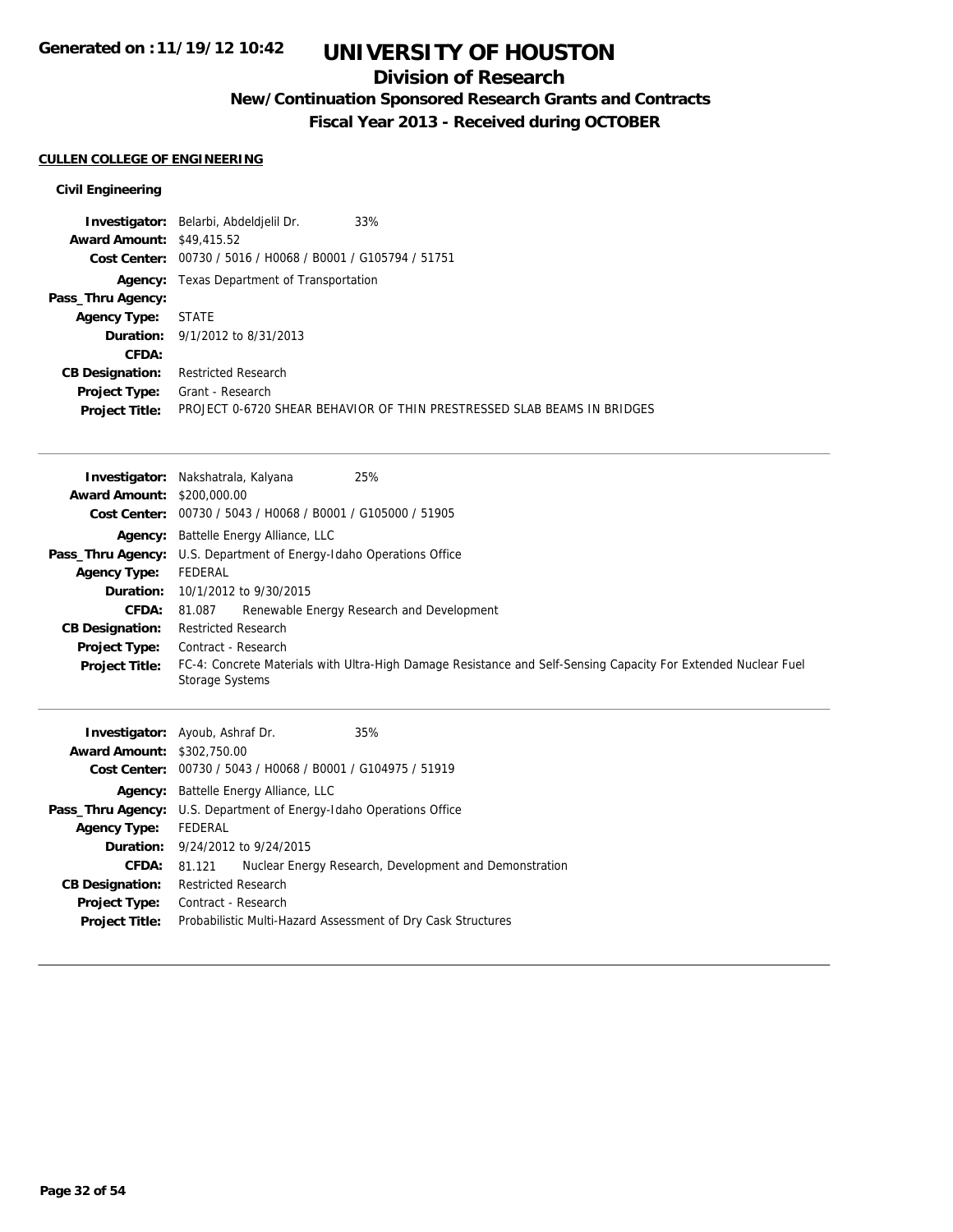### **Division of Research**

**New/Continuation Sponsored Research Grants and Contracts**

**Fiscal Year 2013 - Received during OCTOBER**

### **CULLEN COLLEGE OF ENGINEERING**

|                                   | <b>Investigator:</b> Willam, Kaspar Dr.                     |  | 30%                                                          |  |
|-----------------------------------|-------------------------------------------------------------|--|--------------------------------------------------------------|--|
| <b>Award Amount: \$259,500.00</b> |                                                             |  |                                                              |  |
|                                   | Cost Center: 00730 / 5043 / H0068 / B0001 / G104975 / 51919 |  |                                                              |  |
| Agency:                           | Battelle Energy Alliance, LLC                               |  |                                                              |  |
| Pass_Thru Agency:                 |                                                             |  | U.S. Department of Energy-Idaho Operations Office            |  |
| <b>Agency Type:</b>               | FEDERAL                                                     |  |                                                              |  |
|                                   | <b>Duration:</b> 9/24/2012 to 9/24/2015                     |  |                                                              |  |
| CFDA:                             | 81.121                                                      |  | Nuclear Energy Research, Development and Demonstration       |  |
| <b>CB Designation:</b>            | <b>Restricted Research</b>                                  |  |                                                              |  |
| <b>Project Type:</b>              | Contract - Research                                         |  |                                                              |  |
| <b>Project Title:</b>             |                                                             |  | Probabilistic Multi-Hazard Assessment of Dry Cask Structures |  |

|                                   | <b>Investigator:</b> Gencturk, Bora Dr.                                    | 35%                                                    |
|-----------------------------------|----------------------------------------------------------------------------|--------------------------------------------------------|
| <b>Award Amount: \$302,750.00</b> |                                                                            |                                                        |
|                                   | Cost Center: 00730 / 5043 / H0068 / B0001 / G104975 / 51919                |                                                        |
| Agency:                           | Battelle Energy Alliance, LLC                                              |                                                        |
|                                   | <b>Pass_Thru Agency:</b> U.S. Department of Energy-Idaho Operations Office |                                                        |
| <b>Agency Type:</b>               | FEDERAL                                                                    |                                                        |
|                                   | <b>Duration:</b> 9/24/2012 to 9/24/2015                                    |                                                        |
| <b>CFDA:</b>                      | 81.121                                                                     | Nuclear Energy Research, Development and Demonstration |
| <b>CB Designation:</b>            | <b>Restricted Research</b>                                                 |                                                        |
| <b>Project Type:</b>              | Contract - Research                                                        |                                                        |
| <b>Project Title:</b>             | Probabilistic Multi-Hazard Assessment of Dry Cask Structures               |                                                        |
|                                   |                                                                            |                                                        |

| <b>Investigator:</b> Li, Mo Dr. |                        |                                                             | 13%                                                   |
|---------------------------------|------------------------|-------------------------------------------------------------|-------------------------------------------------------|
| <b>Award Amount:</b>            | \$17,324.58            |                                                             |                                                       |
|                                 |                        | Cost Center: 00730 / 5013 / H0068 / H0001 / G104835 / 51809 |                                                       |
|                                 |                        | Agency: U.S. Department of Education                        |                                                       |
| Pass_Thru Agency:               |                        |                                                             |                                                       |
| <b>Agency Type:</b>             | FEDERAL                |                                                             |                                                       |
|                                 |                        | <b>Duration:</b> 8/16/2012 to 8/15/2013                     |                                                       |
| CFDA:                           | 84.20A                 |                                                             | Doctoral Training in Civil Infrastructure Engineering |
| <b>CB Designation:</b>          | Non Research           |                                                             |                                                       |
| <b>Project Type:</b>            | Grant - Public Service |                                                             |                                                       |
| <b>Project Title:</b>           |                        | Doctoral Training in Civil Infrastructure Engineering       |                                                       |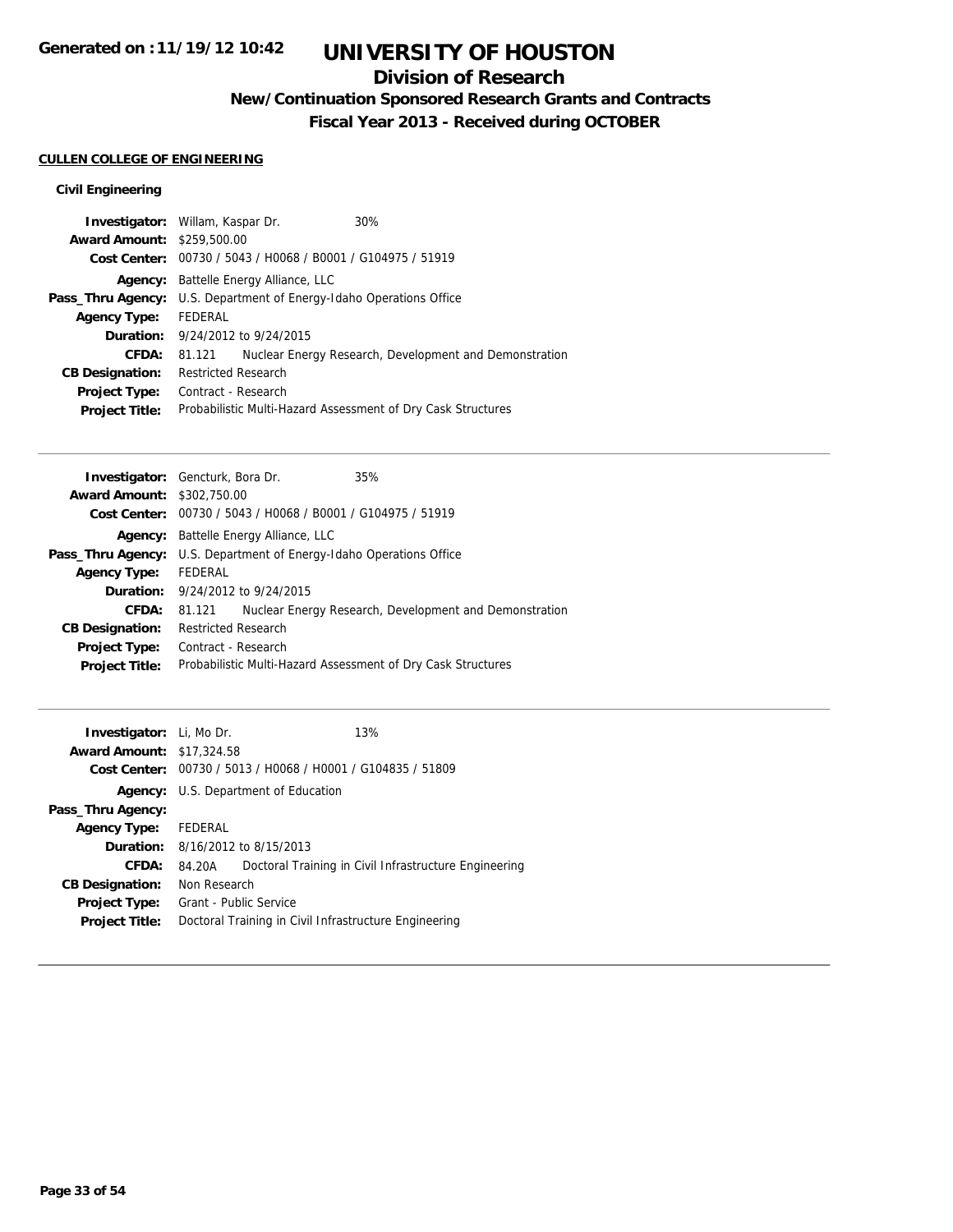### **Division of Research**

**New/Continuation Sponsored Research Grants and Contracts**

**Fiscal Year 2013 - Received during OCTOBER**

### **CULLEN COLLEGE OF ENGINEERING**

| <b>Investigator:</b> Wang, Keh-Han Dr. |                        |                                                | 13%                                                   |
|----------------------------------------|------------------------|------------------------------------------------|-------------------------------------------------------|
| <b>Award Amount: \$17,324.58</b>       |                        |                                                |                                                       |
| Cost Center:                           |                        | 00730 / 5013 / H0068 / H0001 / G104835 / 51809 |                                                       |
|                                        |                        | <b>Agency:</b> U.S. Department of Education    |                                                       |
| Pass_Thru Agency:                      |                        |                                                |                                                       |
| <b>Agency Type:</b>                    | FEDERAL                |                                                |                                                       |
| Duration:                              |                        | 8/16/2012 to 8/15/2013                         |                                                       |
| CFDA:                                  | 84.20A                 |                                                | Doctoral Training in Civil Infrastructure Engineering |
| <b>CB Designation:</b>                 | Non Research           |                                                |                                                       |
| <b>Project Type:</b>                   | Grant - Public Service |                                                |                                                       |
| <b>Project Title:</b>                  |                        |                                                | Doctoral Training in Civil Infrastructure Engineering |

|         | 13%                                                                                                                                                                                                                                                                                                                           |
|---------|-------------------------------------------------------------------------------------------------------------------------------------------------------------------------------------------------------------------------------------------------------------------------------------------------------------------------------|
|         |                                                                                                                                                                                                                                                                                                                               |
|         |                                                                                                                                                                                                                                                                                                                               |
|         |                                                                                                                                                                                                                                                                                                                               |
|         |                                                                                                                                                                                                                                                                                                                               |
| FEDERAL |                                                                                                                                                                                                                                                                                                                               |
|         |                                                                                                                                                                                                                                                                                                                               |
| 84.20A  | Doctoral Training in Civil Infrastructure Engineering                                                                                                                                                                                                                                                                         |
|         |                                                                                                                                                                                                                                                                                                                               |
|         |                                                                                                                                                                                                                                                                                                                               |
|         |                                                                                                                                                                                                                                                                                                                               |
|         | <b>Investigator:</b> Mo, Yi-Lung Dr.<br><b>Award Amount: \$17,324.58</b><br>Cost Center: 00730 / 5013 / H0068 / H0001 / G104835 / 51809<br>Agency: U.S. Department of Education<br><b>Duration:</b> 8/16/2012 to 8/15/2013<br>Non Research<br>Grant - Public Service<br>Doctoral Training in Civil Infrastructure Engineering |

|                      |             | 22%                                                                                                                                                                                                                                                                         |
|----------------------|-------------|-----------------------------------------------------------------------------------------------------------------------------------------------------------------------------------------------------------------------------------------------------------------------------|
| <b>Award Amount:</b> |             |                                                                                                                                                                                                                                                                             |
| Cost Center:         |             |                                                                                                                                                                                                                                                                             |
|                      |             |                                                                                                                                                                                                                                                                             |
|                      |             |                                                                                                                                                                                                                                                                             |
| FEDERAL              |             |                                                                                                                                                                                                                                                                             |
|                      |             |                                                                                                                                                                                                                                                                             |
| 84.20A               |             | Doctoral Training in Civil Infrastructure Engineering                                                                                                                                                                                                                       |
|                      |             |                                                                                                                                                                                                                                                                             |
|                      |             |                                                                                                                                                                                                                                                                             |
|                      |             |                                                                                                                                                                                                                                                                             |
|                      | \$29,318.52 | <b>Investigator:</b> Belarbi, Abdeldjelil Dr.<br>00730 / 5013 / H0068 / H0001 / G104835 / 51809<br><b>Agency:</b> U.S. Department of Education<br>8/16/2012 to 8/15/2013<br>Non Research<br>Grant - Public Service<br>Doctoral Training in Civil Infrastructure Engineering |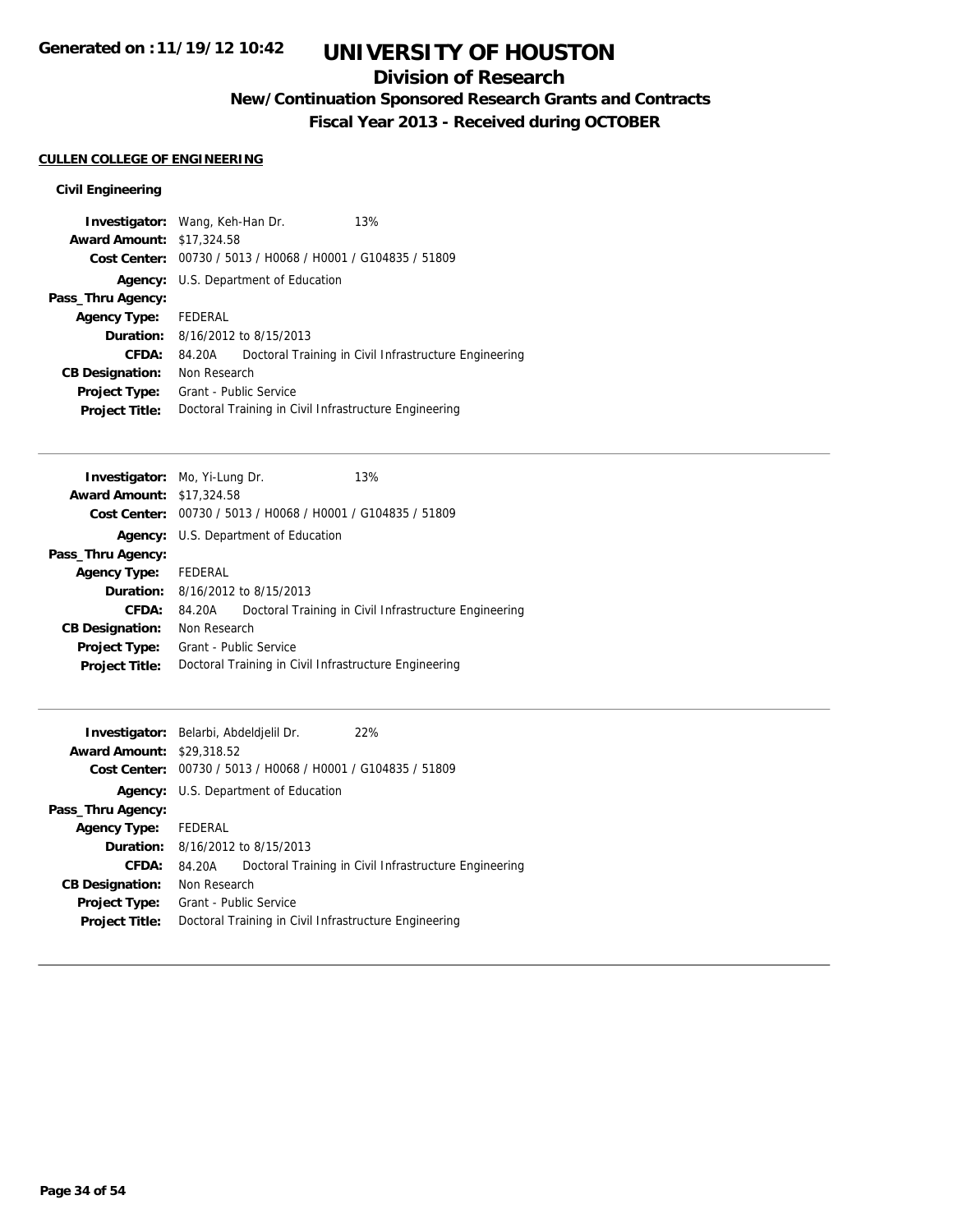### **Division of Research**

**New/Continuation Sponsored Research Grants and Contracts**

**Fiscal Year 2013 - Received during OCTOBER**

### **CULLEN COLLEGE OF ENGINEERING**

### **Civil Engineering**

| <b>Investigator:</b> Gencturk, Bora Dr. |                        |                                                             | 13%                                                   |
|-----------------------------------------|------------------------|-------------------------------------------------------------|-------------------------------------------------------|
| <b>Award Amount: \$17,324.58</b>        |                        |                                                             |                                                       |
|                                         |                        | Cost Center: 00730 / 5013 / H0068 / H0001 / G104835 / 51809 |                                                       |
|                                         |                        | <b>Agency:</b> U.S. Department of Education                 |                                                       |
| Pass_Thru Agency:                       |                        |                                                             |                                                       |
| <b>Agency Type:</b>                     | FEDERAL                |                                                             |                                                       |
|                                         |                        | <b>Duration:</b> 8/16/2012 to 8/15/2013                     |                                                       |
| CFDA:                                   | 84.20A                 |                                                             | Doctoral Training in Civil Infrastructure Engineering |
| <b>CB Designation:</b>                  | Non Research           |                                                             |                                                       |
| <b>Project Type:</b>                    | Grant - Public Service |                                                             |                                                       |
| <b>Project Title:</b>                   |                        |                                                             | Doctoral Training in Civil Infrastructure Engineering |

|         | 13%                                                                                                                                                                                                                                                                                                                                   |
|---------|---------------------------------------------------------------------------------------------------------------------------------------------------------------------------------------------------------------------------------------------------------------------------------------------------------------------------------------|
|         |                                                                                                                                                                                                                                                                                                                                       |
|         |                                                                                                                                                                                                                                                                                                                                       |
|         |                                                                                                                                                                                                                                                                                                                                       |
|         |                                                                                                                                                                                                                                                                                                                                       |
| FEDERAL |                                                                                                                                                                                                                                                                                                                                       |
|         |                                                                                                                                                                                                                                                                                                                                       |
| 84.20A  | Doctoral Training in Civil Infrastructure Engineering                                                                                                                                                                                                                                                                                 |
|         |                                                                                                                                                                                                                                                                                                                                       |
|         |                                                                                                                                                                                                                                                                                                                                       |
|         |                                                                                                                                                                                                                                                                                                                                       |
|         | <b>Investigator:</b> Dawood, Mina Dr.<br><b>Award Amount: \$17,324.58</b><br>Cost Center: 00730 / 5013 / H0068 / H0001 / G104835 / 51809<br><b>Agency:</b> U.S. Department of Education<br><b>Duration:</b> 8/16/2012 to 8/15/2013<br>Non Research<br>Grant - Public Service<br>Doctoral Training in Civil Infrastructure Engineering |

### **Dean, Engineering**

|                                 | 10%<br><b>Investigator:</b> Zerda, Katherine Dr.                                                                                                        |
|---------------------------------|---------------------------------------------------------------------------------------------------------------------------------------------------------|
| <b>Award Amount: \$6,000.00</b> |                                                                                                                                                         |
|                                 | Cost Center: $00730 / 5013 / 40070 / 80001 / 6099818 / 44942$                                                                                           |
|                                 | <b>Agency:</b> National Science Foundation                                                                                                              |
| Pass_Thru Agency:               |                                                                                                                                                         |
| <b>Agency Type:</b>             | FEDERAL                                                                                                                                                 |
|                                 | <b>Duration:</b> 9/1/2009 to 8/31/2014                                                                                                                  |
| CFDA:                           | 47.076 Education and Human Resources                                                                                                                    |
| <b>CB Designation:</b>          | <b>Restricted Research</b>                                                                                                                              |
| <b>Project Type:</b>            | Grant - Research                                                                                                                                        |
| <b>Project Title:</b>           | STEP Forward: STEM Talent Expansion Program for Women and Under Represented Group Recruitment and<br>Retention Development at the University of Houston |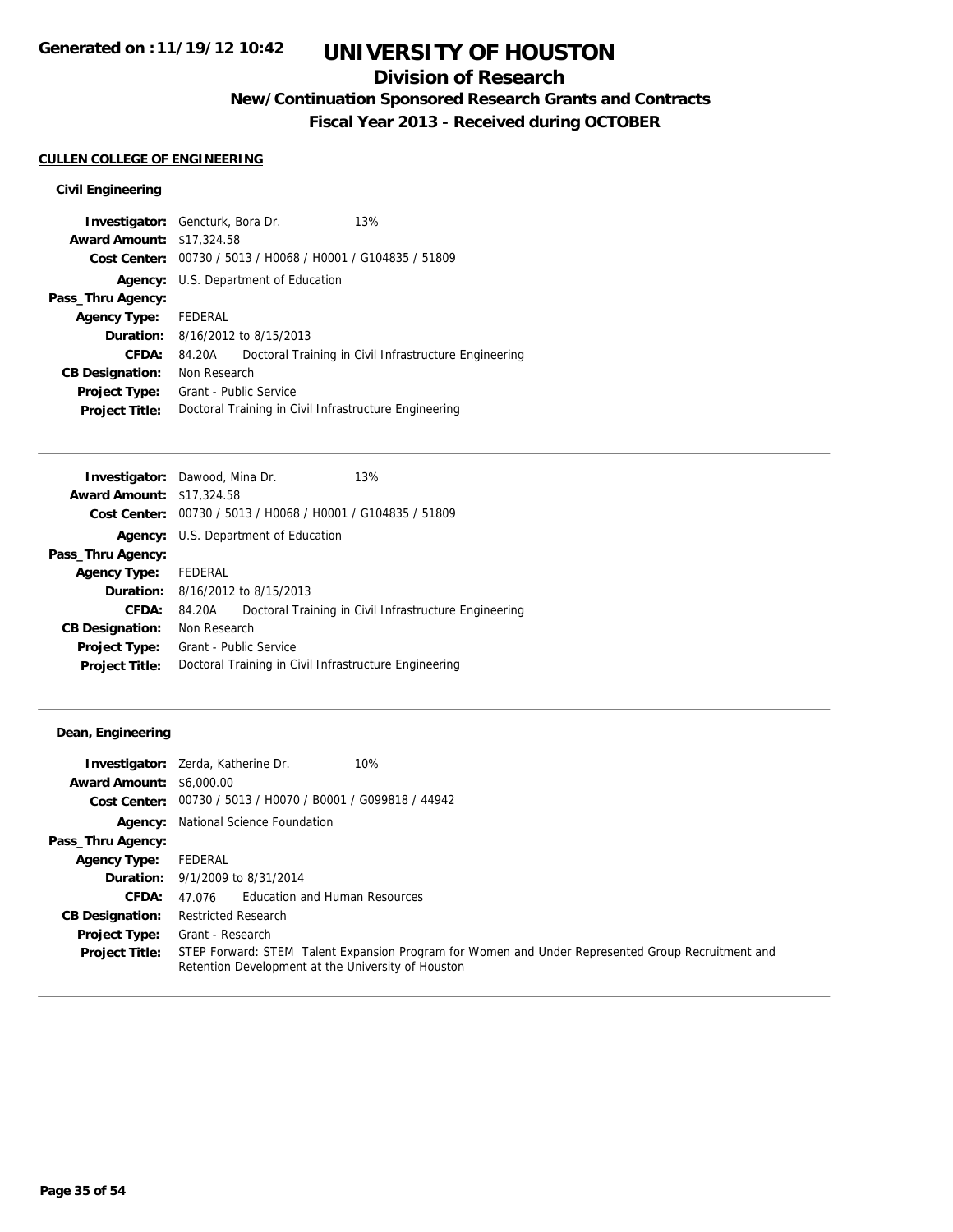### **Division of Research**

**New/Continuation Sponsored Research Grants and Contracts**

**Fiscal Year 2013 - Received during OCTOBER**

#### **CULLEN COLLEGE OF ENGINEERING**

#### **Electrical & Computer Engineering**

**Investigator:** Prasad, Saurabh Dr. 100% **Award Amount:** \$25,000.00 **Cost Center:** 00730 / 5022 / H0070 / B0001 / C105650 / 51889 **Agency:** Lockheed Martin Corporation **Pass\_Thru Agency: Agency Type:** PROFIT **Duration:** 7/31/2012 to 12/20/2012 **CFDA: CB Designation:** Restricted Research **Project Type:** Grant - Research **Project Title:** Hyperspectral Imaging

|                                  | <b>Investigator:</b> Contreras-Vidal, Jose Dr.<br>100%      |
|----------------------------------|-------------------------------------------------------------|
| <b>Award Amount: \$30,000.00</b> |                                                             |
|                                  | Cost Center: 00730 / 5013 / H0070 / B0001 / C105595 / 51987 |
|                                  | <b>Agency:</b> National Institutes of Health                |
| Pass_Thru Agency:                |                                                             |
| Agency Type: FEDERAL             |                                                             |
|                                  | <b>Duration:</b> 4/20/2012 to 4/19/2013                     |
| CFDA:                            | Biomedical Imaging Research<br>93.286                       |
| <b>CB Designation:</b>           | <b>Restricted Research</b>                                  |
| <b>Project Type:</b>             | Grant - Research                                            |
| <b>Project Title:</b>            | Neural Interface Research in Pediatric Populations          |

|                                   | 40%<br><b>Investigator:</b> Long, Stuart A. Dr.                                                                                                         |
|-----------------------------------|---------------------------------------------------------------------------------------------------------------------------------------------------------|
| <b>Award Amount: \$135,996.40</b> |                                                                                                                                                         |
|                                   | Cost Center: 00730 / 5013 / H0070 / B0001 / G097662 / 44901                                                                                             |
|                                   | <b>Agency:</b> National Science Foundation                                                                                                              |
| Pass_Thru Agency:                 |                                                                                                                                                         |
| <b>Agency Type:</b>               | FEDERAL                                                                                                                                                 |
|                                   | <b>Duration:</b> 9/1/2009 to 8/31/2014                                                                                                                  |
| <b>CFDA:</b>                      | 47.076 Education and Human Resources                                                                                                                    |
| <b>CB Designation:</b>            | <b>Restricted Research</b>                                                                                                                              |
| <b>Project Type:</b>              | Grant - Research                                                                                                                                        |
| <b>Project Title:</b>             | STEP Forward: STEM Talent Expansion Program for Women and Under Represented Group Recruitment and<br>Retention Development at the University of Houston |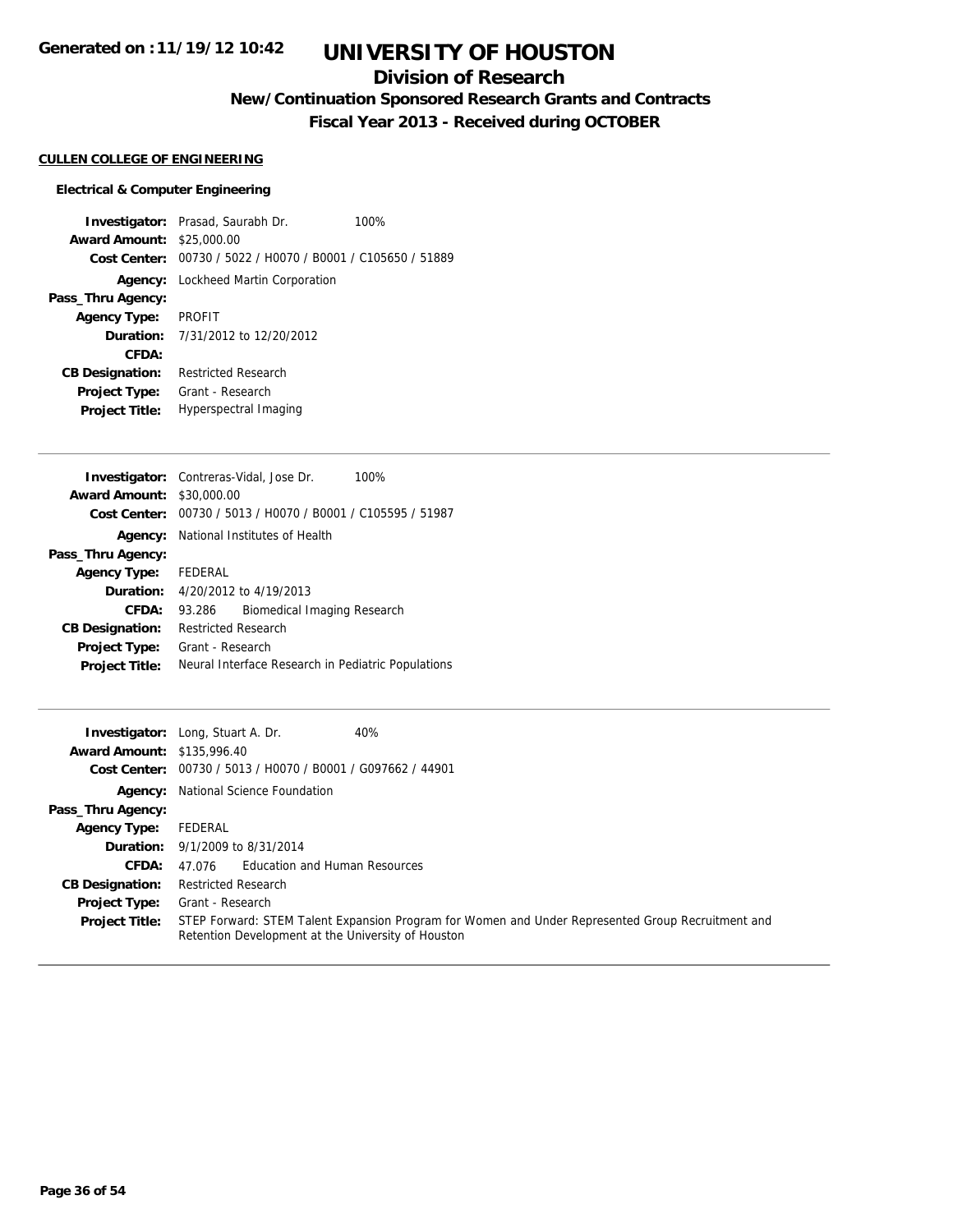## **Division of Research**

**New/Continuation Sponsored Research Grants and Contracts**

**Fiscal Year 2013 - Received during OCTOBER**

### **CULLEN COLLEGE OF ENGINEERING**

|                                  | <b>Investigator:</b> Prasad, Saurabh Dr.<br>100%                                                           |
|----------------------------------|------------------------------------------------------------------------------------------------------------|
| <b>Award Amount: \$48,250.00</b> |                                                                                                            |
|                                  | Cost Center: 00730 / 5013 / H0070 / B0001 / G105579 / 51803                                                |
|                                  | <b>Agency:</b> Purdue University                                                                           |
|                                  | <b>Pass_Thru Agency:</b> NASA - National Aeronautics and Space Administration - Headquarters (Wash., D.C.) |
| <b>Agency Type:</b>              | FEDERAL                                                                                                    |
|                                  | <b>Duration:</b> 8/1/2012 to 7/31/2013                                                                     |
| CFDA:                            | 43.001 Aerospace Education Services Program                                                                |
| <b>CB Designation:</b>           | <b>Restricted Research</b>                                                                                 |
| Project Type:                    | Grant - Research                                                                                           |
| <b>Project Title:</b>            | An Advanced Learning Framework for High Dimensional Multi-Sensor Remote Sensing Data                       |

|                                  | <b>Investigator:</b> Contreras-Vidal, Jose Dr.<br>100%                                                         |
|----------------------------------|----------------------------------------------------------------------------------------------------------------|
| <b>Award Amount: \$93,225.00</b> |                                                                                                                |
|                                  | Cost Center: 00730 / 5013 / H0070 / B0001 / G104489 / 51850                                                    |
|                                  | <b>Agency:</b> Rice University                                                                                 |
|                                  | <b>Pass_Thru Agency:</b> National Institute of Health - Office of Extramural Research                          |
| <b>Agency Type:</b>              | FEDERAL                                                                                                        |
|                                  | <b>Duration:</b> $8/1/2012$ to $6/30/2013$                                                                     |
| <b>CFDA:</b>                     | Clinical Research Related to Neurological Disorders<br>93.853                                                  |
| <b>CB Designation:</b>           | <b>Restricted Research</b>                                                                                     |
| <b>Project Type:</b>             | Grant - Research                                                                                               |
| <b>Project Title:</b>            | NRI-Small: Collaborative Research: BMI Control of a Therapeutic Exoskeleton to Facilitate Personalized Robotic |
|                                  | Rehabilitation of the Upper Limb                                                                               |
|                                  |                                                                                                                |

| Investigator: Chen, Ji Dr. |                                                             | 100% |
|----------------------------|-------------------------------------------------------------|------|
| <b>Award Amount:</b>       | \$40,000.00                                                 |      |
|                            | Cost Center: 00730 / 5022 / H0070 / B0001 / G096630 / 42373 |      |
|                            | <b>Agency:</b> St. Jude Medical Cardiac Rhythm Management   |      |
| Pass_Thru Agency:          |                                                             |      |
| <b>Agency Type:</b>        | <b>PROFIT</b>                                               |      |
|                            | <b>Duration:</b> $1/1/2008$ to $12/31/2012$                 |      |
| CFDA:                      |                                                             |      |
| <b>CB Designation:</b>     | <b>Restricted Research</b>                                  |      |
| <b>Project Type:</b>       | Grant - Research                                            |      |
| <b>Project Title:</b>      | NUMERICAL MODELING STUDY                                    |      |
|                            |                                                             |      |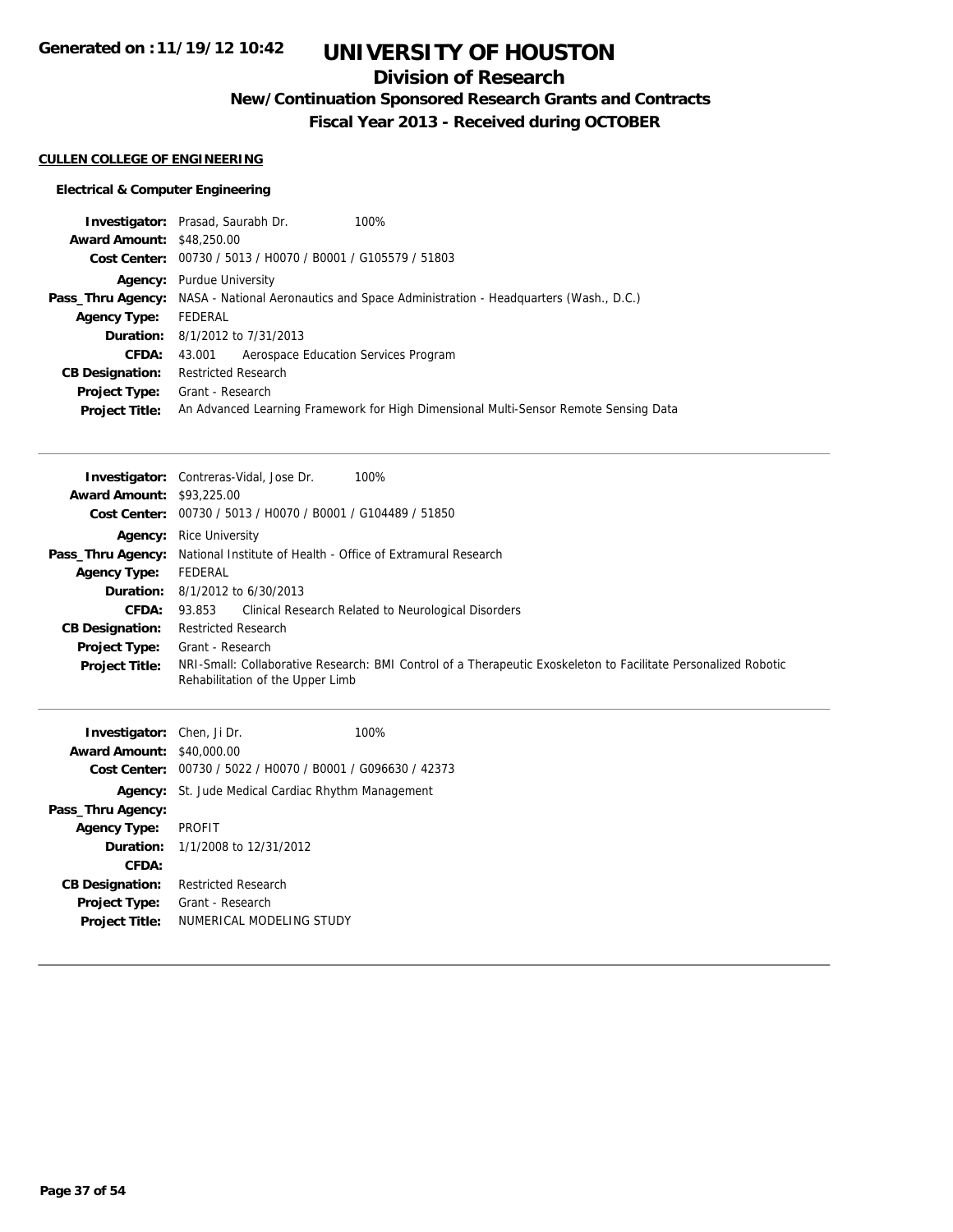### **Division of Research**

**New/Continuation Sponsored Research Grants and Contracts**

**Fiscal Year 2013 - Received during OCTOBER**

### **CULLEN COLLEGE OF ENGINEERING**

| <b>Investigator:</b> Jansen, Ben H. Dr. |                                                                         |  | 50%                                                                            |
|-----------------------------------------|-------------------------------------------------------------------------|--|--------------------------------------------------------------------------------|
| <b>Award Amount: \$31,096.00</b>        |                                                                         |  |                                                                                |
|                                         | Cost Center: 00730 / 5013 / H0070 / B0001 / G104462 / 51676             |  |                                                                                |
| Agency:                                 | University of Georgia                                                   |  |                                                                                |
|                                         | <b>Pass_Thru Agency:</b> National Institute of General Medical Sciences |  |                                                                                |
| <b>Agency Type:</b>                     | FEDERAL                                                                 |  |                                                                                |
|                                         | <b>Duration:</b> 8/15/2012 to 4/30/2013                                 |  |                                                                                |
| CFDA:                                   | 93.859                                                                  |  | Pharmacology, Physiology, and Biological Chemistry Research                    |
| <b>CB Designation:</b>                  | <b>Restricted Research</b>                                              |  |                                                                                |
| Project Type:                           | Grant - Research                                                        |  |                                                                                |
| <b>Project Title:</b>                   |                                                                         |  | Integrated Cell Enrichment Microfluidic Chip for Low Resource Cancer Screening |
|                                         |                                                                         |  |                                                                                |

| <b>Investigator:</b> Chen, Ji Dr. |                                                                         |  | 50%                                                                            |  |
|-----------------------------------|-------------------------------------------------------------------------|--|--------------------------------------------------------------------------------|--|
| <b>Award Amount: \$31,096.00</b>  |                                                                         |  |                                                                                |  |
|                                   | Cost Center: 00730 / 5013 / H0070 / B0001 / G104462 / 51676             |  |                                                                                |  |
| Agency:                           | University of Georgia                                                   |  |                                                                                |  |
|                                   | <b>Pass_Thru Agency:</b> National Institute of General Medical Sciences |  |                                                                                |  |
| <b>Agency Type:</b>               | FEDERAL                                                                 |  |                                                                                |  |
|                                   | <b>Duration:</b> 8/15/2012 to 4/30/2013                                 |  |                                                                                |  |
| CFDA:                             | 93.859                                                                  |  | Pharmacology, Physiology, and Biological Chemistry Research                    |  |
| <b>CB Designation:</b>            | <b>Restricted Research</b>                                              |  |                                                                                |  |
| <b>Project Type:</b>              | Grant - Research                                                        |  |                                                                                |  |
| <b>Project Title:</b>             |                                                                         |  | Integrated Cell Enrichment Microfluidic Chip for Low Resource Cancer Screening |  |
|                                   |                                                                         |  |                                                                                |  |

| <b>Award Amount: \$33,999.10</b><br>Cost Center: | 10%<br>Investigator: Rifai, Hanadi Dr.<br>00730 / 5013 / H0070 / B0001 / G097662 / 44901                                                                |
|--------------------------------------------------|---------------------------------------------------------------------------------------------------------------------------------------------------------|
|                                                  | <b>Agency:</b> National Science Foundation                                                                                                              |
| Pass_Thru Agency:                                |                                                                                                                                                         |
| <b>Agency Type:</b>                              | FEDERAL                                                                                                                                                 |
|                                                  | <b>Duration:</b> 9/1/2009 to 8/31/2014                                                                                                                  |
| CFDA:                                            | 47.076 Education and Human Resources                                                                                                                    |
| <b>CB Designation:</b>                           | <b>Restricted Research</b>                                                                                                                              |
| <b>Project Type:</b>                             | Grant - Research                                                                                                                                        |
| <b>Project Title:</b>                            | STEP Forward: STEM Talent Expansion Program for Women and Under Represented Group Recruitment and<br>Retention Development at the University of Houston |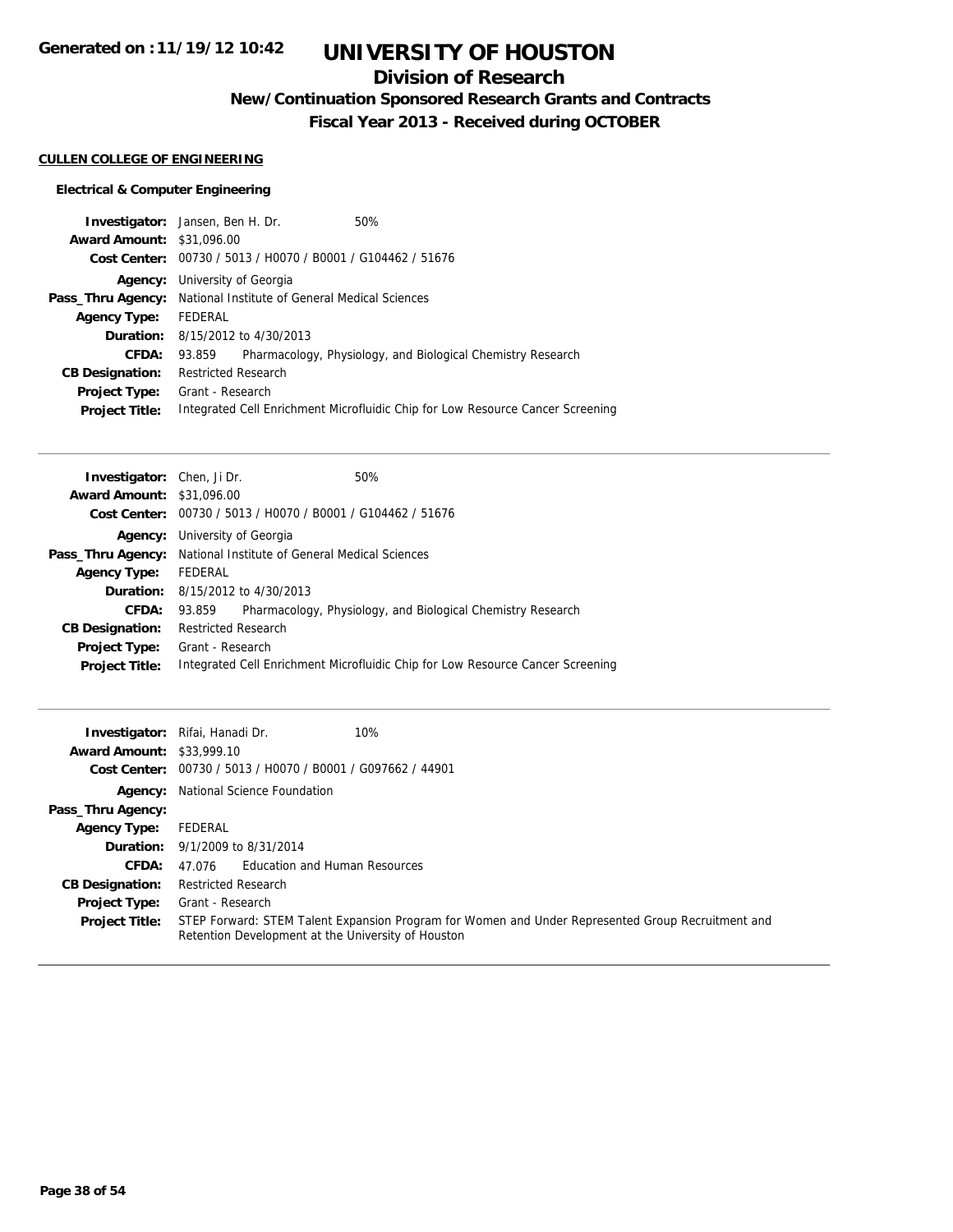### **Division of Research**

**New/Continuation Sponsored Research Grants and Contracts**

**Fiscal Year 2013 - Received during OCTOBER**

### **CULLEN COLLEGE OF ENGINEERING**

|                                  | 40%<br><b>Investigator:</b> Claydon, Frank Dr.                                                                                                          |
|----------------------------------|---------------------------------------------------------------------------------------------------------------------------------------------------------|
| <b>Award Amount: \$24,000.00</b> |                                                                                                                                                         |
|                                  | Cost Center: 00730 / 5013 / H0070 / B0001 / G099818 / 44942                                                                                             |
|                                  | <b>Agency:</b> National Science Foundation                                                                                                              |
| Pass_Thru Agency:                |                                                                                                                                                         |
| <b>Agency Type:</b>              | FEDERAL                                                                                                                                                 |
|                                  | <b>Duration:</b> 9/1/2009 to 8/31/2014                                                                                                                  |
| CFDA:                            | 47.076 Education and Human Resources                                                                                                                    |
| <b>CB Designation:</b>           | <b>Restricted Research</b>                                                                                                                              |
| <b>Project Type:</b>             | Grant - Research                                                                                                                                        |
| <b>Project Title:</b>            | STEP Forward: STEM Talent Expansion Program for Women and Under Represented Group Recruitment and<br>Retention Development at the University of Houston |

| <b>Investigator:</b> Ruchhoeft, Paul Dr. |                            |                                                 | 21%                                                                  |
|------------------------------------------|----------------------------|-------------------------------------------------|----------------------------------------------------------------------|
| <b>Award Amount: \$7,978.95</b>          |                            |                                                 |                                                                      |
|                                          |                            |                                                 | <b>Cost Center:</b> $00730 / 5015 / 10067 / 80001 / 6105277 / 50975$ |
| Agency:                                  |                            | University of Texas Medical Branch at Galveston |                                                                      |
| Pass_Thru Agency:                        |                            |                                                 | National Institute of Allergy and Infectious Diseases                |
| <b>Agency Type:</b>                      | FEDERAL                    |                                                 |                                                                      |
| Duration:                                | 3/1/2012 to 2/28/2013      |                                                 |                                                                      |
| CFDA:                                    | 93.855                     |                                                 | Allergy, Immunology, and Transplantation Research                    |
| <b>CB Designation:</b>                   | <b>Restricted Research</b> |                                                 |                                                                      |
| <b>Project Type:</b>                     | Grant - Research           |                                                 |                                                                      |
| <b>Project Title:</b>                    |                            |                                                 | Towards the Development of a Syndrome-Specific Diagnostic Tool       |
|                                          |                            |                                                 |                                                                      |

| <b>Award Amount: \$33,999.10</b> | 10%<br><b>Investigator:</b> Zerda, Katherine Dr.                                                                                                        |
|----------------------------------|---------------------------------------------------------------------------------------------------------------------------------------------------------|
|                                  |                                                                                                                                                         |
|                                  | Cost Center: 00730 / 5013 / H0070 / B0001 / G097662 / 44901                                                                                             |
|                                  | <b>Agency:</b> National Science Foundation                                                                                                              |
| Pass_Thru Agency:                |                                                                                                                                                         |
| <b>Agency Type:</b>              | FEDERAL                                                                                                                                                 |
|                                  | <b>Duration:</b> 9/1/2009 to 8/31/2014                                                                                                                  |
| CFDA:                            | 47.076 Education and Human Resources                                                                                                                    |
| <b>CB Designation:</b>           | <b>Restricted Research</b>                                                                                                                              |
| <b>Project Type:</b>             | Grant - Research                                                                                                                                        |
| <b>Project Title:</b>            | STEP Forward: STEM Talent Expansion Program for Women and Under Represented Group Recruitment and<br>Retention Development at the University of Houston |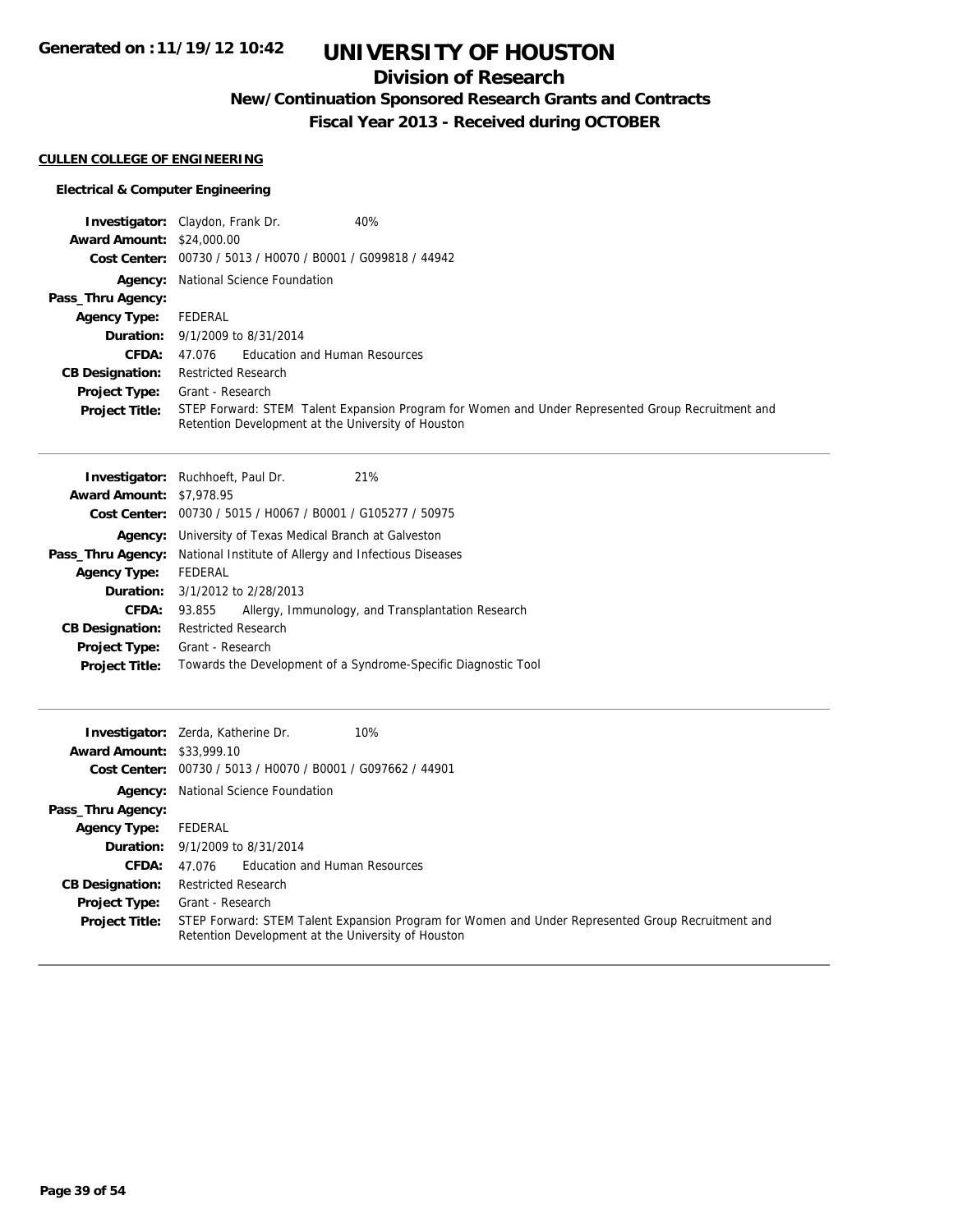### **Division of Research**

**New/Continuation Sponsored Research Grants and Contracts**

**Fiscal Year 2013 - Received during OCTOBER**

#### **CULLEN COLLEGE OF ENGINEERING**

### **Electrical & Computer Engineering**

|                                  | 100%<br><b>Investigator:</b> Contreras-Vidal, Jose Dr.                         |  |  |
|----------------------------------|--------------------------------------------------------------------------------|--|--|
| <b>Award Amount: \$20,000.00</b> |                                                                                |  |  |
| Cost Center:                     | 00730 / 5013 / H0070 / B0001 / G105204 / 51828                                 |  |  |
| Agency:                          | National Institute of Neurological Disorders and Stroke                        |  |  |
| Pass_Thru Agency:                |                                                                                |  |  |
| <b>Agency Type:</b>              | FEDERAL                                                                        |  |  |
|                                  | <b>Duration:</b> 9/26/2012 to 9/25/2013                                        |  |  |
| CFDA:                            | <b>Engineering Grants</b><br>47.041                                            |  |  |
| <b>CB Designation:</b>           | <b>Restricted Research</b>                                                     |  |  |
| <b>Project Type:</b>             | Grant - Research                                                               |  |  |
| <b>Project Title:</b>            | 2013 International Workshop on Clinical Brain-Neural Machine Interface Systems |  |  |

| <b>Award Amount: \$24,000.00</b>  | 40%<br><b>Investigator:</b> Long, Stuart A. Dr.                                                                                                         |  |
|-----------------------------------|---------------------------------------------------------------------------------------------------------------------------------------------------------|--|
|                                   | Cost Center: 00730 / 5013 / H0070 / B0001 / G099818 / 44942                                                                                             |  |
|                                   | <b>Agency:</b> National Science Foundation                                                                                                              |  |
| Pass_Thru Agency:                 |                                                                                                                                                         |  |
| <b>Agency Type:</b>               | FEDERAL                                                                                                                                                 |  |
|                                   | <b>Duration:</b> 9/1/2009 to 8/31/2014                                                                                                                  |  |
| CFDA:                             | Education and Human Resources<br>47.076                                                                                                                 |  |
| <b>CB Designation:</b>            | <b>Restricted Research</b>                                                                                                                              |  |
| <b>Project Type:</b>              | Grant - Research                                                                                                                                        |  |
| <b>Project Title:</b>             | STEP Forward: STEM Talent Expansion Program for Women and Under Represented Group Recruitment and<br>Retention Development at the University of Houston |  |
|                                   |                                                                                                                                                         |  |
|                                   | <b>Investigator:</b> Shih, Wei-Chuan Dr.<br>70%                                                                                                         |  |
| <b>Award Amount: \$182,796.60</b> |                                                                                                                                                         |  |
|                                   | Cost Center: 00730 / 5021 / H0070 / B0001 / G105128 / 51968                                                                                             |  |
|                                   | <b>Agency:</b> Gulf of Mexico Alliance, Inc.                                                                                                            |  |
| Pass_Thru Agency:                 |                                                                                                                                                         |  |
| <b>Agency Type:</b>               | NON PROFIT                                                                                                                                              |  |
| Duration:                         | 10/1/2012 to 12/31/2013                                                                                                                                 |  |
| CFDA:                             |                                                                                                                                                         |  |
| <b>CB Designation:</b>            | <b>Restricted Research</b>                                                                                                                              |  |

Project Title: Novel sensor system for the early detection and monitoring of offshore oil spills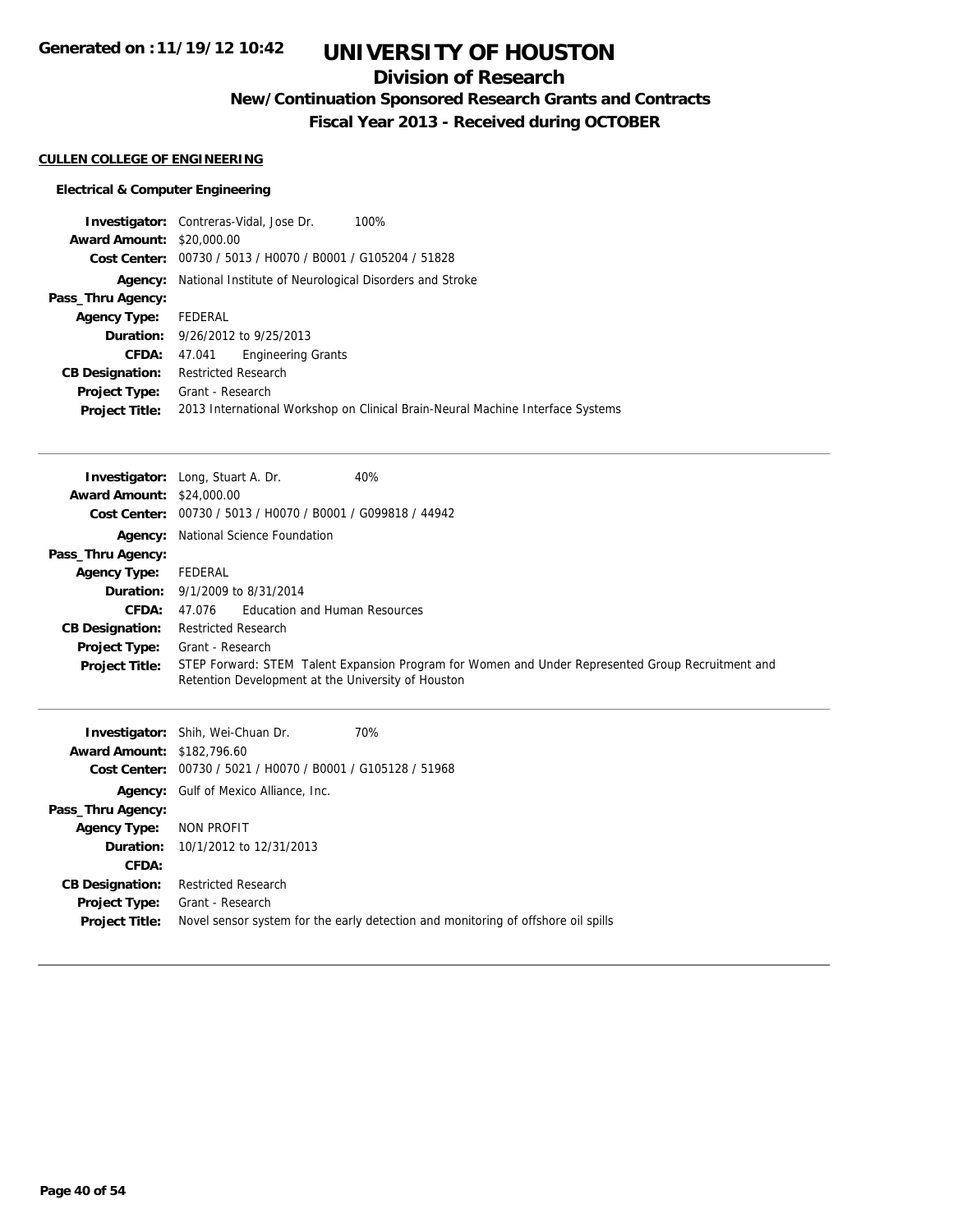**Generated on :11/19/12 10:42**

## **UNIVERSITY OF HOUSTON**

### **Division of Research**

**New/Continuation Sponsored Research Grants and Contracts**

**Fiscal Year 2013 - Received during OCTOBER**

#### **CULLEN COLLEGE OF ENGINEERING**

#### **Electrical & Computer Engineering**

**Investigator:** Han, Zhu Dr. 15% **Award Amount:** \$39,170.70 **Cost Center:** 00730 / 5021 / H0070 / B0001 / G105128 / 51968 **Agency:** Gulf of Mexico Alliance, Inc. **Pass\_Thru Agency: Agency Type:** NON PROFIT **Duration:** 10/1/2012 to 12/31/2013 **CFDA: CB Designation:** Restricted Research **Project Type:** Grant - Research **Project Title:** Novel sensor system for the early detection and monitoring of offshore oil spills

|                                  | 20%<br><b>Investigator:</b> Ruchhoeft, Paul Dr.                                    |
|----------------------------------|------------------------------------------------------------------------------------|
| <b>Award Amount: \$59,999.40</b> |                                                                                    |
|                                  | Cost Center: 00730 / 5013 / H0073 / B0001 / G105059 / 51710                        |
| Agency:                          | National Science Foundation                                                        |
| Pass_Thru Agency:                |                                                                                    |
| <b>Agency Type:</b>              | FEDERAL                                                                            |
|                                  | <b>Duration:</b> 9/1/2012 to 8/31/2015                                             |
| CFDA:                            | <b>Engineering Grants</b><br>47.041                                                |
| <b>CB Designation:</b>           | <b>Restricted Research</b>                                                         |
| Project Type:                    | Grant - Research                                                                   |
| <b>Project Title:</b>            | Creating Tunable Adaptive Boiling Heat Transfer Surfaces Enabled by Electrowetting |

|                                  | <b>Investigator:</b> Freundlich, Alexandre Dr.              | 20% |
|----------------------------------|-------------------------------------------------------------|-----|
| <b>Award Amount: \$33,000.00</b> |                                                             |     |
|                                  | Cost Center: 00730 / 5013 / H0453 / B0001 / G099644 / 49437 |     |
| Agency:                          | Arizona State University                                    |     |
|                                  | Pass_Thru Agency: National Science Foundation               |     |
| Agency Type:                     | FEDERAL                                                     |     |
|                                  | <b>Duration:</b> 8/15/2011 to 7/31/2013                     |     |
| <b>CFDA:</b>                     | <b>Engineering Grants</b><br>47.041                         |     |
| <b>CB Designation:</b>           | <b>Restricted Research</b>                                  |     |
| Project Type:                    | Grant - Research                                            |     |
| <b>Project Title:</b>            | ERC for Quantum Energy and Sustainable Solar Technologies   |     |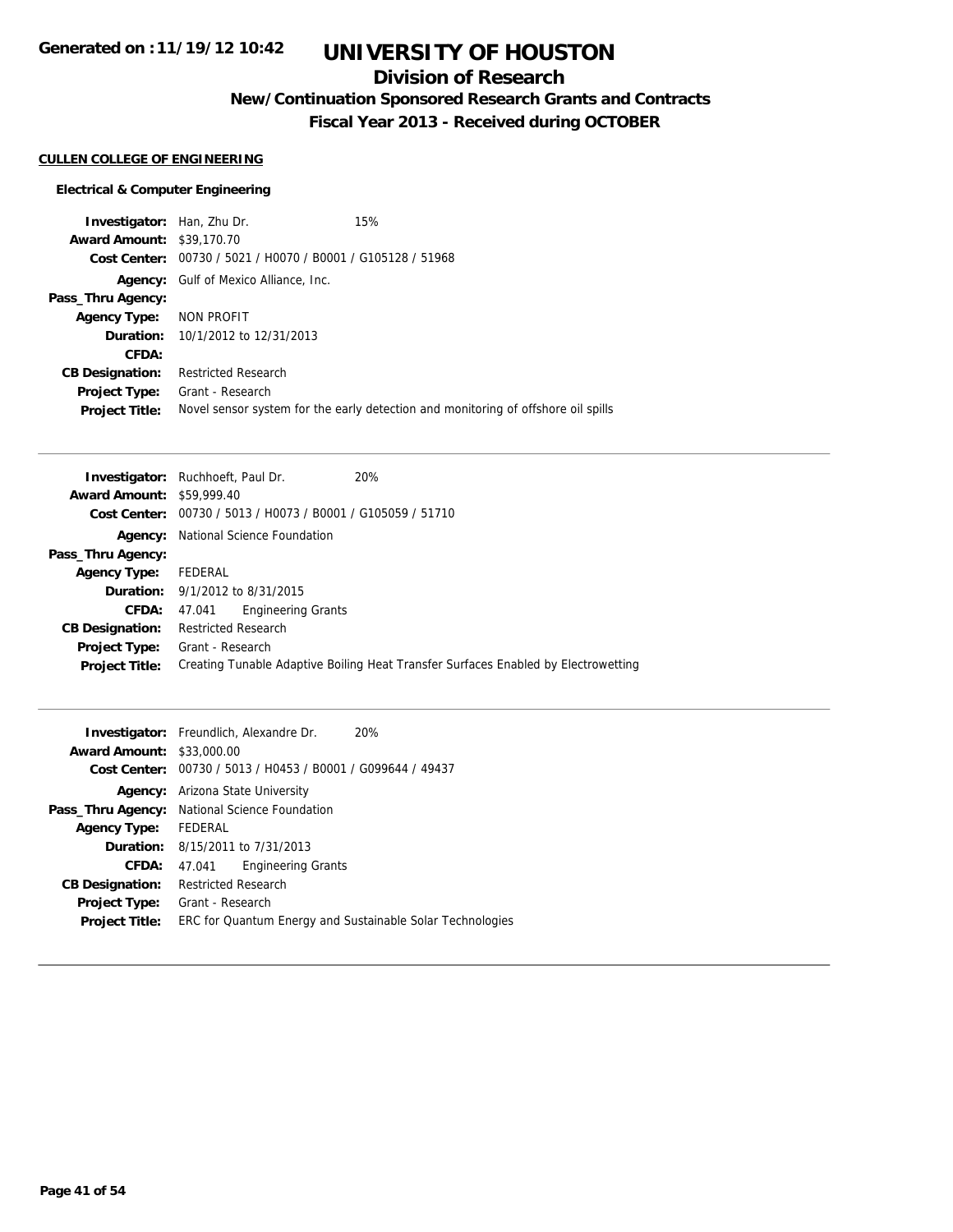### **Division of Research**

**New/Continuation Sponsored Research Grants and Contracts**

**Fiscal Year 2013 - Received during OCTOBER**

### **CULLEN COLLEGE OF ENGINEERING**

| <b>Investigator:</b> Chen, Ji Dr. | 100%                                                        |                                                                                                       |
|-----------------------------------|-------------------------------------------------------------|-------------------------------------------------------------------------------------------------------|
| <b>Award Amount: \$40,000.00</b>  |                                                             |                                                                                                       |
|                                   | Cost Center: 00730 / 5022 / H0070 / B0100 / G103754 / 48757 |                                                                                                       |
|                                   | <b>Agency:</b> Ford Motor Company                           |                                                                                                       |
| Pass_Thru Agency:                 |                                                             |                                                                                                       |
| <b>Agency Type:</b>               | PROFIT                                                      |                                                                                                       |
|                                   | <b>Duration:</b> $6/1/2011$ to $5/31/2013$                  |                                                                                                       |
| CFDA:                             |                                                             |                                                                                                       |
| <b>CB Designation:</b>            | <b>Restricted Research</b>                                  |                                                                                                       |
| Project Type:                     | Contract - Research                                         |                                                                                                       |
| <b>Project Title:</b>             |                                                             | CAE Tool Development for Modeling Hybrid/Electric Vehicles Electromagnetic Emission Safety Assessment |

|                                  | <b>Investigator:</b> Roysam, Badrinath Dr.<br>100%                    |
|----------------------------------|-----------------------------------------------------------------------|
| <b>Award Amount: \$26,459.00</b> |                                                                       |
|                                  | Cost Center: 00730 / 5013 / H0070 / B0001 / G103317 / 48645           |
|                                  | <b>Agency:</b> University of Pennsylvania                             |
|                                  | <b>Pass_Thru Agency:</b> National Cancer Institute                    |
| <b>Agency Type:</b>              | FEDERAL                                                               |
|                                  | <b>Duration:</b> 9/1/2010 to 5/31/2013                                |
| CFDA:                            | Cancer Treatment Research<br>93.395                                   |
| <b>CB Designation:</b>           | <b>Restricted Research</b>                                            |
| <b>Project Type:</b>             | Grant - Research                                                      |
| <b>Project Title:</b>            | Continuing Development of the FARSIGHT Advanced Histopathology System |
|                                  |                                                                       |

| <b>Investigator:</b> Roysam, Badrinath Dr. |                                         |                                                             | 5%                                                                             |
|--------------------------------------------|-----------------------------------------|-------------------------------------------------------------|--------------------------------------------------------------------------------|
| <b>Award Amount: \$36,456.50</b>           |                                         |                                                             |                                                                                |
|                                            |                                         | Cost Center: 00730 / 5013 / H0067 / B0001 / G104904 / 51804 |                                                                                |
| Agency:                                    | National Cancer Institute               |                                                             |                                                                                |
| Pass_Thru Agency:                          |                                         |                                                             |                                                                                |
| <b>Agency Type:</b>                        | FEDERAL                                 |                                                             |                                                                                |
|                                            | <b>Duration:</b> 9/19/2012 to 6/30/2013 |                                                             |                                                                                |
| <b>CFDA:</b>                               |                                         | 93.310 Trans-NIH Research Support                           |                                                                                |
| <b>CB Designation:</b>                     | <b>Restricted Research</b>              |                                                             |                                                                                |
| <b>Project Type:</b>                       | Grant - Research                        |                                                             |                                                                                |
| <b>Project Title:</b>                      |                                         |                                                             | Quantitative single-cell biomarkers of T-cells to optimize tumor immunotherapy |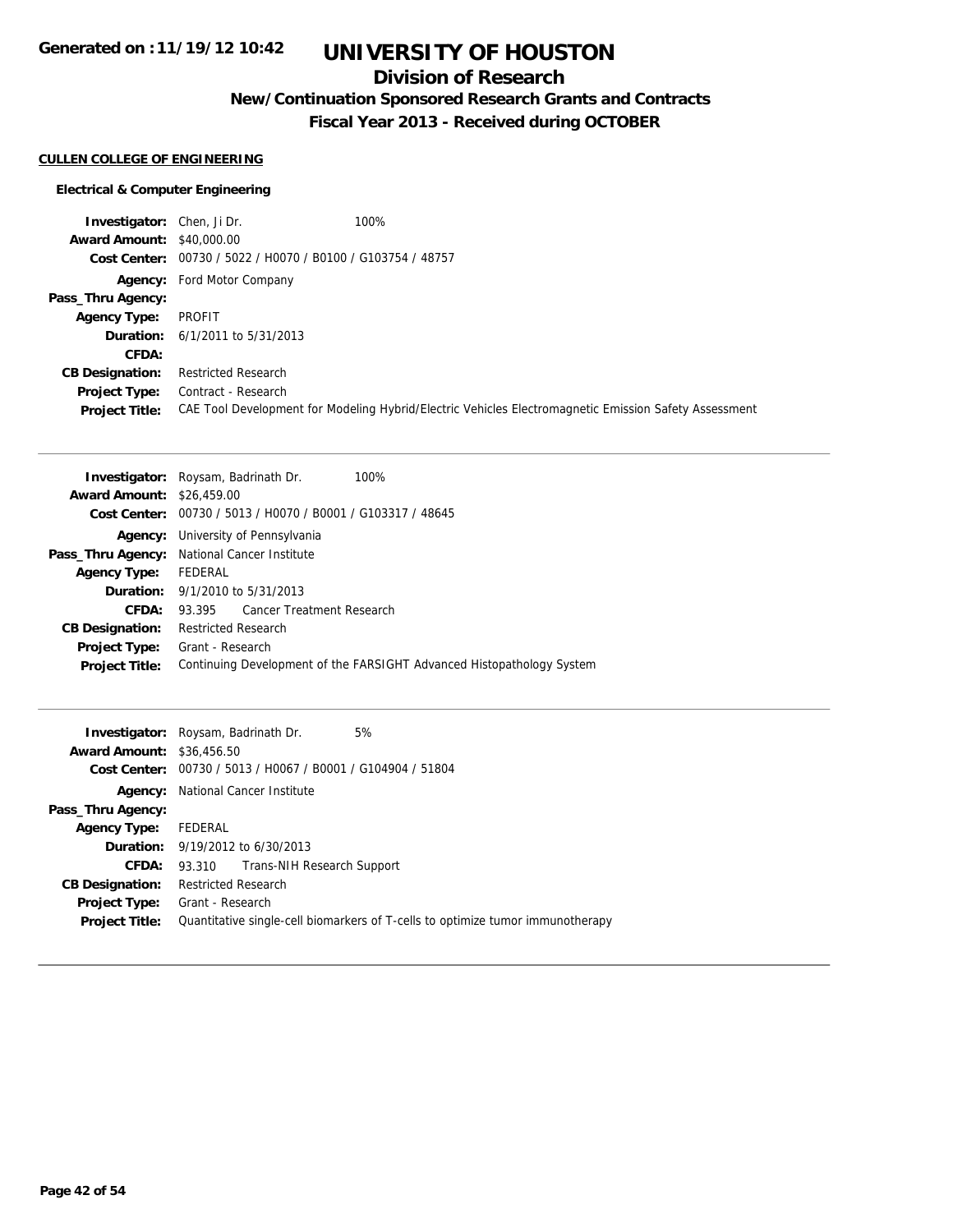### **Division of Research**

**New/Continuation Sponsored Research Grants and Contracts**

**Fiscal Year 2013 - Received during OCTOBER**

#### **CULLEN COLLEGE OF ENGINEERING**

### **Electrical & Computer Engineering**

| <b>Investigator:</b> Han, Zhu Dr. | 100%                                                                                                        |
|-----------------------------------|-------------------------------------------------------------------------------------------------------------|
| <b>Award Amount: \$76,364.00</b>  |                                                                                                             |
|                                   | Cost Center: 00730 / 5013 / H0070 / B0001 / G101087 / 47168                                                 |
|                                   | <b>Agency:</b> National Science Foundation                                                                  |
| Pass_Thru Agency:                 |                                                                                                             |
| <b>Agency Type:</b>               | FEDERAL                                                                                                     |
|                                   | <b>Duration:</b> 9/1/2010 to 8/31/2013                                                                      |
| <b>CFDA:</b>                      | <b>Engineering Grants</b><br>47.041                                                                         |
| <b>CB Designation:</b>            | <b>Restricted Research</b>                                                                                  |
| <b>Project Type:</b>              | Grant - Research                                                                                            |
| <b>Project Title:</b>             | A Compressive Sensing and Matrix Completion Framework for Collaborative Sensing in Cognitive Radio Networks |

|                                   | 40%<br><b>Investigator:</b> Claydon, Frank Dr.                                                                                                          |
|-----------------------------------|---------------------------------------------------------------------------------------------------------------------------------------------------------|
| <b>Award Amount: \$135,996.40</b> |                                                                                                                                                         |
|                                   | Cost Center: 00730 / 5013 / H0070 / B0001 / G097662 / 44901                                                                                             |
|                                   | <b>Agency:</b> National Science Foundation                                                                                                              |
| Pass_Thru Agency:                 |                                                                                                                                                         |
| <b>Agency Type:</b>               | FEDERAL                                                                                                                                                 |
|                                   | <b>Duration:</b> 9/1/2009 to 8/31/2014                                                                                                                  |
| <b>CFDA:</b>                      | <b>Education and Human Resources</b><br>47.076                                                                                                          |
| <b>CB Designation:</b>            | <b>Restricted Research</b>                                                                                                                              |
| <b>Project Type:</b>              | Grant - Research                                                                                                                                        |
| <b>Project Title:</b>             | STEP Forward: STEM Talent Expansion Program for Women and Under Represented Group Recruitment and<br>Retention Development at the University of Houston |

### **Industrial Engineering**

|                                  | <b>Investigator:</b> Chen, Thomas Dr.                       | 100% |
|----------------------------------|-------------------------------------------------------------|------|
| <b>Award Amount: \$14,472.00</b> |                                                             |      |
|                                  | Cost Center: 00730 / 5016 / H0072 / B0100 / G105911 / 51969 |      |
| Agency:                          | University of Texas Health Science Center at Houston        |      |
| Pass_Thru Agency:                |                                                             |      |
| <b>Agency Type:</b>              | STATE                                                       |      |
|                                  | <b>Duration:</b> $9/1/2012$ to $6/30/2013$                  |      |
| CFDA:                            |                                                             |      |
| <b>CB Designation:</b>           | Non Restricted Research                                     |      |
| <b>Project Type:</b>             | Grant - Research                                            |      |
| <b>Project Title:</b>            | Patient Flow in Emergency Department (Maram Essoh)          |      |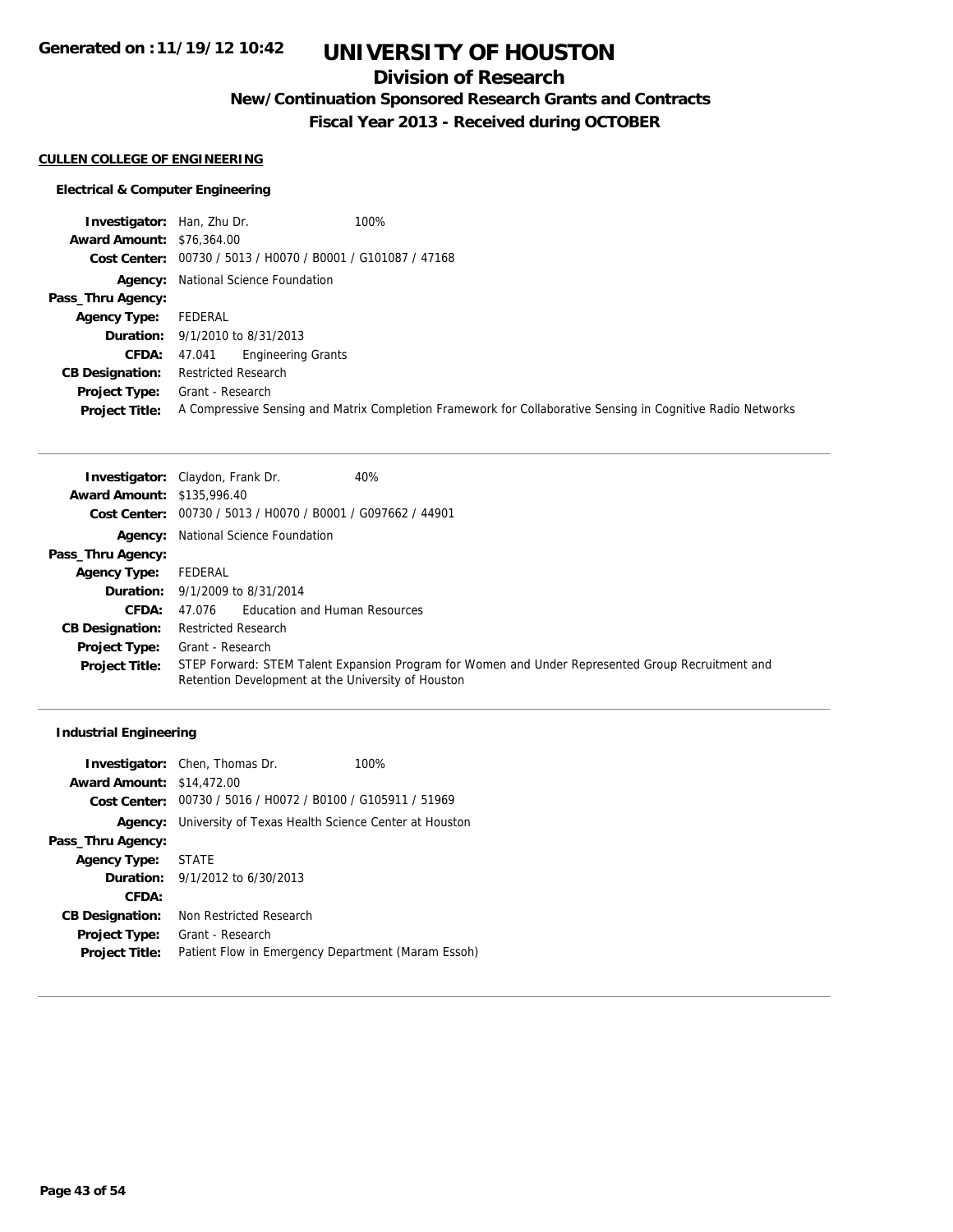### **Division of Research**

**New/Continuation Sponsored Research Grants and Contracts**

**Fiscal Year 2013 - Received during OCTOBER**

### **CULLEN COLLEGE OF ENGINEERING**

### **Mechanical Engineering**

|                                  | <b>Investigator:</b> Ardebili, Haleh Dr.                    | 50%                                                                                |
|----------------------------------|-------------------------------------------------------------|------------------------------------------------------------------------------------|
| <b>Award Amount: \$50,000.00</b> |                                                             |                                                                                    |
|                                  | Cost Center: 00730 / 5015 / H0073 / B0001 / G097498 / 45836 |                                                                                    |
|                                  | <b>Agency:</b> Texas Engineering Experiment Station         |                                                                                    |
|                                  | <b>Pass_Thru Agency:</b> National Science Foundation        |                                                                                    |
| <b>Agency Type:</b>              | FEDERAL                                                     |                                                                                    |
|                                  | <b>Duration:</b> 9/1/2009 to 8/31/2013                      |                                                                                    |
| <b>CFDA:</b>                     | 47.049 Mathematical and Physical Sciences                   |                                                                                    |
| <b>CB Designation:</b>           | <b>Restricted Research</b>                                  |                                                                                    |
|                                  | <b>Project Type:</b> Grant - Research                       |                                                                                    |
| <b>Project Title:</b>            |                                                             | International Institute on Multifunctional Materials for Energy Conversion (IIMEC) |
|                                  |                                                             |                                                                                    |

| <b>Award Amount: \$50,000.00</b><br>Cost Center: 00730 / 5015 / H0073 / B0001 / G097498 / 45836<br><b>Agency:</b> Texas Engineering Experiment Station<br>Pass_Thru Agency: National Science Foundation<br>FEDERAL<br><b>Agency Type:</b> |  |
|-------------------------------------------------------------------------------------------------------------------------------------------------------------------------------------------------------------------------------------------|--|
|                                                                                                                                                                                                                                           |  |
|                                                                                                                                                                                                                                           |  |
|                                                                                                                                                                                                                                           |  |
|                                                                                                                                                                                                                                           |  |
|                                                                                                                                                                                                                                           |  |
| <b>Duration:</b> $9/1/2009$ to $8/31/2013$                                                                                                                                                                                                |  |
| CFDA:<br>Mathematical and Physical Sciences<br>47.049                                                                                                                                                                                     |  |
| <b>Restricted Research</b><br><b>CB Designation:</b>                                                                                                                                                                                      |  |
| Grant - Research<br><b>Project Type:</b>                                                                                                                                                                                                  |  |
| International Institute on Multifunctional Materials for Energy Conversion (IIMEC)<br><b>Project Title:</b>                                                                                                                               |  |

| <b>Investigator:</b> Liu, Dong Dr.<br><b>Award Amount: \$179,998.20</b> | 60%<br>Cost Center: 00730 / 5013 / H0073 / B0001 / G105059 / 51710                                     |
|-------------------------------------------------------------------------|--------------------------------------------------------------------------------------------------------|
|                                                                         | <b>Agency:</b> National Science Foundation                                                             |
| Pass_Thru Agency:                                                       |                                                                                                        |
| <b>Agency Type:</b>                                                     | FEDERAL                                                                                                |
|                                                                         | <b>Duration:</b> 9/1/2012 to 8/31/2015                                                                 |
|                                                                         | Engineering Grants<br><b>CFDA:</b> 47.041                                                              |
| <b>CB Designation:</b>                                                  | <b>Restricted Research</b>                                                                             |
| <b>Project Type:</b><br><b>Project Title:</b>                           | Grant - Research<br>Creating Tunable Adaptive Boiling Heat Transfer Surfaces Enabled by Electrowetting |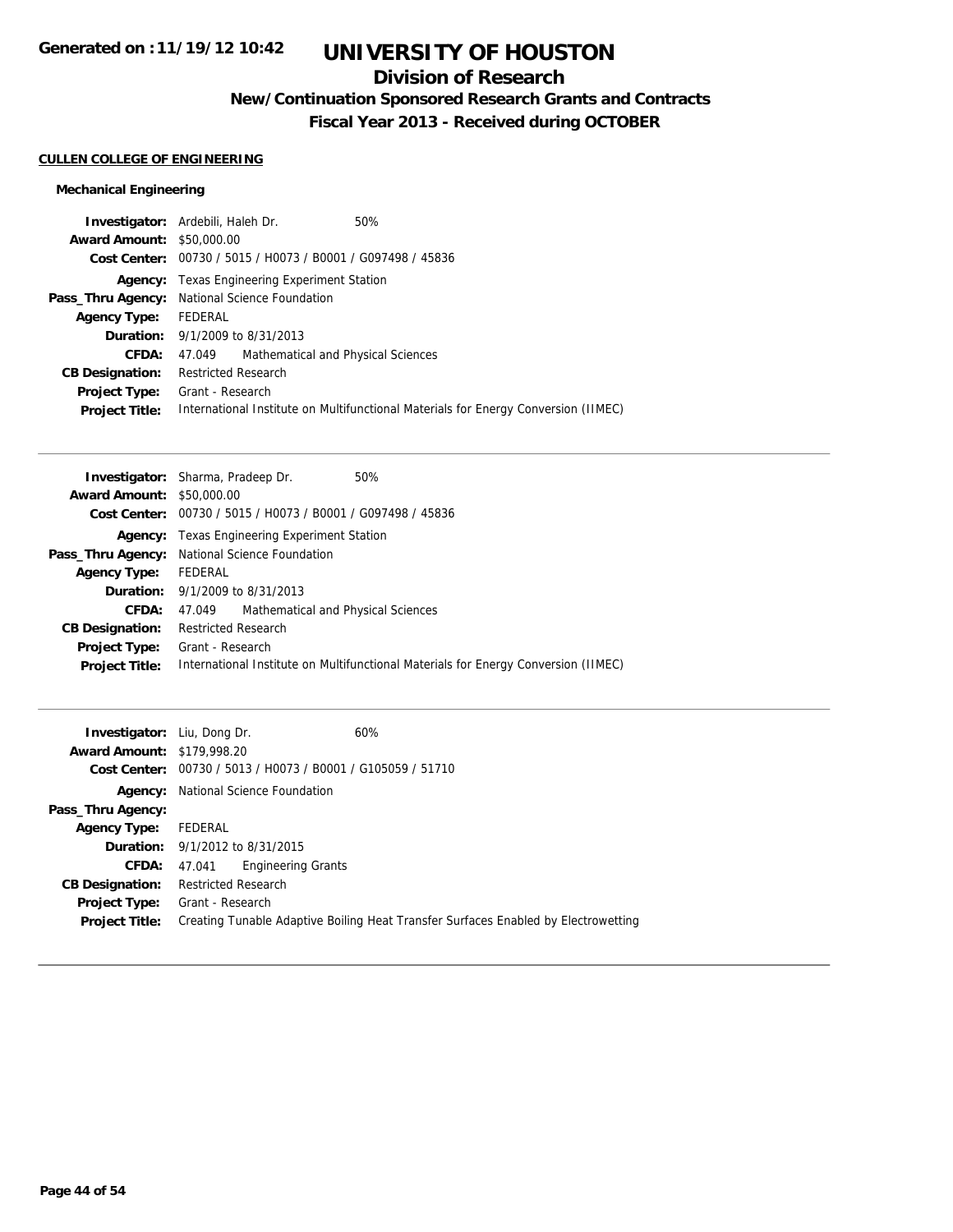### **Division of Research**

**New/Continuation Sponsored Research Grants and Contracts**

**Fiscal Year 2013 - Received during OCTOBER**

#### **CULLEN COLLEGE OF ENGINEERING**

### **Mechanical Engineering**

|                                  | <b>Investigator:</b> Grigoriadis, Karolos M. Dr.<br>34%               |
|----------------------------------|-----------------------------------------------------------------------|
| <b>Award Amount: \$67,999.66</b> |                                                                       |
|                                  | Cost Center: 00730 / 5013 / H0073 / B0001 / G105015 / 51827           |
| Agency:                          | National Science Foundation                                           |
| Pass_Thru Agency:                |                                                                       |
| <b>Agency Type:</b>              | FEDERAL                                                               |
|                                  | <b>Duration:</b> $10/1/2012$ to $9/30/2015$                           |
| CFDA:                            | <b>Engineering Grants</b><br>47.041                                   |
| <b>CB Designation:</b>           | <b>Restricted Research</b>                                            |
| Project Type:                    | Grant - Research                                                      |
| <b>Project Title:</b>            | Model-Based Real-Time Engine Diagnostics, Adaptation and Optimization |

|                                  | <b>Investigator:</b> Franchek, Matthew Dr.                  | 33%                                                                   |
|----------------------------------|-------------------------------------------------------------|-----------------------------------------------------------------------|
| <b>Award Amount: \$65,999.67</b> |                                                             |                                                                       |
|                                  | Cost Center: 00730 / 5013 / H0073 / B0001 / G105015 / 51827 |                                                                       |
|                                  | <b>Agency:</b> National Science Foundation                  |                                                                       |
| Pass_Thru Agency:                |                                                             |                                                                       |
| Agency Type:                     | FEDERAL                                                     |                                                                       |
|                                  | <b>Duration:</b> 10/1/2012 to 9/30/2015                     |                                                                       |
| <b>CFDA:</b>                     | <b>Engineering Grants</b><br>47.041                         |                                                                       |
| <b>CB Designation:</b>           | <b>Restricted Research</b>                                  |                                                                       |
| <b>Project Type:</b>             | Grant - Research                                            |                                                                       |
| <b>Project Title:</b>            |                                                             | Model-Based Real-Time Engine Diagnostics, Adaptation and Optimization |
|                                  |                                                             |                                                                       |

### **DIVISION OF RESEARCH**

### **Center for Advanced Materials**

|                        | <b>Investigator:</b> Freundlich, Alexandre Dr.<br>60%       |
|------------------------|-------------------------------------------------------------|
| <b>Award Amount:</b>   | \$99,000.00                                                 |
|                        | Cost Center: 00730 / 5013 / H0453 / B0001 / G099644 / 49437 |
|                        | <b>Agency:</b> Arizona State University                     |
|                        | Pass_Thru Agency: National Science Foundation               |
| <b>Agency Type:</b>    | FEDERAL                                                     |
|                        | <b>Duration:</b> $8/15/2011$ to $7/31/2013$                 |
| CFDA:                  | <b>Engineering Grants</b><br>47.041                         |
| <b>CB Designation:</b> | <b>Restricted Research</b>                                  |
| Project Type:          | Grant - Research                                            |
| <b>Project Title:</b>  | ERC for Quantum Energy and Sustainable Solar Technologies   |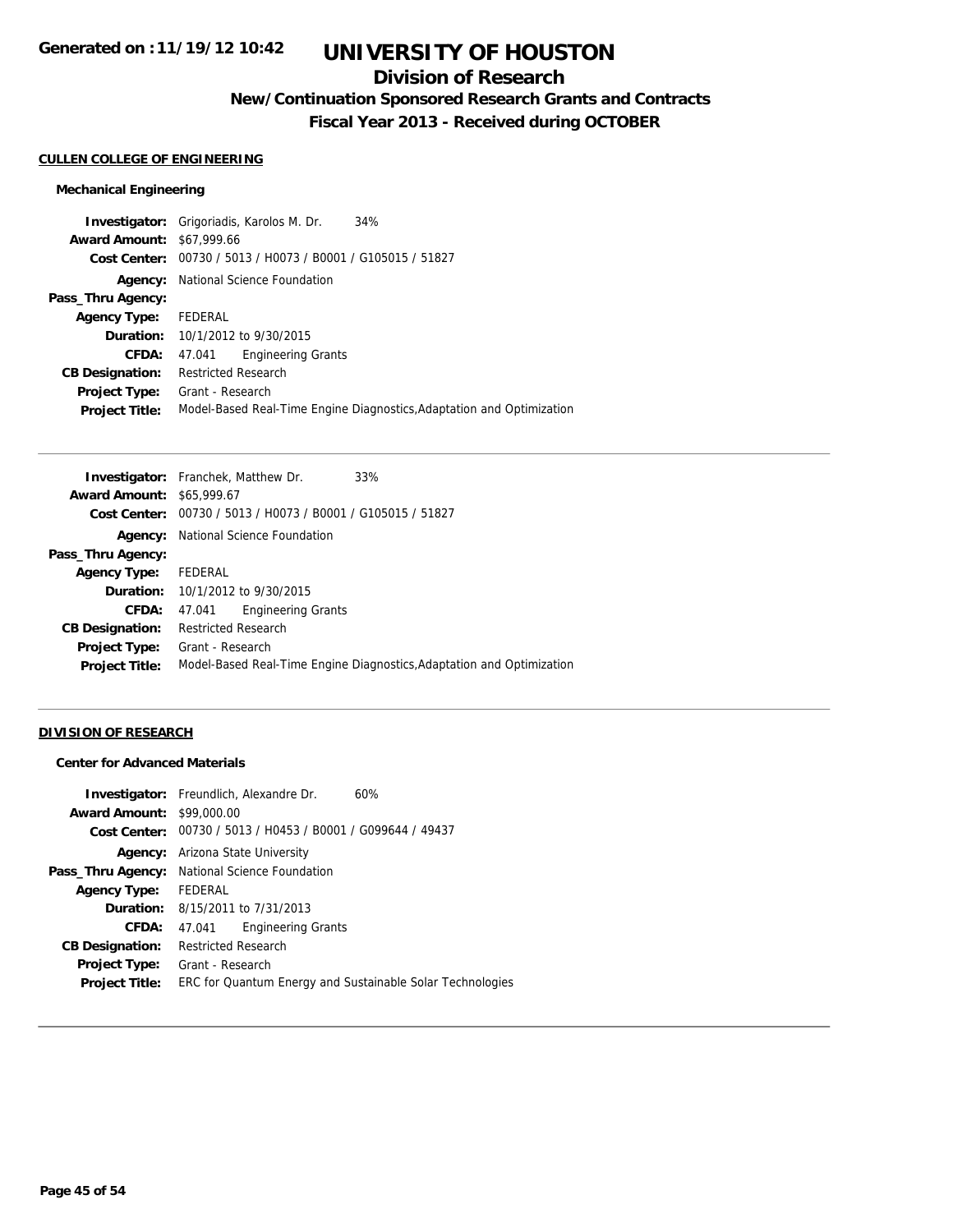## **Division of Research**

**New/Continuation Sponsored Research Grants and Contracts**

**Fiscal Year 2013 - Received during OCTOBER**

### **DIVISION OF RESEARCH**

### **Center for Biomedical & Environmental Genomics**

|                        | <b>Investigator:</b> Fofanov, Yuriy Dr.                     | 50%                                                          |
|------------------------|-------------------------------------------------------------|--------------------------------------------------------------|
| <b>Award Amount:</b>   | \$50,000.00                                                 |                                                              |
|                        | Cost Center: 00730 / 5043 / H0546 / B0001 / G105536 / 51820 |                                                              |
| Agency:                |                                                             | The Trustees of Columbia University in the City of NY        |
| Pass_Thru Agency:      | U.S. Department of Defense                                  |                                                              |
| <b>Agency Type:</b>    | FEDERAL                                                     |                                                              |
|                        | <b>Duration:</b> 6/1/2012 to 2/28/2013                      |                                                              |
| CFDA:                  | DEPARTMENT OF DEFENSE<br>12.000                             |                                                              |
| <b>CB Designation:</b> | <b>Restricted Research</b>                                  |                                                              |
| <b>Project Type:</b>   | Contract - Research                                         |                                                              |
| <b>Project Title:</b>  |                                                             | Next-Gen Seq Analysis of known & viral & bacterial pathogens |

#### **TcSUH**

|                                  | <b>Investigator:</b> Hor, Pei-Herng Dr.                              | 50% |  |
|----------------------------------|----------------------------------------------------------------------|-----|--|
| <b>Award Amount: \$28,020.00</b> |                                                                      |     |  |
|                                  | Cost Center: 00730 / 5021 / H0112 / B0001 / G100470 / 45459          |     |  |
|                                  | <b>Agency:</b> St. Luke's Episcopal Hospital                         |     |  |
| Pass_Thru Agency:                |                                                                      |     |  |
| Agency Type: NON PROFIT          |                                                                      |     |  |
|                                  | <b>Duration:</b> $6/1/2009$ to $5/31/2013$                           |     |  |
| CFDA:                            |                                                                      |     |  |
| <b>CB Designation:</b>           | <b>Restricted Research</b>                                           |     |  |
| <b>Project Type:</b>             | Grant - Research                                                     |     |  |
| <b>Project Title:</b>            | Simulation & Optimization of High Intensity Focus Ultrasound Surgery |     |  |
|                                  |                                                                      |     |  |

|                                  | 50%<br><b>Investigator:</b> Moeller, Angela Dr.                                                                                          |
|----------------------------------|------------------------------------------------------------------------------------------------------------------------------------------|
| <b>Award Amount: \$50,242.00</b> |                                                                                                                                          |
|                                  | Cost Center: 00730 / 5013 / H0107 / B0001 / G104098 / 50130                                                                              |
|                                  | <b>Agency:</b> National Science Foundation                                                                                               |
| Pass_Thru Agency:                |                                                                                                                                          |
| <b>Agency Type:</b>              | FEDERAL                                                                                                                                  |
|                                  | <b>Duration:</b> 1/15/2012 to 12/31/2016                                                                                                 |
| <b>CFDA:</b>                     | Mathematical and Physical Sciences<br>47.049                                                                                             |
| <b>CB Designation:</b>           | <b>Restricted Research</b>                                                                                                               |
| <b>Project Type:</b>             | Grant - Research                                                                                                                         |
| <b>Project Title:</b>            | CAREER: Low-Dimensional Spin Systems: Interplay of Chemical Pressure on Triangular Lattices with Spin- and<br>Orbital Degrees of Freedom |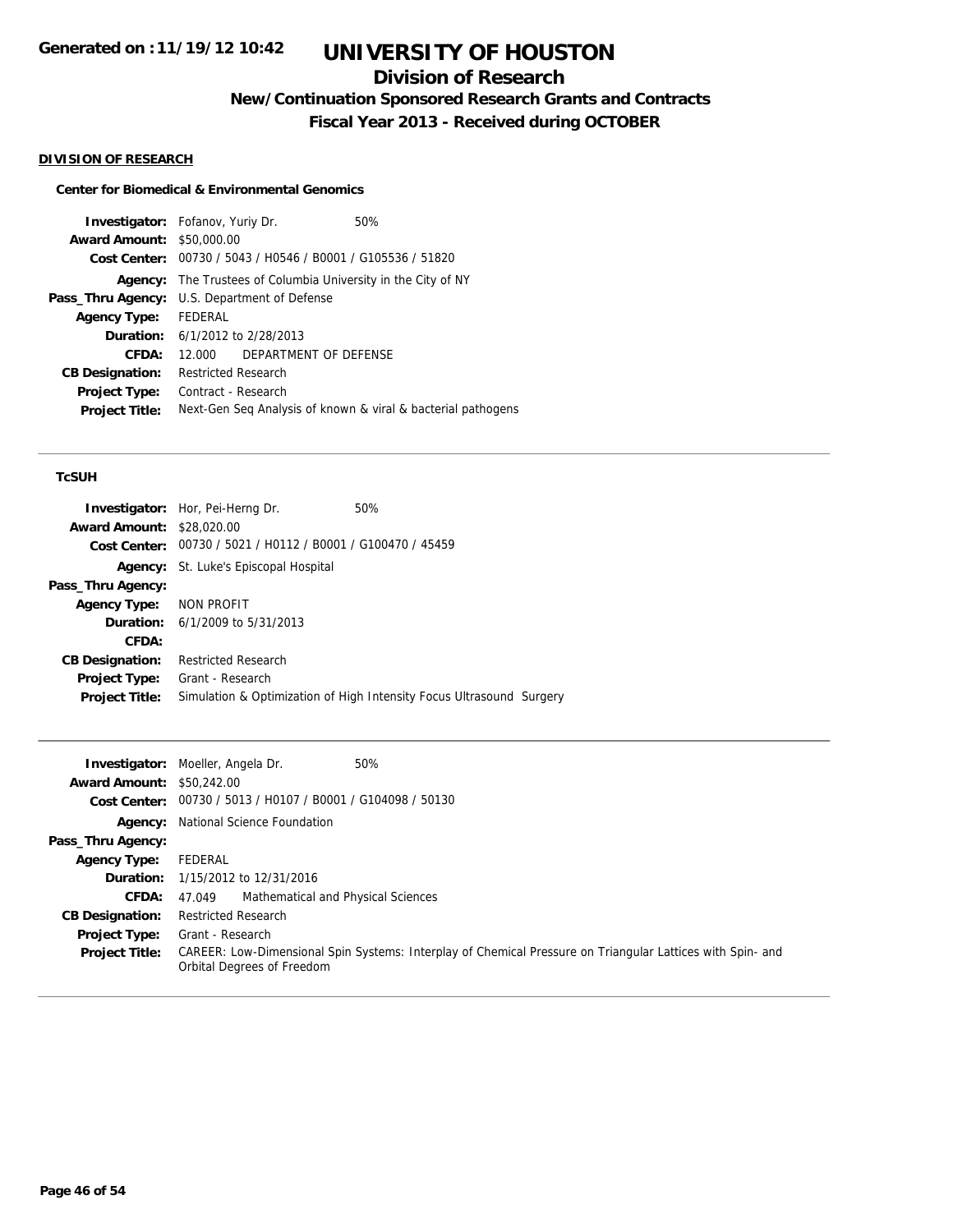### **Division of Research**

## **New/Continuation Sponsored Research Grants and Contracts**

**Fiscal Year 2013 - Received during OCTOBER**

#### **DIVISION OF RESEARCH**

### **TcSUH**

|                                  | 50%<br><b>Investigator:</b> Jacobson, Allan J. Dr.                                                                                 |  |
|----------------------------------|------------------------------------------------------------------------------------------------------------------------------------|--|
| <b>Award Amount: \$27,945.00</b> |                                                                                                                                    |  |
|                                  | Cost Center: 00730 / 5013 / H0452 / B0001 / G097098 / 42696                                                                        |  |
|                                  | <b>Agency:</b> Rice University                                                                                                     |  |
|                                  | Pass_Thru Agency: U.S. Air Force Research Laboratory                                                                               |  |
| <b>Agency Type:</b>              | FEDERAL                                                                                                                            |  |
|                                  | <b>Duration:</b> 8/1/2008 to 10/5/2012                                                                                             |  |
|                                  | Air Force Defense Research Sciences Program<br><b>CFDA: 12.800</b>                                                                 |  |
| <b>CB Designation:</b>           | <b>Restricted Research</b>                                                                                                         |  |
| Project Type:                    | Co-Op Agreement - Research                                                                                                         |  |
| <b>Project Title:</b>            | CONTACT (COnsortium for NanomaTerials for Aerospace Commerce and Technology) Program for the U.S. Air Force<br>Research Laboratory |  |

#### **Texas Learning/Computation Center**

|                                  | <b>Investigator:</b> Pinsky, Lawrence S. Dr.<br>50%                                                          |
|----------------------------------|--------------------------------------------------------------------------------------------------------------|
| <b>Award Amount: \$97,024.49</b> |                                                                                                              |
|                                  | Cost Center: 00730 / 5043 / H0112 / B0001 / G104670 / 50110                                                  |
|                                  | <b>Agency:</b> Wyle Science Technology and Engineering Group                                                 |
|                                  | <b>Pass_Thru Agency:</b> NASA - National Aeronautics and Space Administration - Marshall Space Flight Center |
| <b>Agency Type:</b>              | FEDERAL                                                                                                      |
|                                  | <b>Duration:</b> 11/28/2011 to 4/30/2013                                                                     |
| <b>CFDA:</b>                     | Aerospace Education Services Program<br>43.001                                                               |
| <b>CB Designation:</b>           | <b>Restricted Research</b>                                                                                   |
| Project Type:                    | Contract - Research                                                                                          |
| <b>Project Title:</b>            | Medipix 3 Collaboration and support for on orbit technology development and demonstration                    |
|                                  |                                                                                                              |

|                      | 50%                                                                                                                                                                                                                                                                                                                        |
|----------------------|----------------------------------------------------------------------------------------------------------------------------------------------------------------------------------------------------------------------------------------------------------------------------------------------------------------------------|
|                      |                                                                                                                                                                                                                                                                                                                            |
|                      |                                                                                                                                                                                                                                                                                                                            |
|                      |                                                                                                                                                                                                                                                                                                                            |
|                      |                                                                                                                                                                                                                                                                                                                            |
| Agency Type: FEDERAL |                                                                                                                                                                                                                                                                                                                            |
|                      |                                                                                                                                                                                                                                                                                                                            |
| 47.070               | Computer and Information Science and Engineering (CISE)                                                                                                                                                                                                                                                                    |
|                      |                                                                                                                                                                                                                                                                                                                            |
|                      |                                                                                                                                                                                                                                                                                                                            |
|                      |                                                                                                                                                                                                                                                                                                                            |
|                      | <b>Investigator:</b> Gurkan, Deniz Dr.<br><b>Award Amount: \$80,607.50</b><br><b>Cost Center:</b> $00730 / 5013 / 40246 / 80001 / 6105530 / 51798$<br>National Science Foundation<br><b>Duration:</b> 10/1/2012 to 9/30/2013<br><b>Restricted Research</b><br>Grant - Research<br>15th GENI Engineering Conference (GEC15) |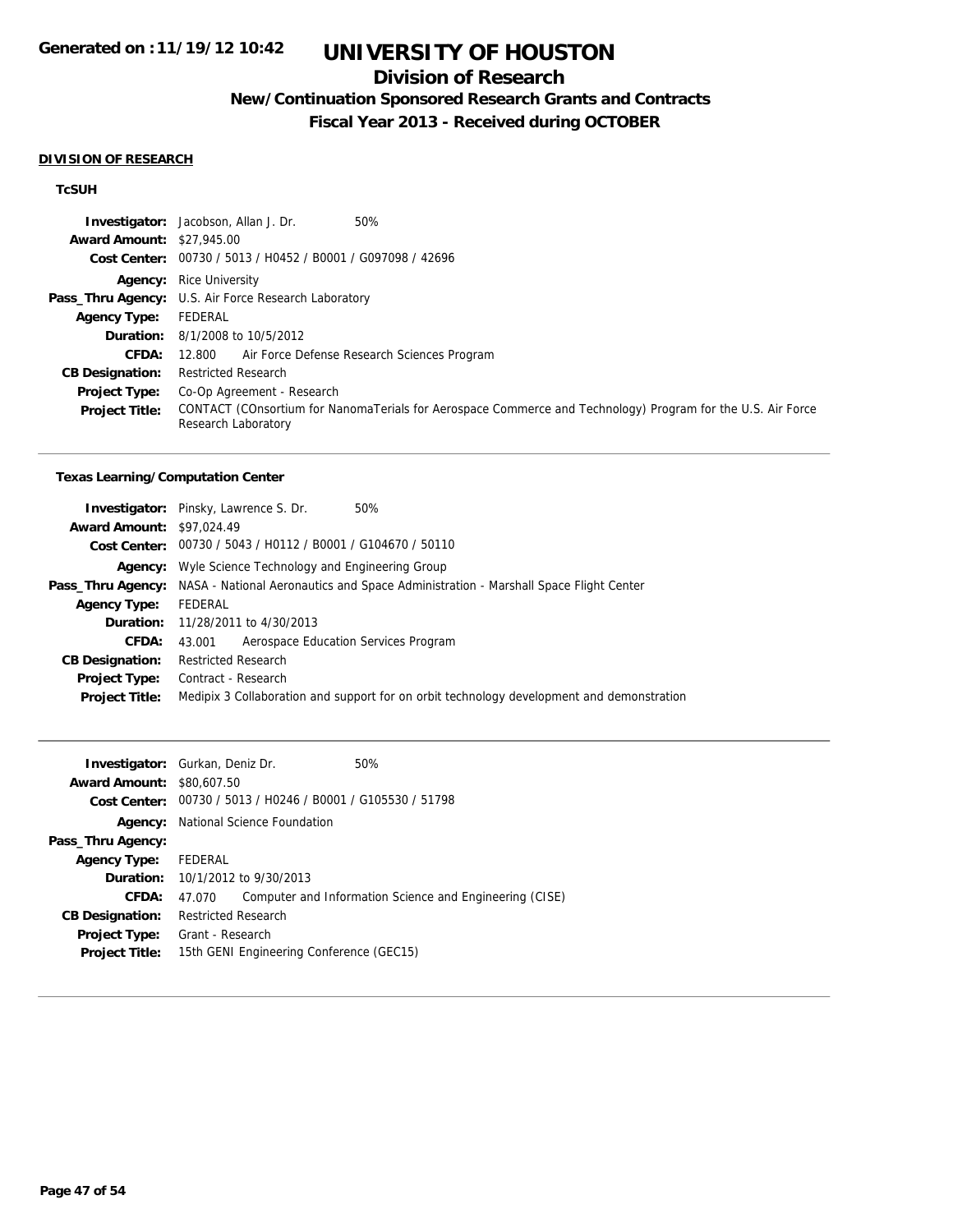### **Division of Research**

**New/Continuation Sponsored Research Grants and Contracts**

**Fiscal Year 2013 - Received during OCTOBER**

### **DIVISION OF RESEARCH**

### **Texas Learning/Computation Center**

|                                  | 5%<br><b>Investigator:</b> Carlson, Coleen Dr.                                                                                                            |
|----------------------------------|-----------------------------------------------------------------------------------------------------------------------------------------------------------|
| <b>Award Amount: \$19,999.95</b> |                                                                                                                                                           |
|                                  | Cost Center: 00730 / 5043 / H0288 / B0001 / G103848 / 49990                                                                                               |
|                                  | <b>Agency:</b> Miko Group Inc                                                                                                                             |
|                                  | <b>Pass_Thru Agency:</b> U.S. Department of Education                                                                                                     |
| Agency Type:                     | FEDERAL                                                                                                                                                   |
|                                  | <b>Duration:</b> 9/24/2011 to 9/23/2013                                                                                                                   |
| <b>CFDA:</b>                     | <b>Striving Readers</b><br>84.371                                                                                                                         |
| <b>CB Designation:</b>           | <b>Restricted Research</b>                                                                                                                                |
| <b>Project Type:</b>             | Contract - Research                                                                                                                                       |
| <b>Project Title:</b>            | Technical Assistance and Logistical Support for Striving Readers Comprehensive Literacy Grants Funded under the<br><b>Consolidated Appropriations Act</b> |

|                                  | 5%<br><b>Investigator:</b> Durand, Angie Dr.                                                                                                              |
|----------------------------------|-----------------------------------------------------------------------------------------------------------------------------------------------------------|
| <b>Award Amount: \$19,999.95</b> |                                                                                                                                                           |
|                                  | Cost Center: 00730 / 5043 / H0288 / B0001 / G103848 / 49990                                                                                               |
|                                  | <b>Agency:</b> Miko Group Inc                                                                                                                             |
|                                  | Pass_Thru Agency: U.S. Department of Education                                                                                                            |
| <b>Agency Type:</b>              | FEDERAL                                                                                                                                                   |
|                                  | <b>Duration:</b> 9/24/2011 to 9/23/2013                                                                                                                   |
| <b>CFDA:</b>                     | <b>Striving Readers</b><br>84.371                                                                                                                         |
| <b>CB Designation:</b>           | <b>Restricted Research</b>                                                                                                                                |
| <b>Project Type:</b>             | Contract - Research                                                                                                                                       |
| <b>Project Title:</b>            | Technical Assistance and Logistical Support for Striving Readers Comprehensive Literacy Grants Funded under the<br><b>Consolidated Appropriations Act</b> |

|                                  | 10%<br><b>Investigator:</b> Francis, David Dr.                                 |
|----------------------------------|--------------------------------------------------------------------------------|
| <b>Award Amount: \$18,532.00</b> |                                                                                |
|                                  | Cost Center: 00730 / 5013 / H0288 / B0001 / G097826 / 44984                    |
|                                  | <b>Agency:</b> Harvard University                                              |
|                                  | <b>Pass_Thru Agency:</b> USE DED000; U.S. Department of Education              |
| <b>Agency Type:</b>              | FEDERAL                                                                        |
|                                  | <b>Duration:</b> $7/1/2009$ to $6/30/2013$                                     |
| CFDA:                            | National Institute on Student Achievement, Curriculum and Assessment<br>84.305 |
| <b>CB Designation:</b>           | <b>Restricted Research</b>                                                     |
| <b>Project Type:</b>             | Grant - Research                                                               |
| <b>Project Title:</b>            | Word Generation: An Efficacy Trial                                             |
|                                  |                                                                                |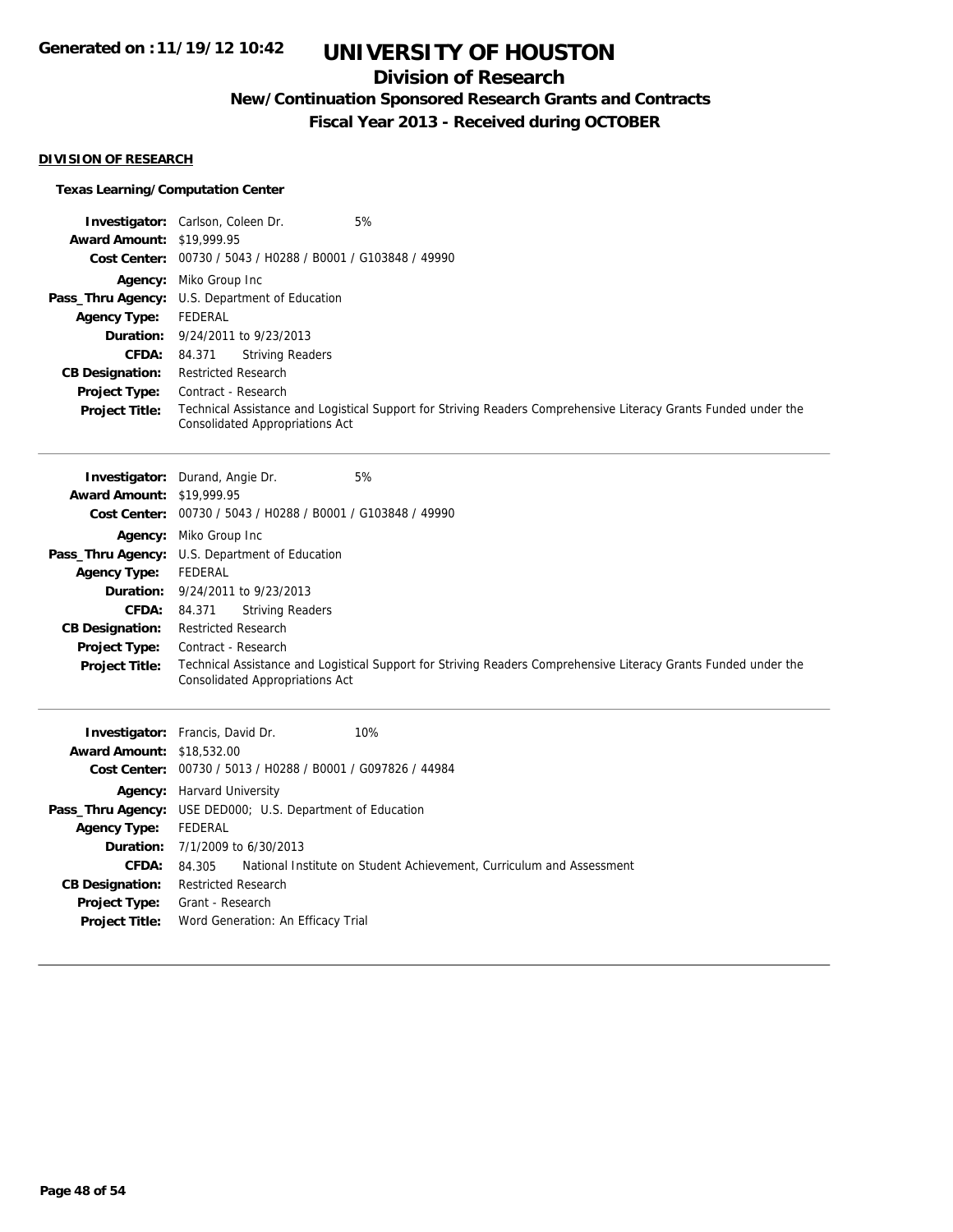### **Division of Research**

### **New/Continuation Sponsored Research Grants and Contracts**

**Fiscal Year 2013 - Received during OCTOBER**

#### **DIVISION OF RESEARCH**

### **TIMES**

|                                   | <b>Investigator:</b> Carlson, Coleen Dr.                    | 35%                                                                                                             |
|-----------------------------------|-------------------------------------------------------------|-----------------------------------------------------------------------------------------------------------------|
| <b>Award Amount: \$139,999.65</b> |                                                             |                                                                                                                 |
|                                   | Cost Center: 00730 / 5043 / H0288 / B0001 / G103848 / 49990 |                                                                                                                 |
|                                   | <b>Agency:</b> Miko Group Inc                               |                                                                                                                 |
|                                   | Pass_Thru Agency: U.S. Department of Education              |                                                                                                                 |
| <b>Agency Type:</b>               | FEDERAL                                                     |                                                                                                                 |
|                                   | <b>Duration:</b> 9/24/2011 to 9/23/2013                     |                                                                                                                 |
| <b>CFDA: 84.371</b>               | <b>Striving Readers</b>                                     |                                                                                                                 |
| <b>CB Designation:</b>            | <b>Restricted Research</b>                                  |                                                                                                                 |
| <b>Project Type:</b>              | Contract - Research                                         |                                                                                                                 |
| <b>Project Title:</b>             | <b>Consolidated Appropriations Act</b>                      | Technical Assistance and Logistical Support for Striving Readers Comprehensive Literacy Grants Funded under the |
|                                   | <b>Investigator:</b> Durand, Angle Dr.                      | 35%                                                                                                             |
| <b>Award Amount: \$139,999.65</b> |                                                             |                                                                                                                 |
|                                   | Cost Center: 00730 / 5043 / H0288 / B0001 / G103848 / 49990 |                                                                                                                 |
|                                   | <b>Agency:</b> Miko Group Inc                               |                                                                                                                 |
|                                   |                                                             |                                                                                                                 |

**Pass\_Thru Agency:** U.S. Department of Education **Agency Type:** FEDERAL **Duration:** 9/24/2011 to 9/23/2013 **CFDA:** 84.371 Striving Readers **CB Designation:** Restricted Research **Project Type:** Contract - Research **Project Title:** Technical Assistance and Logistical Support for Striving Readers Comprehensive Literacy Grants Funded under the Consolidated Appropriations Act

|                                   | <b>Investigator:</b> Francis, David Dr.<br>70%                              |
|-----------------------------------|-----------------------------------------------------------------------------|
| <b>Award Amount: \$129,724.00</b> |                                                                             |
|                                   | Cost Center: 00730 / 5013 / H0288 / B0001 / G097826 / 44984                 |
|                                   | <b>Agency:</b> Harvard University                                           |
|                                   | <b>Pass_Thru Agency:</b> USE DED000; U.S. Department of Education           |
| <b>Agency Type:</b>               | FEDERAL                                                                     |
|                                   | <b>Duration:</b> $7/1/2009$ to $6/30/2013$                                  |
| <b>CFDA:</b>                      | 84.305 National Institute on Student Achievement, Curriculum and Assessment |
| <b>CB Designation:</b>            | <b>Restricted Research</b>                                                  |
| <b>Project Title:</b>             | <b>Project Type:</b> Grant - Research<br>Word Generation: An Efficacy Trial |
|                                   |                                                                             |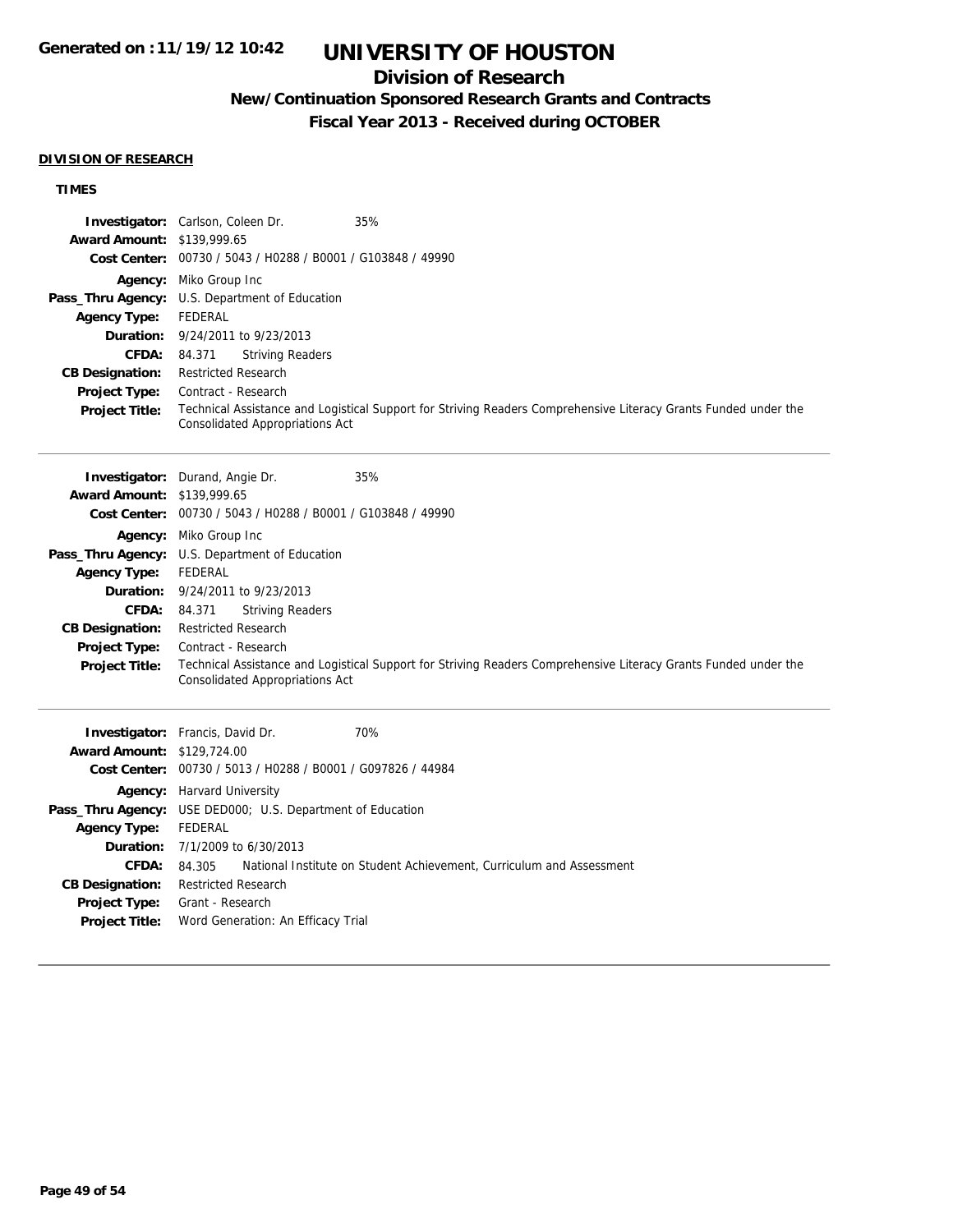### **Division of Research**

**New/Continuation Sponsored Research Grants and Contracts**

**Fiscal Year 2013 - Received during OCTOBER**

#### **DIVISION OF RESEARCH**

### **TIMES**

|                                                             |  | 80%                                                                                                                            |                                                                                                                                             |
|-------------------------------------------------------------|--|--------------------------------------------------------------------------------------------------------------------------------|---------------------------------------------------------------------------------------------------------------------------------------------|
|                                                             |  |                                                                                                                                |                                                                                                                                             |
| Cost Center: 00730 / 5014 / H0288 / B0001 / G105719 / 51573 |  |                                                                                                                                |                                                                                                                                             |
| <b>Agency:</b> Texas Education Agency                       |  |                                                                                                                                |                                                                                                                                             |
| <b>Pass_Thru Agency:</b> U.S. Department of Education       |  |                                                                                                                                |                                                                                                                                             |
| Agency Type: FEDERAL                                        |  |                                                                                                                                |                                                                                                                                             |
|                                                             |  |                                                                                                                                |                                                                                                                                             |
| 84.027                                                      |  |                                                                                                                                |                                                                                                                                             |
|                                                             |  |                                                                                                                                |                                                                                                                                             |
| Project Type:                                               |  |                                                                                                                                |                                                                                                                                             |
|                                                             |  |                                                                                                                                |                                                                                                                                             |
|                                                             |  | <b>Investigator:</b> Fletcher, Jack Dr.<br><b>Award Amount: \$240,000.00</b><br><b>Restricted Research</b><br>Grant - Research | <b>Duration:</b> 9/1/2012 to 8/31/2013<br>Special Education Grants to States<br>Texas Center for Learning Disabilities Intervention Project |

#### **GRADUATE COLLEGE OF SOCIAL WORK**

#### **Center for Health Equities & Evaluation Research**

|                                  | <b>Investigator:</b> Jones, Lovell Dr.                      |  | 100%                                                                |
|----------------------------------|-------------------------------------------------------------|--|---------------------------------------------------------------------|
| <b>Award Amount: \$99,000.00</b> |                                                             |  |                                                                     |
|                                  | Cost Center: 00730 / 5013 / H0662 / B0001 / G105168 / 50730 |  |                                                                     |
|                                  | <b>Agency:</b> National Institutes of Health                |  |                                                                     |
| Pass_Thru Agency:                |                                                             |  |                                                                     |
| Agency Type:                     | FEDERAL                                                     |  |                                                                     |
|                                  | <b>Duration:</b> 3/12/2012 to 8/31/2014                     |  |                                                                     |
| CFDA:                            | 93.393                                                      |  | Cancer Cause and Prevention Research                                |
| <b>CB Designation:</b>           | Non Restricted Research                                     |  |                                                                     |
| Project Type:                    | Grant - Research                                            |  |                                                                     |
| <b>Project Title:</b>            |                                                             |  | Regional Symposia on Minorities, THe Medically Underserved & Cancer |

### **Child & Family for Innovative Research**

|         | 100%                                                                                                                                                                                                                                                                                                                         |
|---------|------------------------------------------------------------------------------------------------------------------------------------------------------------------------------------------------------------------------------------------------------------------------------------------------------------------------------|
|         |                                                                                                                                                                                                                                                                                                                              |
|         |                                                                                                                                                                                                                                                                                                                              |
| Agency: |                                                                                                                                                                                                                                                                                                                              |
|         |                                                                                                                                                                                                                                                                                                                              |
| FEDERAL |                                                                                                                                                                                                                                                                                                                              |
|         |                                                                                                                                                                                                                                                                                                                              |
| 93.283  | Centers for Disease Control and Prevention - Investigations and Technical Assistance                                                                                                                                                                                                                                         |
|         |                                                                                                                                                                                                                                                                                                                              |
|         |                                                                                                                                                                                                                                                                                                                              |
|         | CHOICES+: Preconception Approach to Reducing Alcohol and Tobacco-Exposed Pregnancies.                                                                                                                                                                                                                                        |
|         | <b>Investigator:</b> Parrish, Danielle Dr.<br><b>Award Amount: \$17,167.00</b><br>Cost Center: 00730 / 5015 / H0509 / B0001 / G100190 / 46275<br>University of Texas at Austin<br>Pass_Thru Agency: Centers for Disease Control<br><b>Duration:</b> 10/1/2009 to 9/29/2013<br><b>Restricted Research</b><br>Grant - Research |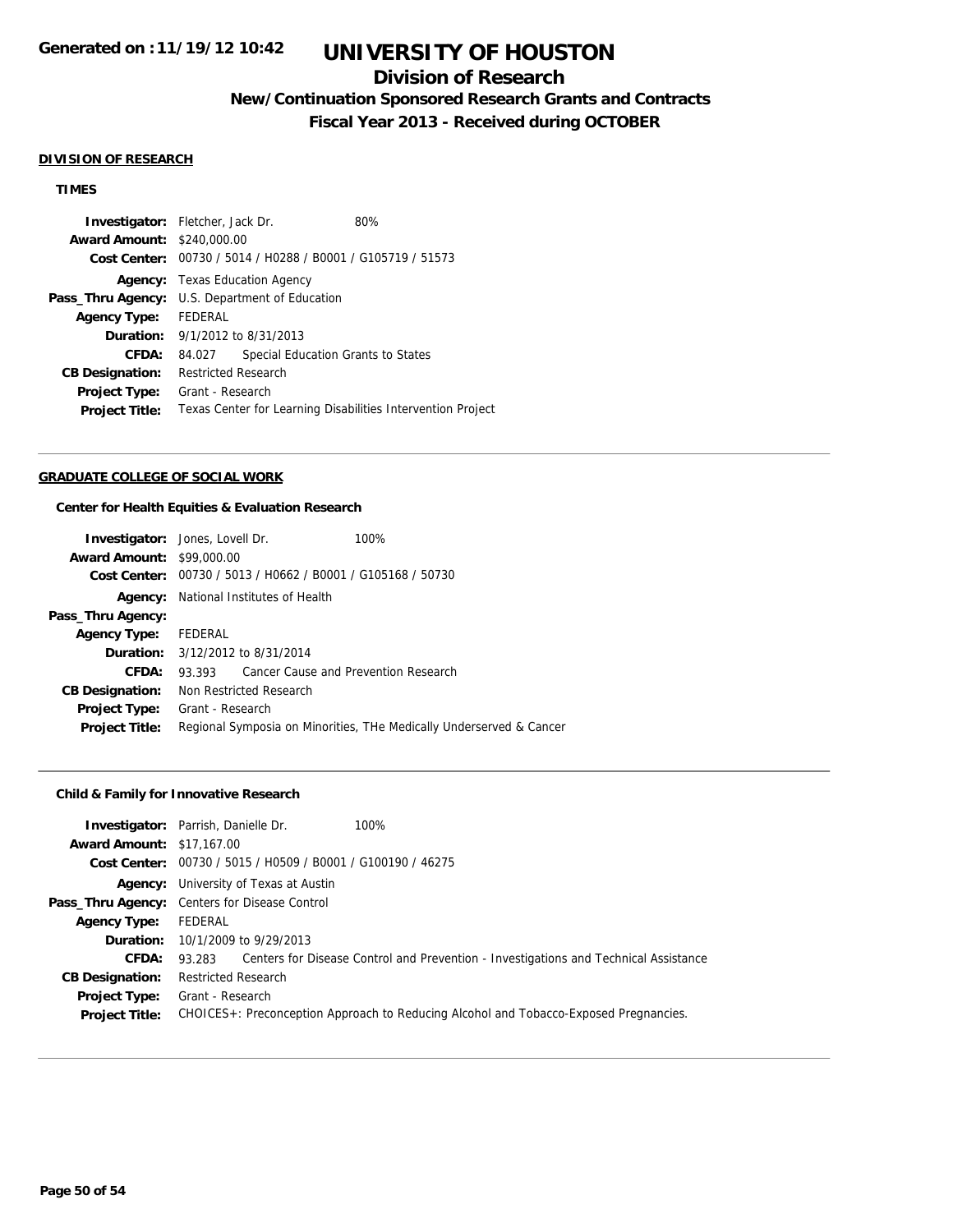**Generated on :11/19/12 10:42**

## **UNIVERSITY OF HOUSTON**

### **Division of Research**

**New/Continuation Sponsored Research Grants and Contracts**

**Fiscal Year 2013 - Received during OCTOBER**

#### **GRADUATE COLLEGE OF SOCIAL WORK**

#### **Child & Family for Innovative Research**

**Investigator:** Steinberg, Catherine Dr. 100% **Award Amount:** \$110,342.00 **Cost Center:** 00730 / 5016 / H0509 / B0001 / G105142 / 51759 **Agency:** Office of the Governor Criminal Justice Division **Pass\_Thru Agency: Agency Type:** STATE **Duration:** 9/1/2012 to 8/31/2013 **CFDA: CB Designation:** Restricted Research **Project Type:** Grant - Research **Project Title:** Juvenile Diversion Program-Galveston County JP Court Precinct 8-1

#### **SENIOR V.P. FOR ACADEMIC AFFAIRS AND PROVOST**

#### **Learning and Assessment Services**

| <b>Investigator:</b> Townsend, Shelley                      | 50% |
|-------------------------------------------------------------|-----|
| <b>Award Amount: \$67,383.50</b>                            |     |
| Cost Center: 00730 / 5016 / H0219 / C0001 / G105307 / 51522 |     |
| <b>Agency:</b> Texas Department of State Health Services    |     |
|                                                             |     |
| Agency Type: STATE                                          |     |
| <b>Duration:</b> 9/1/2012 to 8/31/2013                      |     |
|                                                             |     |
| Non Research                                                |     |
| Grant - Public Service                                      |     |
| Families CAN: Purchased Health Services Unit                |     |
|                                                             |     |

|                                  | <b>Investigator:</b> Grindon, Angelina C. Ms.               | 50% |
|----------------------------------|-------------------------------------------------------------|-----|
| <b>Award Amount: \$67,383.50</b> |                                                             |     |
|                                  | Cost Center: 00730 / 5016 / H0219 / C0001 / G105307 / 51522 |     |
|                                  | <b>Agency:</b> Texas Department of State Health Services    |     |
| Pass_Thru Agency:                |                                                             |     |
| <b>Agency Type:</b>              | <b>STATE</b>                                                |     |
|                                  | <b>Duration:</b> 9/1/2012 to 8/31/2013                      |     |
| CFDA:                            |                                                             |     |
| <b>CB Designation:</b>           | Non Research                                                |     |
| Project Type:                    | Grant - Public Service                                      |     |
| <b>Project Title:</b>            | Families CAN: Purchased Health Services Unit                |     |
|                                  |                                                             |     |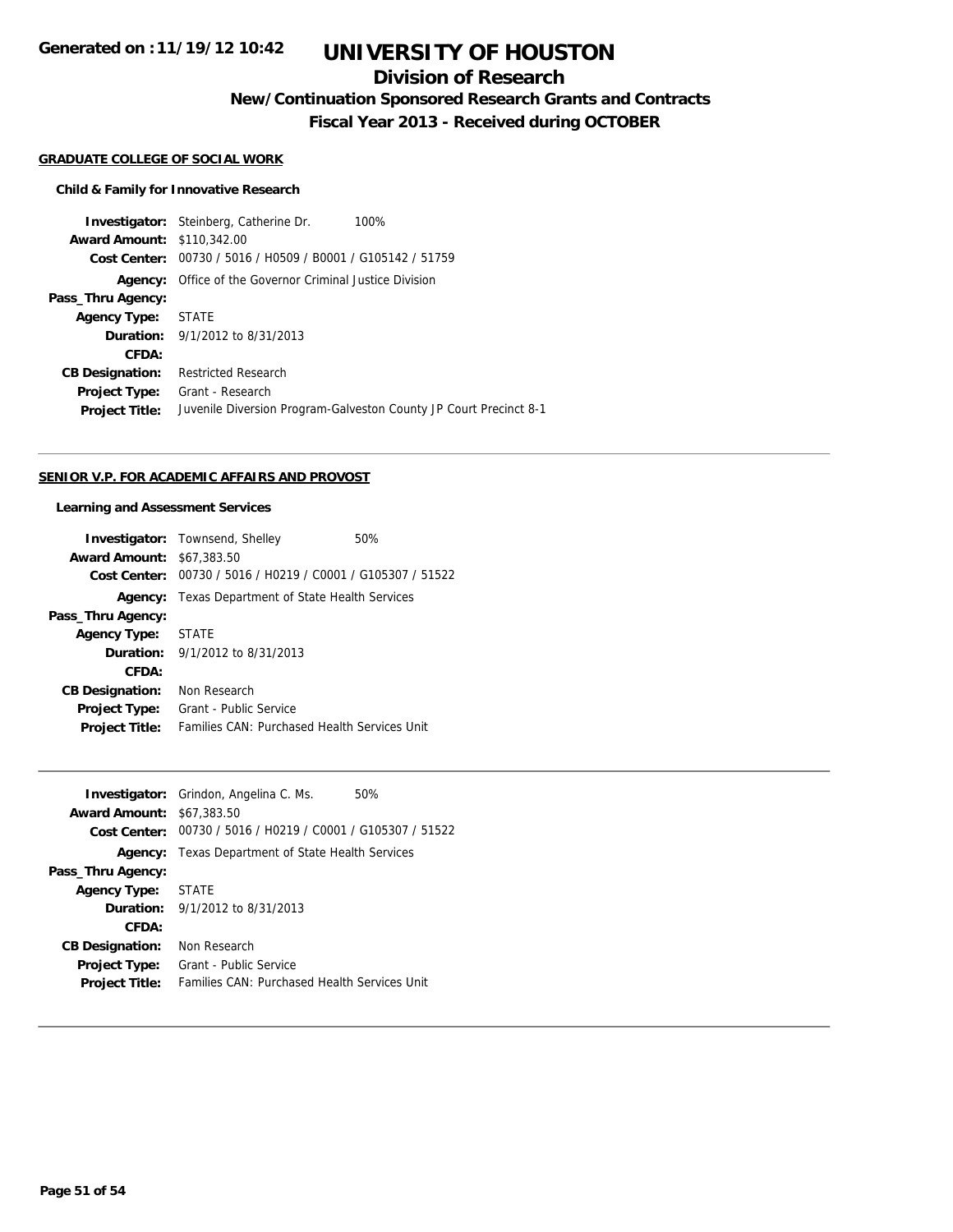### **Division of Research**

**New/Continuation Sponsored Research Grants and Contracts**

**Fiscal Year 2013 - Received during OCTOBER**

### **SENIOR V.P. FOR ACADEMIC AFFAIRS AND PROVOST**

### **UH Charter School**

|                                   | <b>Investigator:</b> Black, Carolyn Dr.                     | 100%                                                       |
|-----------------------------------|-------------------------------------------------------------|------------------------------------------------------------|
| <b>Award Amount: \$611,003.51</b> |                                                             |                                                            |
|                                   | Cost Center: 00730 / 5017 / H0441 / C0001 / C104216 / 49772 |                                                            |
|                                   | <b>Agency:</b> Texas Education Agency                       |                                                            |
| Pass_Thru Agency:                 | State of Texas                                              |                                                            |
| Agency Type: STATE                |                                                             |                                                            |
|                                   | <b>Duration:</b> 9/1/2011 to 8/31/2013                      |                                                            |
| CFDA:                             |                                                             |                                                            |
| <b>CB Designation:</b>            | Non Research                                                |                                                            |
| Project Type:                     | Grant - Public Service                                      |                                                            |
| <b>Project Title:</b>             |                                                             | Charter School; Foundation School Program Teacher S&W FY12 |

| <b>Investigator:</b> Black, Carolyn Dr.                     | 100%                                                               |
|-------------------------------------------------------------|--------------------------------------------------------------------|
| <b>Award Amount: \$103,165.26</b>                           |                                                                    |
| Cost Center: 00730 / 5017 / H0441 / C0001 / C104215 / 49771 |                                                                    |
| <b>Agency:</b> Texas Education Agency                       |                                                                    |
| <b>Pass_Thru Agency:</b> State of Texas                     |                                                                    |
| Agency Type: STATE                                          |                                                                    |
| <b>Duration:</b> 9/1/2011 to 8/31/2013                      |                                                                    |
|                                                             |                                                                    |
| Non Research                                                |                                                                    |
| Grant - Public Service                                      |                                                                    |
|                                                             | Charter School: Foundation School Program Administration S&W FY 12 |
|                                                             |                                                                    |

|                                  | <b>Investigator:</b> Black, Carolyn Dr.                     | 100%                                                                 |
|----------------------------------|-------------------------------------------------------------|----------------------------------------------------------------------|
| <b>Award Amount: \$45,774.10</b> |                                                             |                                                                      |
|                                  | Cost Center: 00730 / 5017 / H0441 / C0001 / C104214 / 49770 |                                                                      |
|                                  | <b>Agency:</b> Texas Education Agency                       |                                                                      |
| Pass_Thru Agency:                | State of Texas                                              |                                                                      |
| <b>Agency Type:</b>              | STATE                                                       |                                                                      |
|                                  | <b>Duration:</b> 9/1/2011 to 8/31/2013                      |                                                                      |
| CFDA:                            |                                                             |                                                                      |
| <b>CB Designation:</b>           | Non Research                                                |                                                                      |
| <b>Project Type:</b>             | Grant - Public Service                                      |                                                                      |
| <b>Project Title:</b>            |                                                             | Charter School: Foundation School Program Special Education S&W FY12 |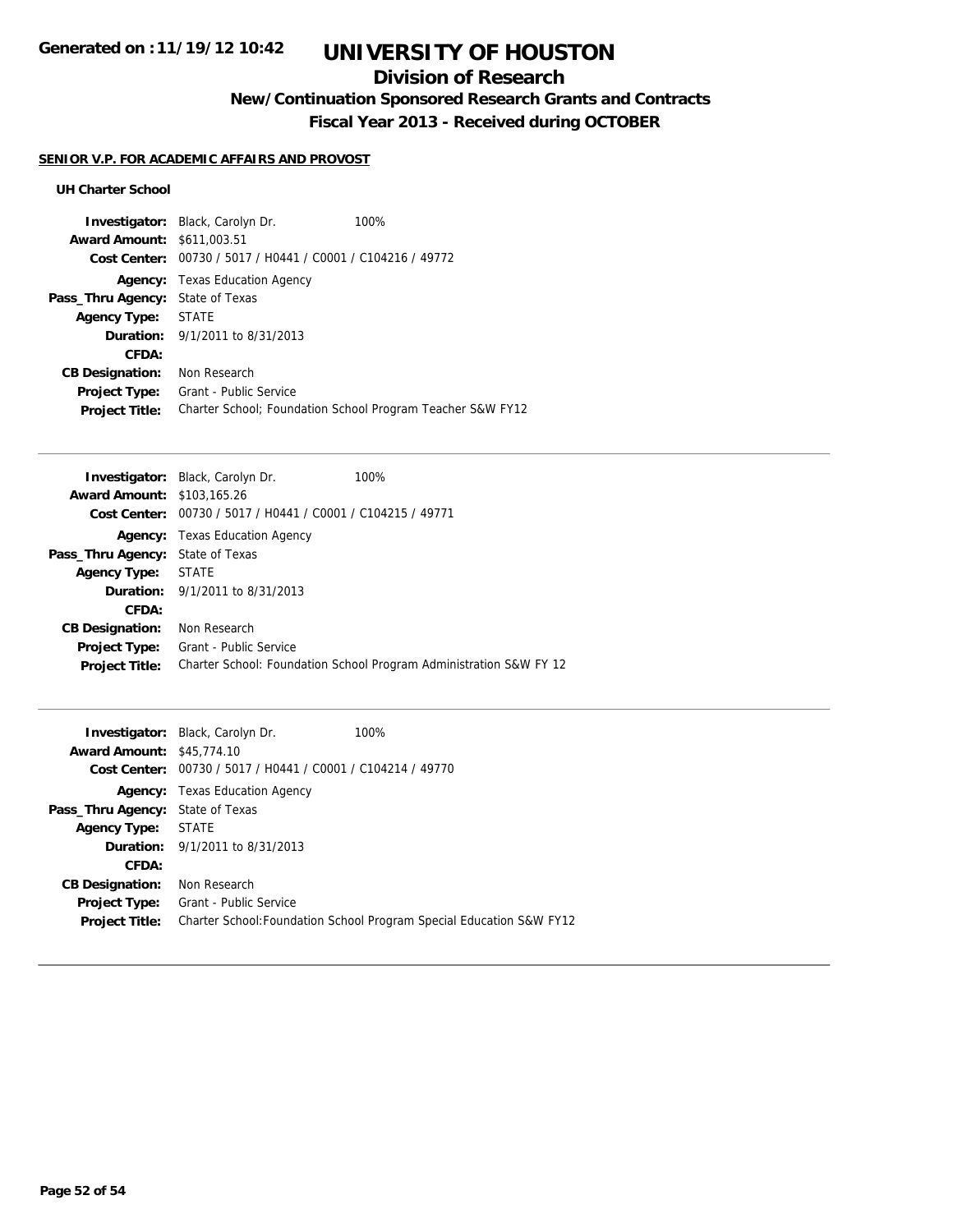### **Division of Research**

**New/Continuation Sponsored Research Grants and Contracts**

**Fiscal Year 2013 - Received during OCTOBER**

### **SENIOR V.P. FOR ACADEMIC AFFAIRS AND PROVOST**

### **UH Charter School**

| <b>Investigator:</b> Black, Carolyn Dr.        | 100%                                                           |
|------------------------------------------------|----------------------------------------------------------------|
| <b>Award Amount: \$143,801.23</b>              |                                                                |
| 00730 / 5017 / H0441 / C0001 / C104213 / 49761 |                                                                |
| Texas Education Agency                         |                                                                |
| <b>Pass_Thru Agency:</b> State of Texas        |                                                                |
| STATE                                          |                                                                |
| <b>Duration:</b> $9/1/2011$ to $8/31/2013$     |                                                                |
|                                                |                                                                |
| Non Research                                   |                                                                |
| Grant - Public Service                         |                                                                |
|                                                | Charter School: Foundation School Program Leadership S&W FY 12 |
|                                                |                                                                |

|                                  | <b>Investigator:</b> Black, Carolyn Dr.<br>100%  |
|----------------------------------|--------------------------------------------------|
| <b>Award Amount: \$76,795.28</b> |                                                  |
| Cost Center:                     | 00730 / 5017 / H0441 / C0001 / C104212 / 49760   |
|                                  | <b>Agency:</b> Texas Education Agency            |
| Pass_Thru Agency:                | State of Texas                                   |
| <b>Agency Type:</b>              | <b>STATE</b>                                     |
|                                  | <b>Duration:</b> 9/1/2011 to 8/31/2013           |
| CFDA:                            |                                                  |
| <b>CB Designation:</b>           | Non Research                                     |
| <b>Project Type:</b>             | Grant - Public Service                           |
| <b>Project Title:</b>            | Charter School: Foundation Fund Program Fund TEA |

### **Undergraduate Studies**

|                                  | <b>Investigator:</b> DeFranco, Agnes Dr.<br>100%            |
|----------------------------------|-------------------------------------------------------------|
| <b>Award Amount: \$30,000.00</b> |                                                             |
|                                  | Cost Center: 00730 / 5016 / H0454 / C0001 / G105903 / 51984 |
|                                  | <b>Agency:</b> Texas Higher Education Coordinating Board    |
| Pass_Thru Agency:                |                                                             |
| Agency Type: STATE               |                                                             |
|                                  | <b>Duration:</b> $8/1/2012$ to $8/31/2014$                  |
| CFDA:                            |                                                             |
| <b>CB Designation:</b>           | Non Research                                                |
| <b>Project Type:</b>             | Contract - Public Service                                   |
| <b>Project Title:</b>            | Regional College Readiness Special Advisors (RCRSA).        |